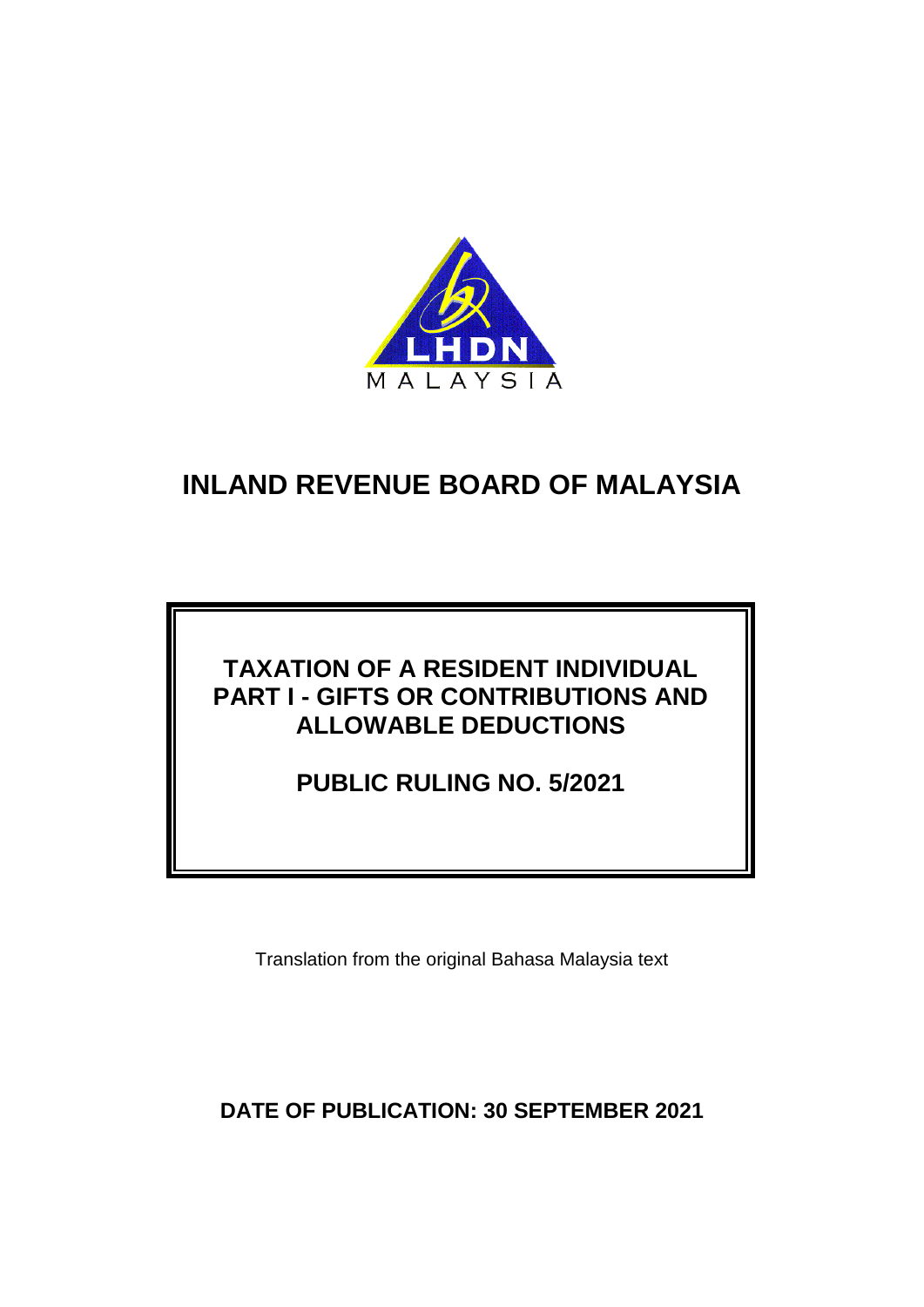

**INLAND REVENUE BOARD OF MALAYSIA**

 **Public Ruling No. 5/2021 Date of Publication: 30 SEPTEMBER 2021** 

Published by Inland Revenue Board of Malaysia

Fourth edition

Third edition on 9 October 2020

Second edition on 13 September 2018

Second addendum to the first edition on 3 January 2008

Addendum to the first edition on 6 July 2006

First edition on 6 June 2005

© 2021 by Inland Revenue Board of Malaysia

All rights reserved on this Public Ruling are owned by the Inland Revenue Board of Malaysia. One print or electronic copy may be made for personal use. Professional firms and associations are permitted to use the Public Ruling for training purposes only. Systemic or multiple reproduction, distribution to multiple location via electronic or other means, duplication of any material in this Public Ruling for a fee or commercial purposes, or modification of the content of the Public Ruling is prohibited.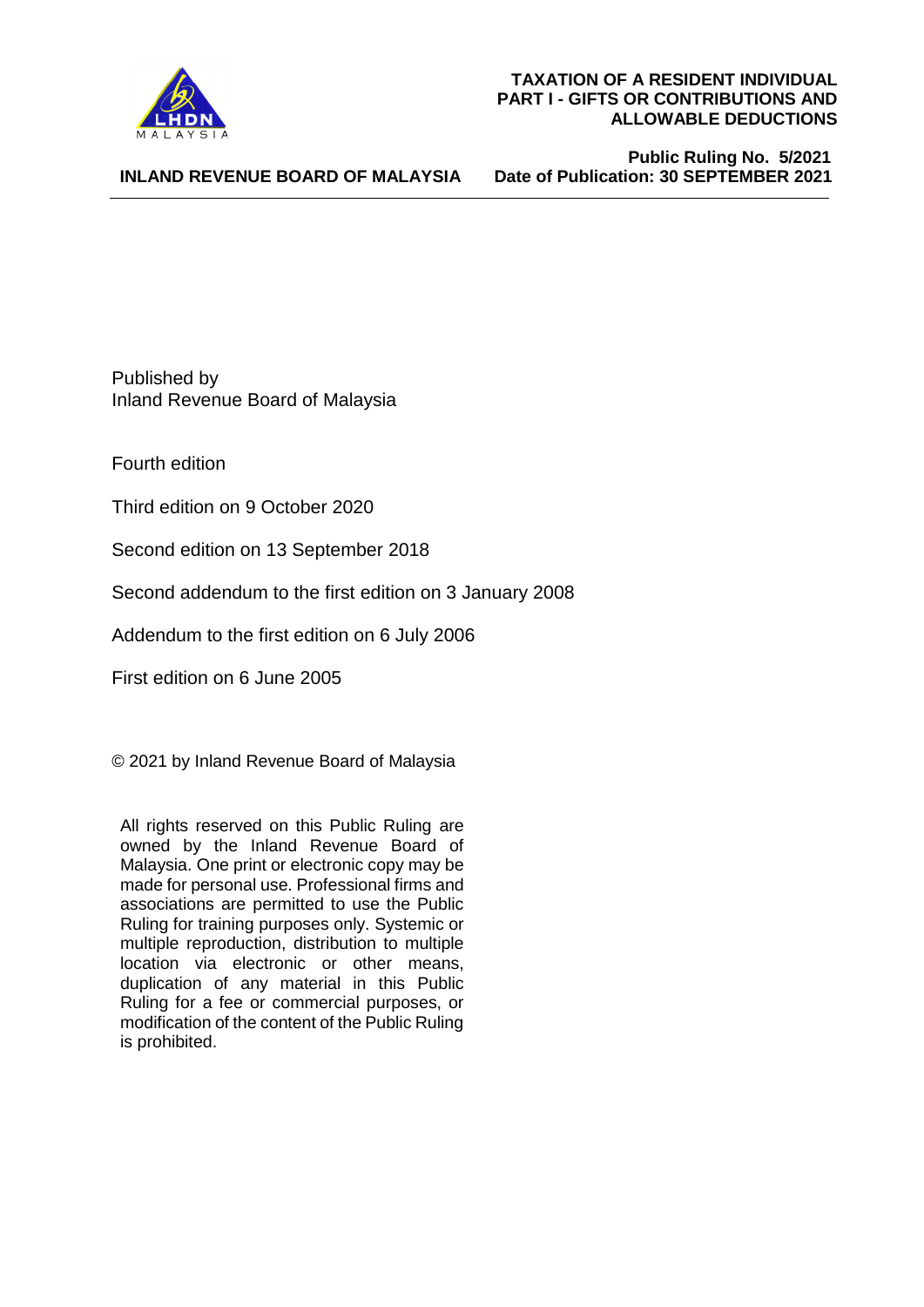

 **Public Ruling No. 5/2021 Date of Publication: 30 SEPTEMBER 2021** 

| <b>CONTENTS</b> |                                       | Page           |
|-----------------|---------------------------------------|----------------|
| 1.              | Objective                             | 1              |
| 2.              | <b>Relevant Provisions of the Law</b> | 1              |
| 3.              | Interpretation                        | 1              |
| 4.              | Introduction                          | $\overline{2}$ |
| 5.              | <b>Gifts or Contributions</b>         | $\overline{2}$ |
| 6.              | <b>Allowable Deductions</b>           | 8              |
| 7.              | <b>Updates and Amendments</b>         | 46             |
| 8.              | <b>Disclaimer</b>                     | 50             |
|                 | Appendix 1                            | 51             |
|                 | Appendix 2                            | 52             |

# **DIRECTOR GENERAL'S PUBLIC RULING**

Section 138A of the Income Tax Act 1967 (ITA) provides that the Director General is empowered to make a Public Ruling in relation to the application of any provisions of the ITA.

A Public Ruling is published as a guide for the public and officers of the Inland Revenue Board of Malaysia. It sets out the interpretation of the Director General in respect of the particular tax law and the policy as well as the procedure applicable to it.

The Director General may withdraw this Public Ruling either wholly or in part, by notice of withdrawal or by publication of a new Public Ruling.

**Director General of Inland Revenue, Inland Revenue Board of Malaysia.**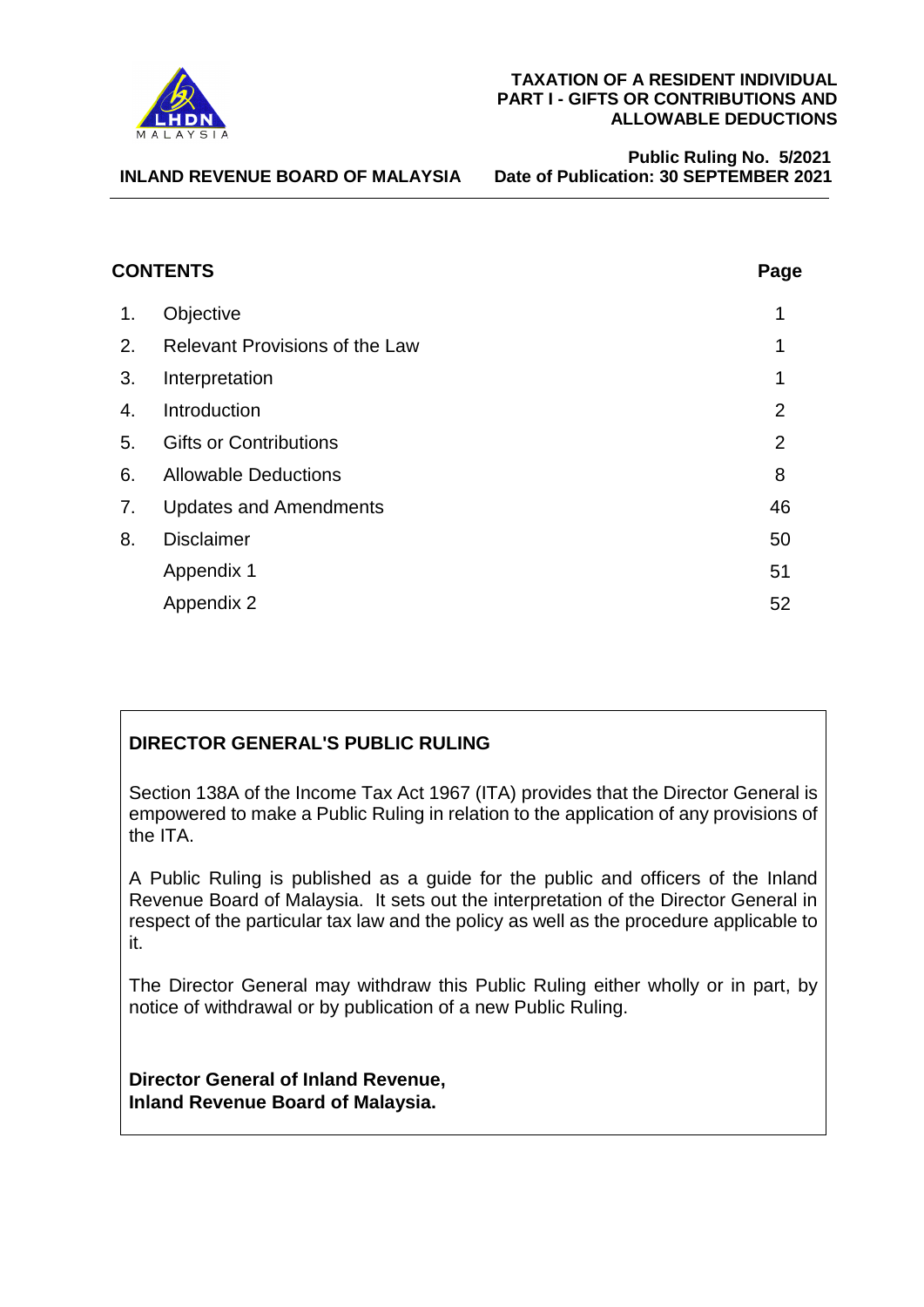

#### 1. **Objective**

The objective of this Public Ruling (PR) is to explain–

- 1.1 gifts or contributions made by a resident individual that are allowable in determining the total income for a year of assessment (YA); and
- 1.2 tax deductions that are allowable to a resident individual in computing his chargeable income for a YA.

#### 2. **Relevant Provisions of the Law**

- 2.1 This PR takes into account laws which are in force as at the date this PR is published.
- 2.2 The provisions of the Income Tax Act 1967 (ITA) related to this PR are sections 2, 5, 6, 6A, 7, 18, 44, 45, 45A to 51.

#### 3. **Interpretation**

The words used in this PR have the following meaning:

- 3.1 "Child" in relation to an individual or his wife, means a legitimate child or stepchild of his or his wife, or a child proved to the satisfaction of the Director General of Inland Revenue (DGIR) to have been adopted by the individual or his wife in accordance with any law.
- 3.2 "Step-child" in relation to an individual or his wife, means a son or daughter of one's husband or wife by a former marriage.
- 3.3 "Adopted child" in relation to an individual or his wife, means a child adopted by the individual or his wife under the Registration of Adoptions Act 1952 [*Act 253*] or in accordance with any law (not necessarily Malaysian law) where the adoption is recognised by the DGIR.
- 3.4 "Individual" means a natural person.
- 3.5 "Total income" for a YA is the aggregate income less business losses for the basis year, expenditure under Schedule 4 or 4B, and gifts of money, contributions in kind, manuscripts, artefacts and paintings under section 44 of the ITA.
- 3.6 "Disabled person" means any individual certified in writing by the Department of Social Welfare (DSW) to be a disabled person.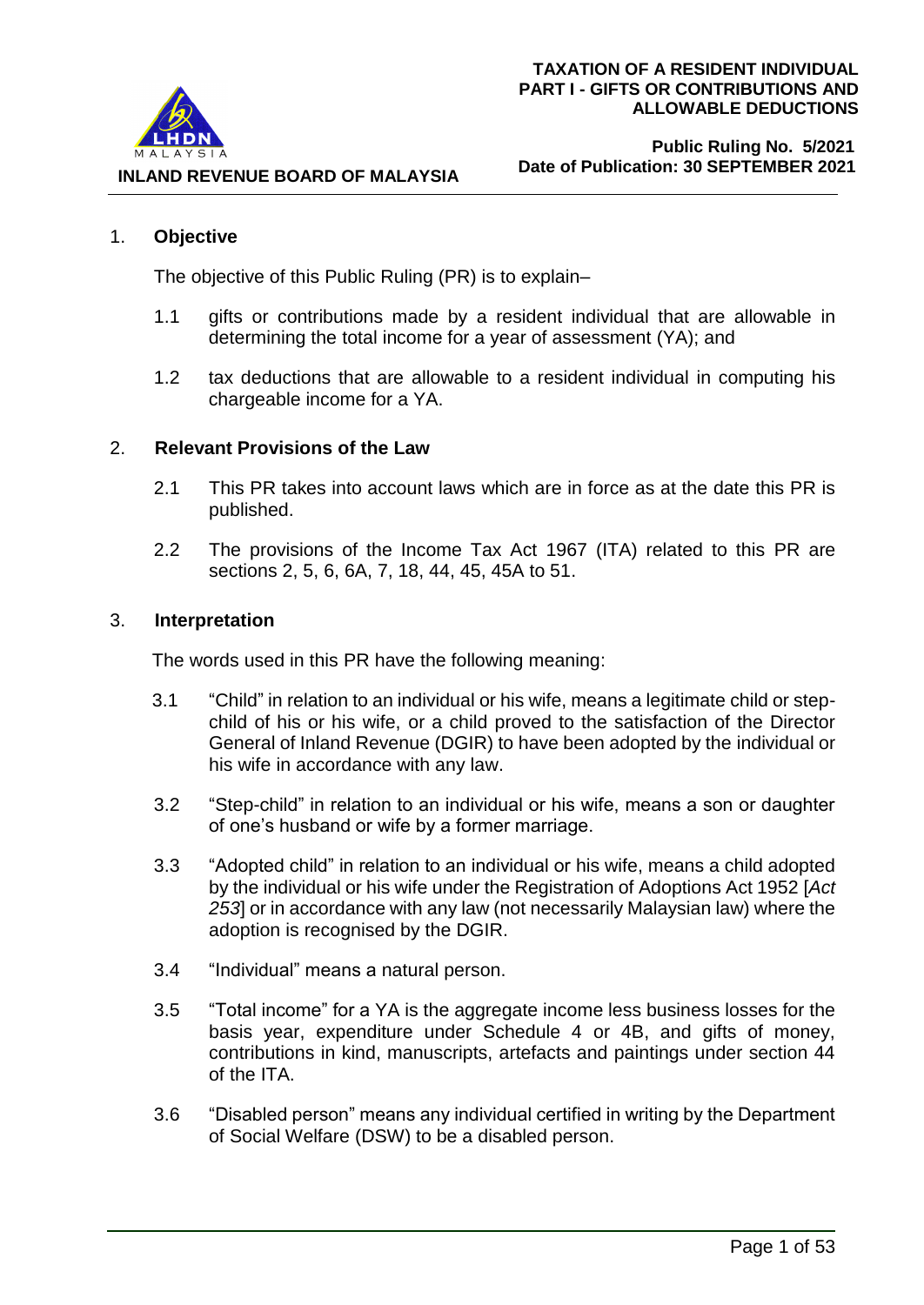

#### **Public Ruling No. 5/2021 Date of Publication: 30 SEPTEMBER 2021**

- 3.7 "Medical practitioner" in relation to deductions on medical expenses for parents, means a medical practitioner (doctor) registered with the Malaysian Medical Council (MMC).
- 3.8 "Basis period" in relation to a person, a source of his and a YA, means such basis period, if any, as is ascertained in accordance with section 21 of the ITA.
- 3.9 "Year of assessment" means calendar year.

# 4. **Introduction**

Chargeable income for a YA is ascertained in accordance with section 5 of the ITA. Chargeable income is to be ascertained in the following manner i.e by determining each stage of income:

- (a) Gross income
- (b) Adjusted income
- (c) Statutory income
- (d) Aggregate income and total income
- (e) Chargeable income

In ascertaining the total income of a resident individual, gifts and /or contributions made by an individual to the government and approved institutions or organizations are allowed as deductions from his aggregate income. Certain deductions are also allowed to be deducted from the total income in determining the chargeable income of an individual.

For further information, please refer to –

- (i) PR No. 5/2018 titled "Taxation of A Resident Individual Part II Computation of Total Income and Chargeable Income"; and
- (ii) PR No. 6/2018 titled "Taxation of A Resident Individual Part III Computation of Income Tax and Tax Payable"

which can be obtained from the official portal of the Inland Revenue Board of Malaysia (IRBM) at www.hasil.gov.my.

# 5. **Gifts or Contributions**

5.1 The total income of an individual for a YA is the aggregate income of his for a YA less the deductions for any gifts or contributions made in the basis year.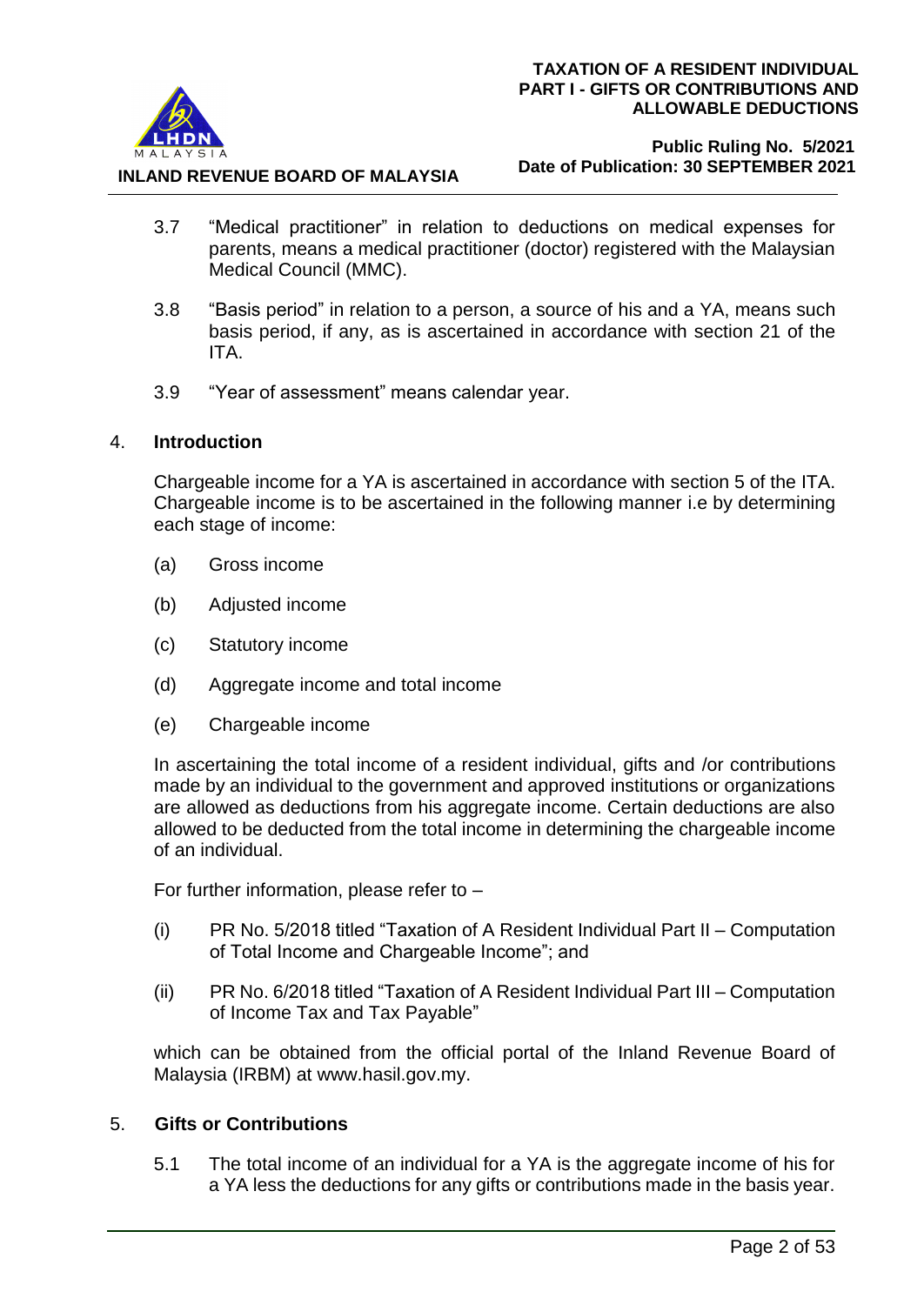

**INLAND REVENUE BOARD OF MALAYSIA**

- 5.2 The gifts or contributions which can be claimed by an individual are as provided under subsections 44(6) to 44(11D) of the ITA as shown below:
	- 5.2.1 **Gift of money to the Government, a State Government, a local authority or an institution or organization or a fund approved by the DGIR – subsection 44(6) of the ITA**

The amount allowed as a deduction is equivalent to the amount of gift of money made to the Government, a State Government, or a local authority with no restrictions.

Gift of money made to any approved institution, organization or fund approved by the DGIR is also allowed as a deduction but restricted to 7% of the aggregate income of an individual. With effect from the YA 2020, the restriction on that allowable deduction is increased to 10% of the aggregate income of an individual.

Effective from the YA 2017, for the purpose of an approval under subsection 44(6) of the ITA, fund means a fund administered and augmented by an institution or organization in Malaysia for the sole purpose of carrying out the objectives for which the fund is established or held and that fund is not established or held primarily for profit – subsection 44(7) of the ITA.

The list of names for approved institution or organization can be obtained from the official portal of IRBM at [www.hasil.gov.my.](http://www.hasil.gov.my/)

Prior to the YA 2017, a fund administered by an institution or organization cannot be approved under subsection 44(6) of the ITA and no deduction is allowed for any gift of money made to such fund.

# 5.2.2 **Gift of artefact, manuscript or painting to the Government or State Government – subsection 44(6A) of the ITA**

The amount allowed as a deduction is equivalent to the value of the gift as determined by the Department of Museums Malaysia or the National Archives.

# 5.2.3 **Gift of money for the provision of library facilities which are accessible to the public, to public libraries and libraries of schools and institutions of higher education – subsection 44(8) of the ITA**

The amount allowed as a deduction is limited to a maximum amount of RM20,000 provided that a claim for the same expenses is not made under paragraph 34(6)*(g)* of the ITA in computing the adjusted income from a business source.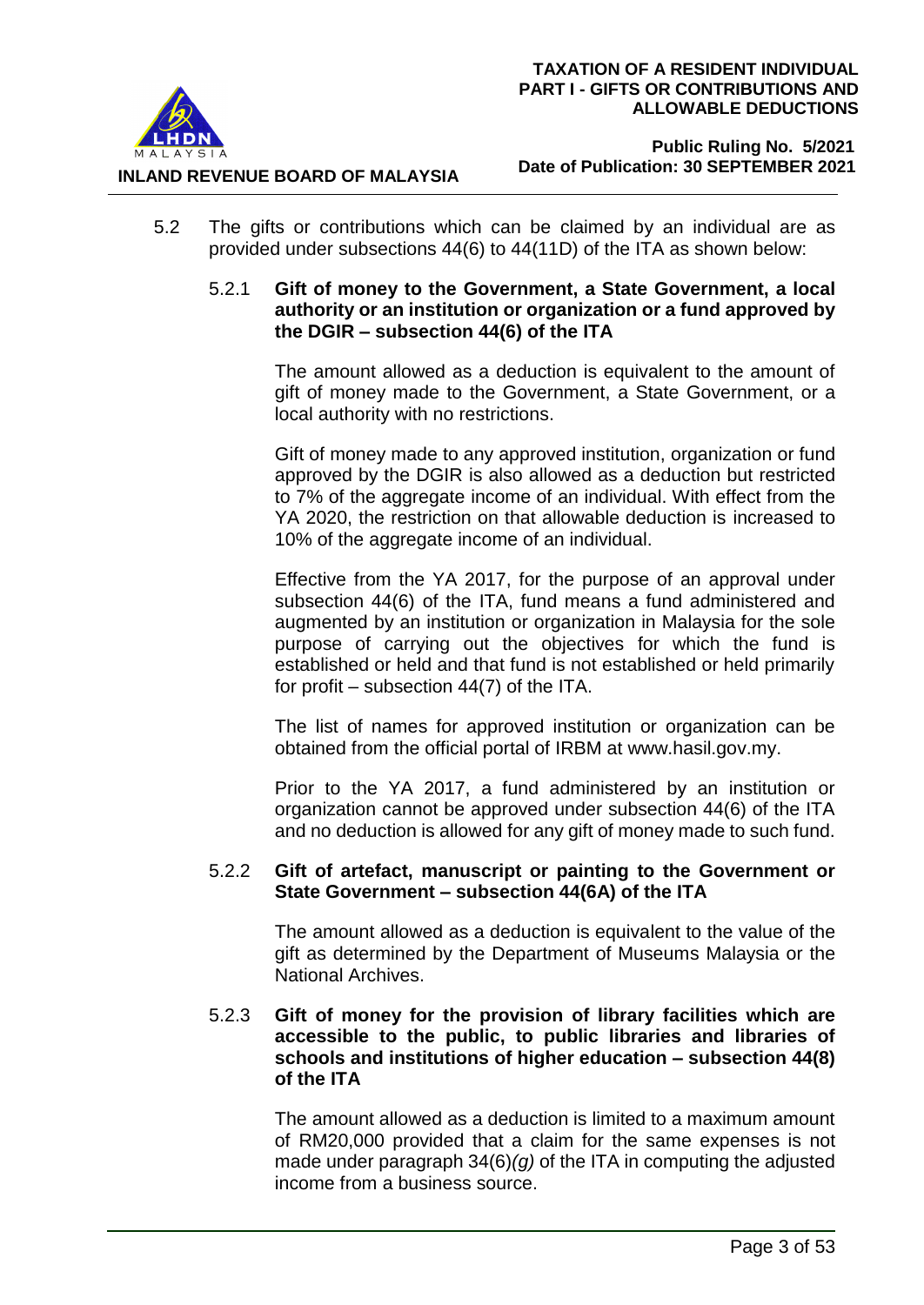

## 5.2.4 **Gift of money or contribution in kind for the provision of facilities in public places for the benefit of disabled persons – subsection 44(9) of the ITA**

The amount allowed as a deduction is equivalent to the amount of gift of money or contribution in kind (the value of which is determined by the relevant local authority).

# 5.2.5 **Gift of money or the cost or value of any gift of medical equipment to any healthcare facility approved by the Ministry of Health – subsection 44(10) of the ITA**

The amount allowed as a deduction is equivalent to the amount of gift of money or the cost or value (as certified by the Ministry of Health) of any gift of medical equipment which is limited to a maximum amount of RM20,000.

# 5.2.6 **Gift of painting to the National Art Gallery or any state art gallery – subsection 44(11) of the ITA**

The amount allowed as a deduction is equivalent to the value of the gift of painting as determined by the National Art Gallery or the respective state art galleries.

# 5.2.7 **Gift of money for any sports activity approved by the Minister of Finance – subsection 44(11B) of the ITA**

The amount allowed as a deduction is equivalent to the amount of gift of money made for any sports activity approved by the Minister of Finance. Prior to the YA 2017, any cost of contribution in kind for any sports activity approved by the Minister of Finance or to any sports body approved by the Commissioner of Sports appointed under the Sports Development Act 1997 [*Act 576*] is also allowable as a deduction.

The amount allowed as a deduction shall not exceed the difference between the amount of 10% of the aggregate income and the total amount that has been deducted pursuant to the proviso to subsections 44(6), 44(11C) and 44(11D) of the ITA. Prior to the YA 2020, the amount allowed as a deduction shall not exceed the difference between the amount of 7% of the aggregate income and the total amount that has been deducted pursuant to the proviso to subsections 44(6) and 44(11C) of the ITA.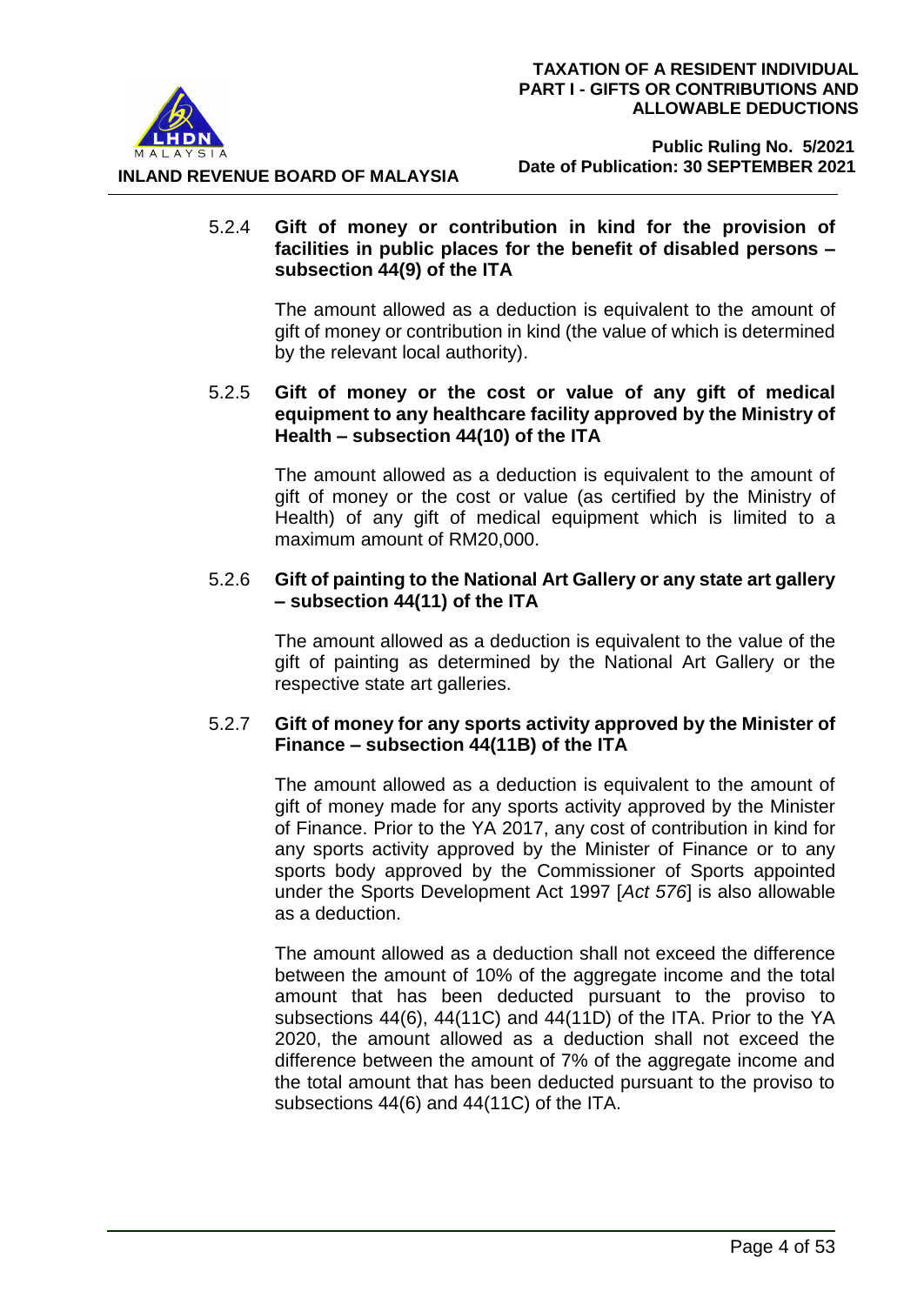



#### **Public Ruling No. 5/2021 Date of Publication: 30 SEPTEMBER 2021**

#### **Example 1**

Rowers Extreme Team (RET) is a kayaking sports activity club. In March 2020, RET plans to organize a kayaking expedition touring Terengganu and intends to raise funds for the expedition. RET seeks an approval from the Ministry of Finance for the expedition

If this sports activity is granted an approval, any gift of money made to RET for the success of this event is eligible for deduction under subsection 44(11B) of the ITA.

However, the allowable deduction shall not exceed the difference between the amount of 10% of the aggregate income and the total amount that has been deducted pursuant to the proviso to subsections 44(6), 44(11C) and 44(11D) of the ITA of that person who contributes.

(Please refer to **Example 2** for further explanation)

## 5.2.8 **Gift of money or cost of contribution in kind for any project of national interest approved by the Minister of Finance – subsection 44(11C) of the ITA**

The amount allowed as a deduction is equivalent to the amount of gift of money or cost of contribution in kind provided that the amount shall not exceed the difference between the amount of 10% of the aggregate income and the total amount that has been deducted pursuant to the proviso to subsections 44(6), 44(11B) and 44(11D) of the ITA.

Prior to the YA 2020, the amount to be deducted shall not exceed the difference between the amount of 7% of the aggregate income and the total amount that has been deducted pursuant to the proviso to subsections 44(6) and 44(11B) of the ITA.

This means that up to the YA 2019, the maximum amount of gift of money or cost of contribution in kind allowed as deduction under the proviso to subsections 44(6), 44(11B) and 44(11C) of the ITA is 7% of the aggregate income. With effect from the YA 2020, the maximum amount of gift of money or cost of contribution in kind allowed as deduction under the proviso to subsections 44(6), 44(11B), 44(11C) and 44(11D) of the ITA is increased to 10% of the aggregate income.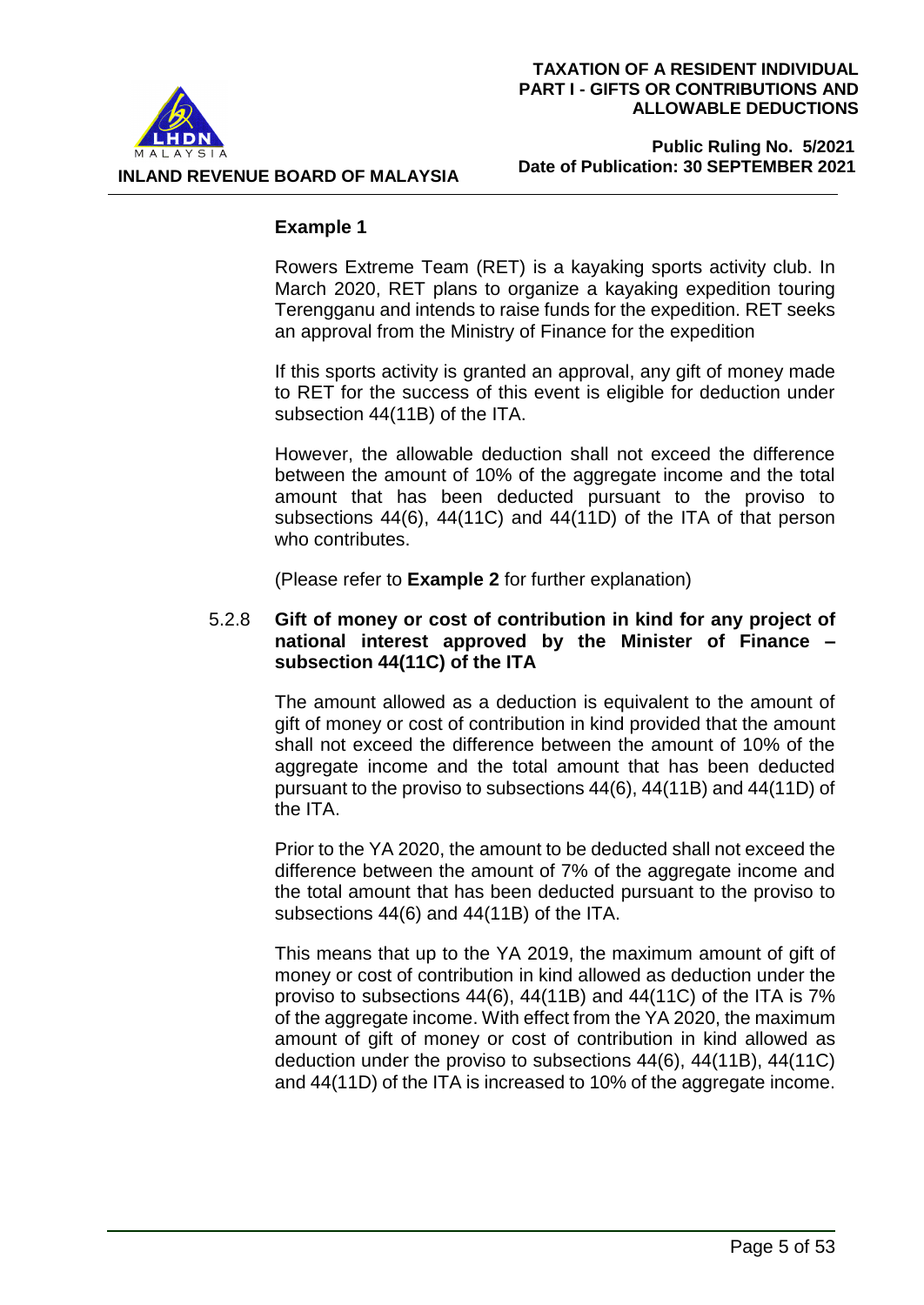

## 5.2.9 **Gift of money in the form of wakaf or endowment – subsection 44(11D) of the ITA**

With effect from the YA 2020, subsection 44(11D) of the ITA is introduced to allow a deduction in respect of gift of money in the form of–

- (a) wakaf to any appropriate religious authority established under any written law, body established by that appropriate religious authority or public university allowed by that appropriate religious authority to receive wakaf; or
- (b) endowment to a public university.

The allowable deduction is subject to the following conditions:

- (i) wakaf or endowment is made for the purpose of achieving the objective of establishment of the appropriate religious authority, body or public university;
- (ii) the appropriate religious authority, body or public university is approved by the DGIR for the purposes of subsection 44(11D) of the ITA on the application of the appropriate religious authority, body or public university concerned; and
- (iii) the amount to be deducted shall not exceed the difference between the amount of 10% of the aggregate income and the total amount that has been deducted pursuant to the proviso to subsections 44(6), 44(11B) and 44(11C) of the ITA.

For the purpose of deduction under subsection 44(11D) of the ITA, "public university" means a higher educational institution having the status of a University established under the Universities and University Colleges Act 1971 [*Act 30*] and the Universiti Teknologi MARA established under the Universiti Teknologi MARA Act 1976 [*Act 173*].

The following guidelines explain the application procedure for approval of Ketua Pengarah Hasil Dalam Negeri under subsection 44(11D) of the ITA for wakaf and endowment for reference:

- (a) *Garis Panduan Permohonan Untuk Kelulusan Ketua Pengarah Hasil Dalam Negeri Di Bawah Subseksyen 44(11D) Akta Cukai Pendapatan 1967 Bagi Wakaf bertarikh 8/10/2020* (available in Malay Language only);and
- (b) *Garis Panduan Permohonan Untuk Kelulusan Ketua Pengarah Hasil Dalam Negeri Di Bawah Subseksyen 44(11D) Akta Cukai*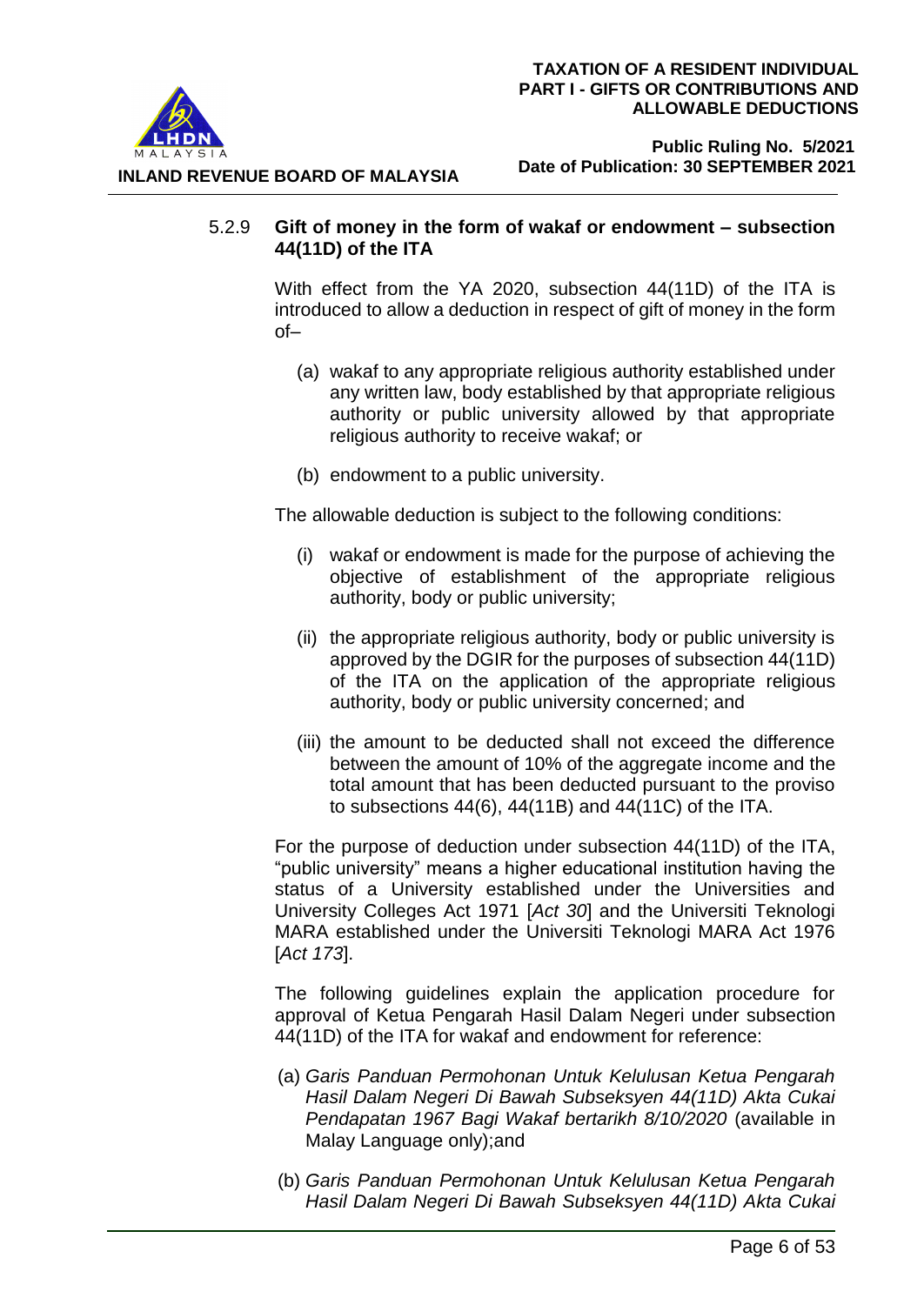

#### **Public Ruling No. 5/2021 Date of Publication: 30 SEPTEMBER 2021**

*Pendapatan 1967 Bagi Endowmen bertarikh 6/10/2020* (available in Malay Language only).

# **Example 2**

Farhan's aggregate income from the Perniagaan Nusa Jaya (a sole proprietorship business) for the YA 2020 is RM220,000. The gift of money and the cost of contributions made by the business in that YA are as follows:

|                                                                    | RM     |
|--------------------------------------------------------------------|--------|
| Gift of money to an approved institution<br>under subsection 44(6) | 12,000 |
| Contribution under subsection 44(11B)                              | 6,000  |
| Contribution under subsection 44(11C)                              | 3,000  |
| Contribution under subsection 44(11D)                              | 5,000  |
| Total gift and contributions                                       |        |

The restriction on the gift of money or cost of contribution can be computed using two methods as follows:

# **Method 1**

(a) Restriction on the gift of money under the proviso to subsection 44(6) of the ITA

 $10\%$  x RM220,000 = RM22,000

Therefore, the gift of money of RM12,000 to the approved institution qualifies as a deduction.

(b) Restriction on the cost of contribution under the proviso to subsections 44(11B), 44(11C) and 44(11D) of the ITA.

10% of the aggregate income minus the deduction under the proviso to subsection 44(6) of the ITA.

 $= (10\% \times RM220,000) - RM12,000$ 

 $=$  RM22,000 - RM12,000

 $=$  RM10,000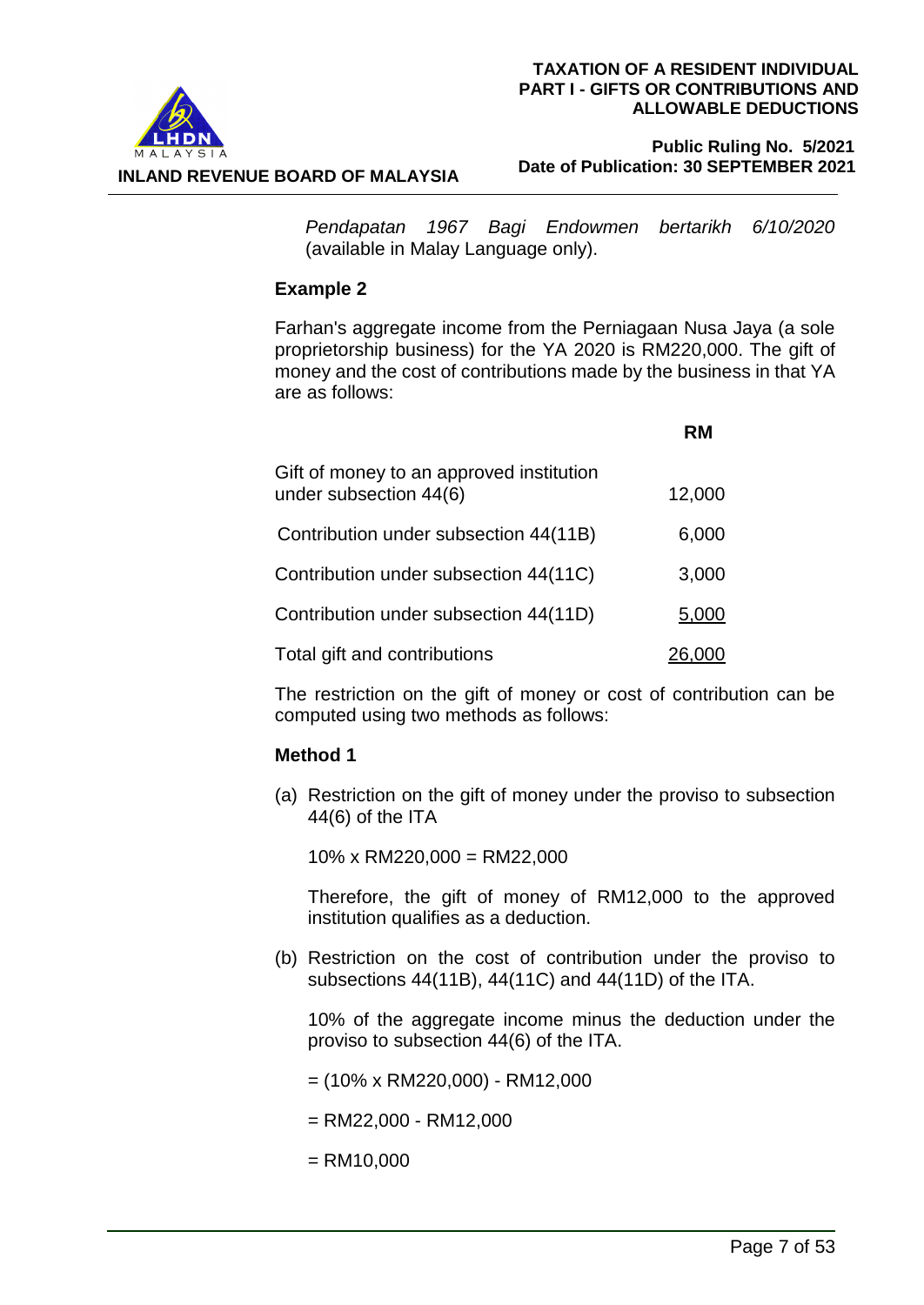

 **Public Ruling No. 5/2021 Date of Publication: 30 SEPTEMBER 2021**

Therefore, Farhan is only allowed a deduction of RM10,000 from the contribution under subsections 44(11B), 44(11C) and 44(11D) of the ITA as shown below:

## **RM**

| 6,000 |
|-------|
|       |

Contribution under subsection 44(11C) of the ITA 3,000

Contribution under subsection 44(11D) of the ITA (RM10,000 – RM6,000 – RM3,000) Restricted to 1,000

# **Method 2**

Restriction on the gift of money and the cost of contribution under the proviso to subsections 44(6), 44(11B), 44(11C) and 44(11D) of the ITA.

10% x RM220,000 = RM22,000

Therefore, from the total gift and contribution of RM26,000, only RM22,000 can be allowed as a deduction under the proviso to subsections 44(6), 44(11B), 44(11C) and 44(11D) of the ITA in computing the total income.

# **6. Allowable Deductions**

An individual may make a claim for the allowable deductions which are provided under sections 45A to 49 of the ITA in computing his chargeable income.

There are two types of deductions which are-

- (a) deductions that are not based on an expense incurred but the deduction allowable is a fixed amount; and
- (b) deductions that are based on an expense incurred and claimed by an individual but restricted to an allowable amount.

The deductions can only be claimed by an individual who is resident in Malaysia. The determination of the residence status of an individual is based on the number of days he is in Malaysia in a basis year for a YA. Please refer to the PR No. 11/2017 titled "Residence Status of Individuals" for further information.

Personal deductions which can be claimed and allowed to be deducted against the total income of an individual resident in Malaysia in a basis year for a YA in computing his chargeable income are as follows: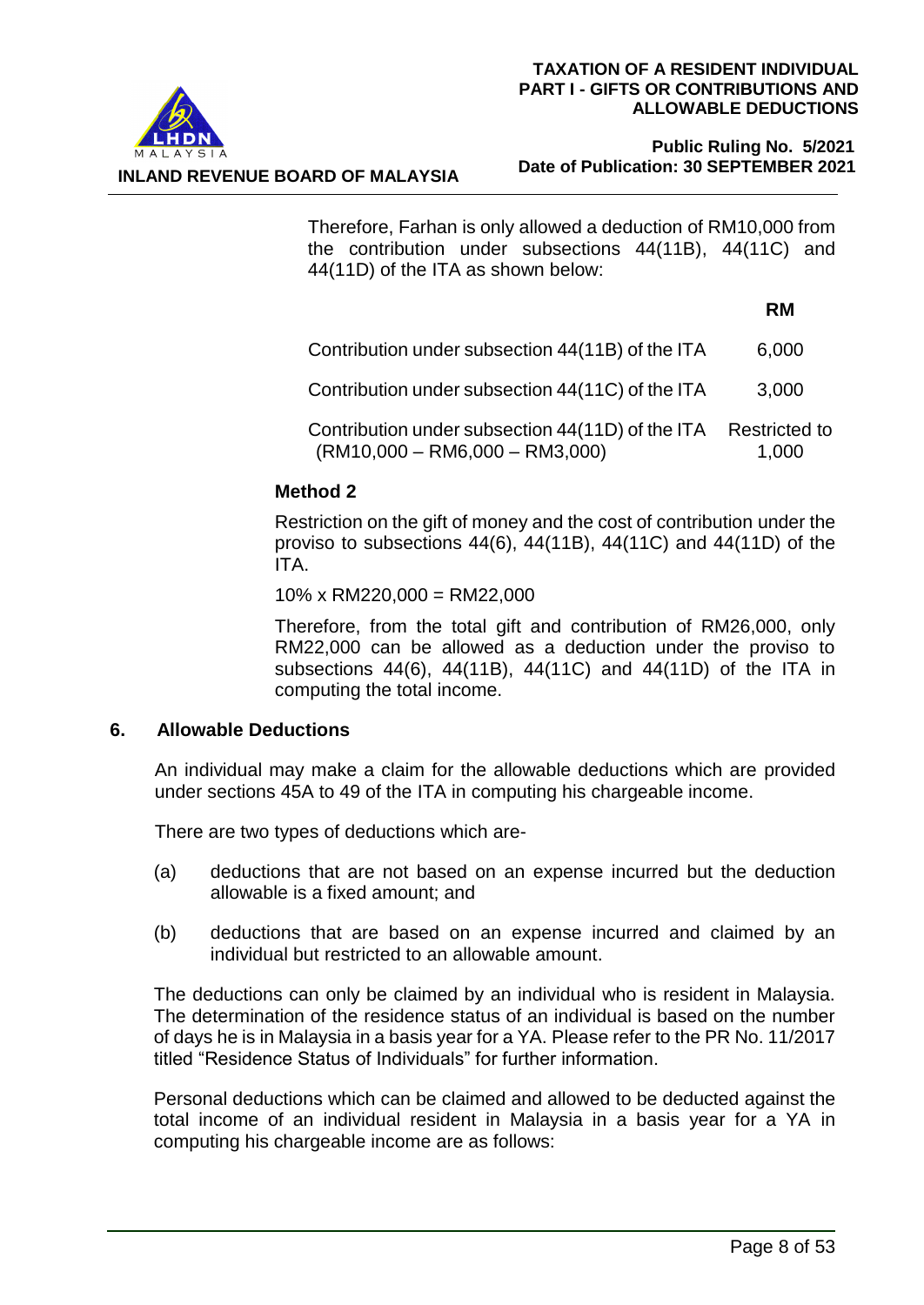

#### 6.1 **Self and dependant relatives**

Paragraph 46(1)*(a)* of the ITA provides that a deduction of RM9,000 is allowed to every individual who has total income and is assessed in his own name.

#### 6.2 **Medical treatment, special needs and carer expenses for parents**

6.2.1 Paragraph 46(1)*(c)* of the ITA provides that a deduction up to a maximum of RM5,000 is allowed to an individual on the expenses incurred by him for the medical treatment, special needs and carer for his parents.

> Effective from the YA 2021, the deduction on the expenses incurred by an individual for the medical treatment, special needs and carer for his parents is increased to RM8,000.

- 6.2.2 Parents refer to natural parents or foster parents where the individual is an adopted child.
- 6.2.3 Expenses on medical treatment for parents which qualify for deduction include-
	- (a) medical treatment and care services provided by a nursing home; and
	- (b) dental treatment limited to tooth extraction, filling, scaling and cleaning but not including cosmetic dental treatment expenses such as teeth restoration and replacement involving crowning, root canal and dentures.
- 6.2.4 The scope on medical treatment for parents also includes expenses on medical treatment and care for parents who suffer from diseases or with physical or mental disabilities and who need regular treatment certified by qualified medical practitioners registered with the MMC. Certification of a medical practitioner is needed to confirm that the medical condition of the parent requires medical treatment, special needs or a carer. Such treatment and care provided include treatment and care at home or any day care or home care centres.

Qualifying expenses related to the treatment and care are as follows:

(a) medical treatment expenses supported with receipts issued by registered medical centres or pharmacies, or licensed medical stores; or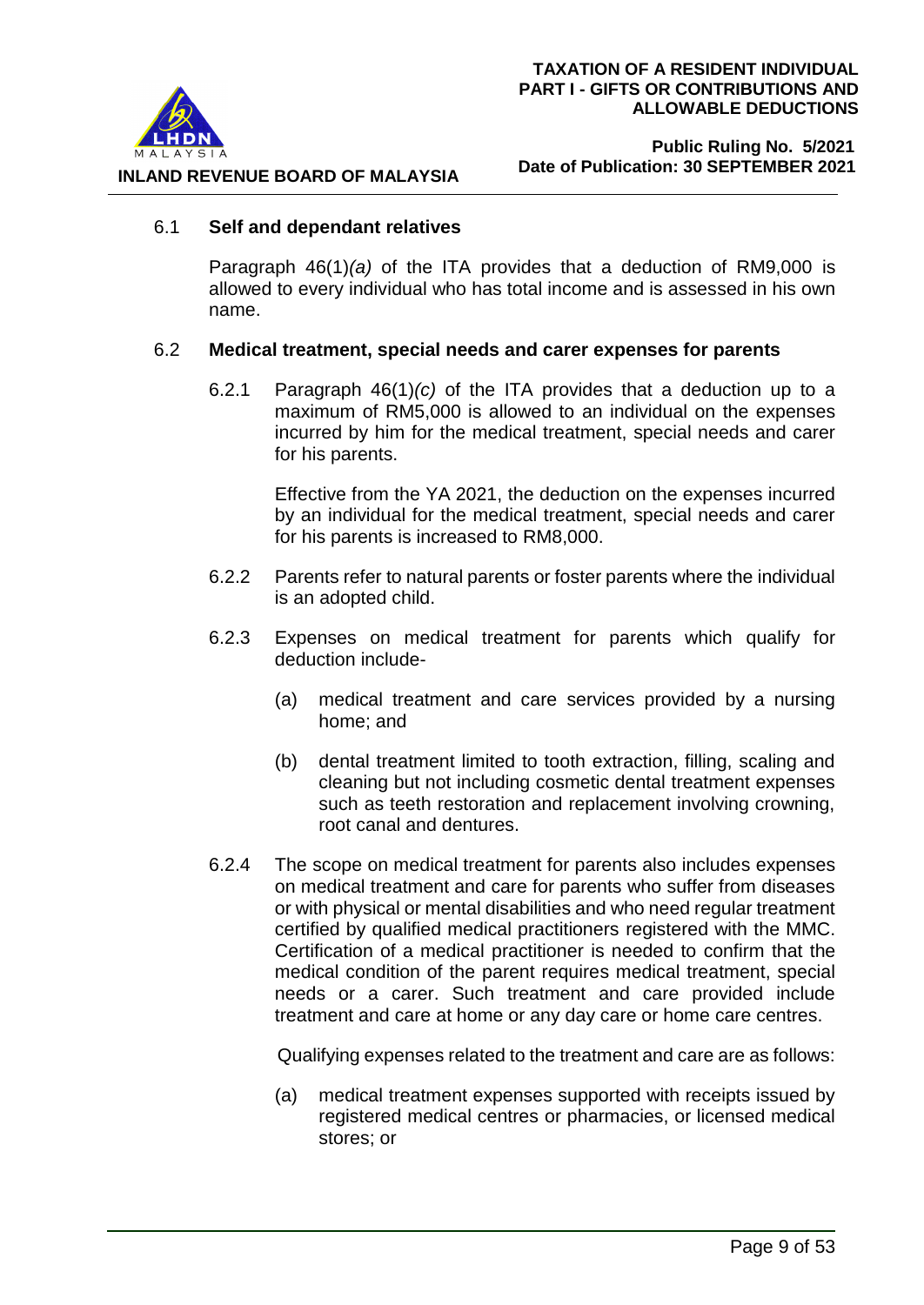

**INLAND REVENUE BOARD OF MALAYSIA**

- (b) expenses on special needs for parents certified by qualified medical practitioners and supported by receipts as proof of purchase; or
- (c) expenses for the care of parents supported with receipts or written certification from carers or work permit of the carers. Foreign hired carers are required to possess valid visas or special work permits for the care of parents of the individual. Salary paid to carers to take care of parents who are physically and mentally healthy do not qualify for this deduction.
- 6.2.5 However, the deductions as mentioned in paragraph 6.2 of this PR are subject to the following conditions:
	- (a) the carer for parents shall not include that individual, his wife or her husband or the child of the individual;
	- (b) the parents shall be individuals resident in Malaysia;
	- (c) the medical treatment and care services are provided in Malaysia; and
	- (d) the medical practitioner is registered with the MMC.
- 6.2.6 The list of medical equipment and special needs that qualify for deduction are as per Appendix 1. However, the list is not exhaustive and may include other equipment as determined by medical practitioners registered with the MMC.

#### 6.3 **Expenses on basic supporting equipment for disabled persons**

- 6.3.1 Paragraph 46(1)*(d)* of the ITA provides that a deduction of up to RM6,000 can be claimed by an individual or spouse who has incurred the expenditure for the purchase of any necessary basic supporting equipment for the use by-
	- (a) the individual, if he or she is a disabled person;
	- (b) the spouse, if he or she is a disabled person;
	- (c) his or her child, if the child is a disabled person; or
	- (d) his or her parent, who is a disabled person.

The maximum amount allowed as deduction prior to the YA 2015 is RM5,000.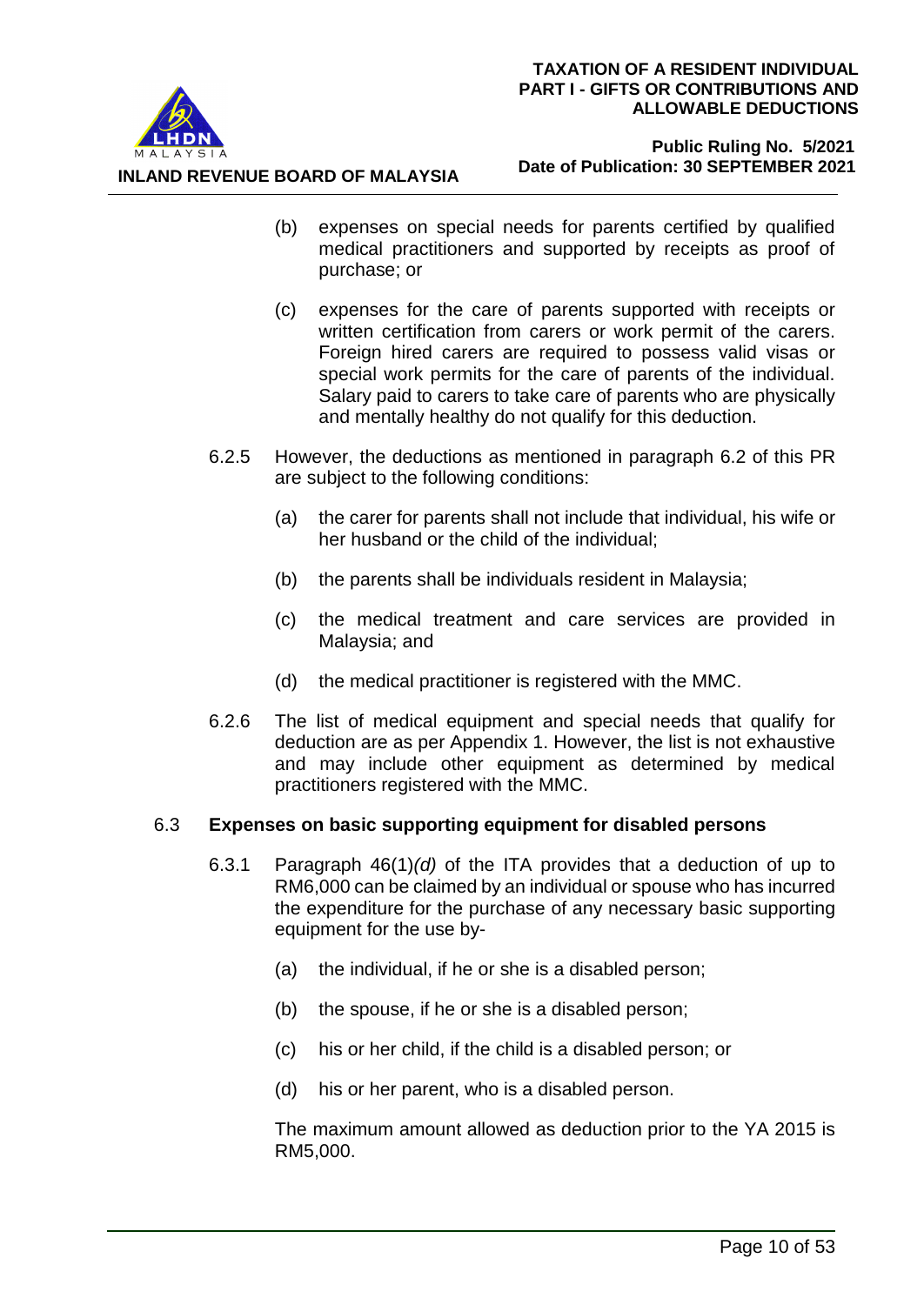

#### **Public Ruling No. 5/2021 Date of Publication: 30 SEPTEMBER 2021**

6.3.2 Basic supporting equipment includes haemodialysis machine, wheelchair, artificial legs and hearing aids but exclude spectacles and optical lenses.

The purchase of basic supporting equipment for disabled persons not registered with the DSW are not allowed as deductions.

# **Example 3**

Megat lost his right leg in an accident and purchased a wheelchair for his own use. Megat is not registered with the DSW as a disabled person.

Megat does not qualify to claim a deduction for the expenses expended for the purchase of the wheelchair as he is not registered with the DSW as a disabled person.

## 6.4 **Disabled person**

- 6.4.1 Paragraph 46(1)*(e)* of the ITA allows a further deduction of RM6,000 if the individual is a disabled person.
- 6.4.2 An individual is eligible to claim this deduction if he is certified in writing by the DSW as a disabled person.

# 6.5 **Further education fees**

6.5.1 Paragraph 46(1)(*f*) of the ITA provides that a deduction of up to RM7,000 can be claimed by an individual on the fees expended by that individual for any course of study undertaken by him up to tertiary level (up to graduate level), other than a degree at Masters or Doctorate level. The deduction allowed is the fees for courses undertaken to obtain law, accounting, Islamic financing, technical, vocational, industrial, scientific or technological qualification or skill.

> For a degree at Masters or Doctorate level, fees on any course of study undertaken for the purpose of acquiring any skill or qualification is allowed as a deduction.

> The maximum amount allowed as a deduction prior to the YA 2016 is RM5,000.

6.5.2 "Scientific skills" means the study of the nature or behaviour of the material and physical universe such as studies in the field of biology, physics, chemistry, mathematics, information technology, engineering or medicine.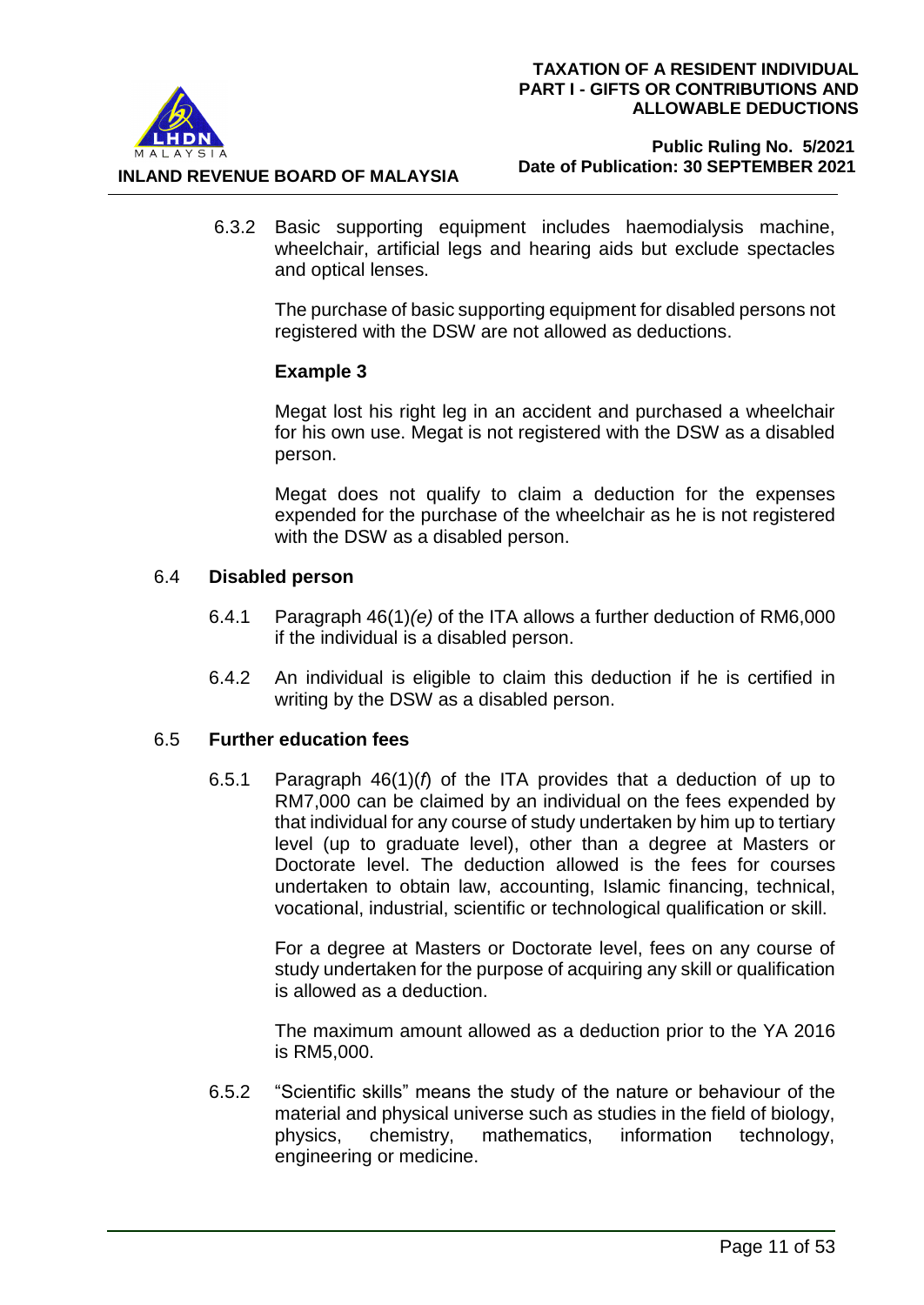

**INLAND REVENUE BOARD OF MALAYSIA**

6.5.3 The course for tertiary level (up to graduate level), degree at Masters or Doctorate level must be undertaken in any institution or professional body in Malaysia recognized by the Government or approved by the Minister.

> For Islamic finance, the course of study must be approved by the Bank Negara Malaysia or the Securities Commission and can be undertaken at any institution or professional body in Malaysia recognized by the Government or approved by the Minister of Finance, including at the International Center for Education in Islamic Finance (INCEIF).

6.5.4 The list of local institutions or professional bodies in Malaysia recognized by the Government or approved by the Minister of Finance can be obtained from the official portal of Ministry of Higher Education at https://www2.mqa.gov.my.

# **Example 4**

Lieza is an officer who serves at the National Archives and attends a Masters level archaeological course at a local university. She paid a course fee of RM2,000 in 2014 and graduated in April 2016.

Lieza then decided to pursue her studies to a Doctorate in Philosophy in the same course of study in July 2016. She paid tuition fees of RM3,500 in 2016 and claimed a deduction for the fees paid.

The fees of RM2,000 and RM3,500 paid in the YAs 2014 and 2016 respectively are allowed as deductions because the scope of study that qualifies for deductions has been extended to all courses of study for a degree at Masters or Doctorate level.

# **Example 5**

Same facts as in **Example 4**.

Due to financial constraints, Lieza decided not to pursue her Doctorate degree in 2017.

The amount of RM3,500 paid in 2016 is not allowed as a deduction as Lieza failed to complete her degree at Doctorate level.

# **Example 6**

Razif pursued his Bachelor degree in Islamic Finance at a local university and graduated in August 2016. In October the same year, he continued his Masters degree in the same course of study at the same university. In 2016, Razif paid his tuition fees amounting to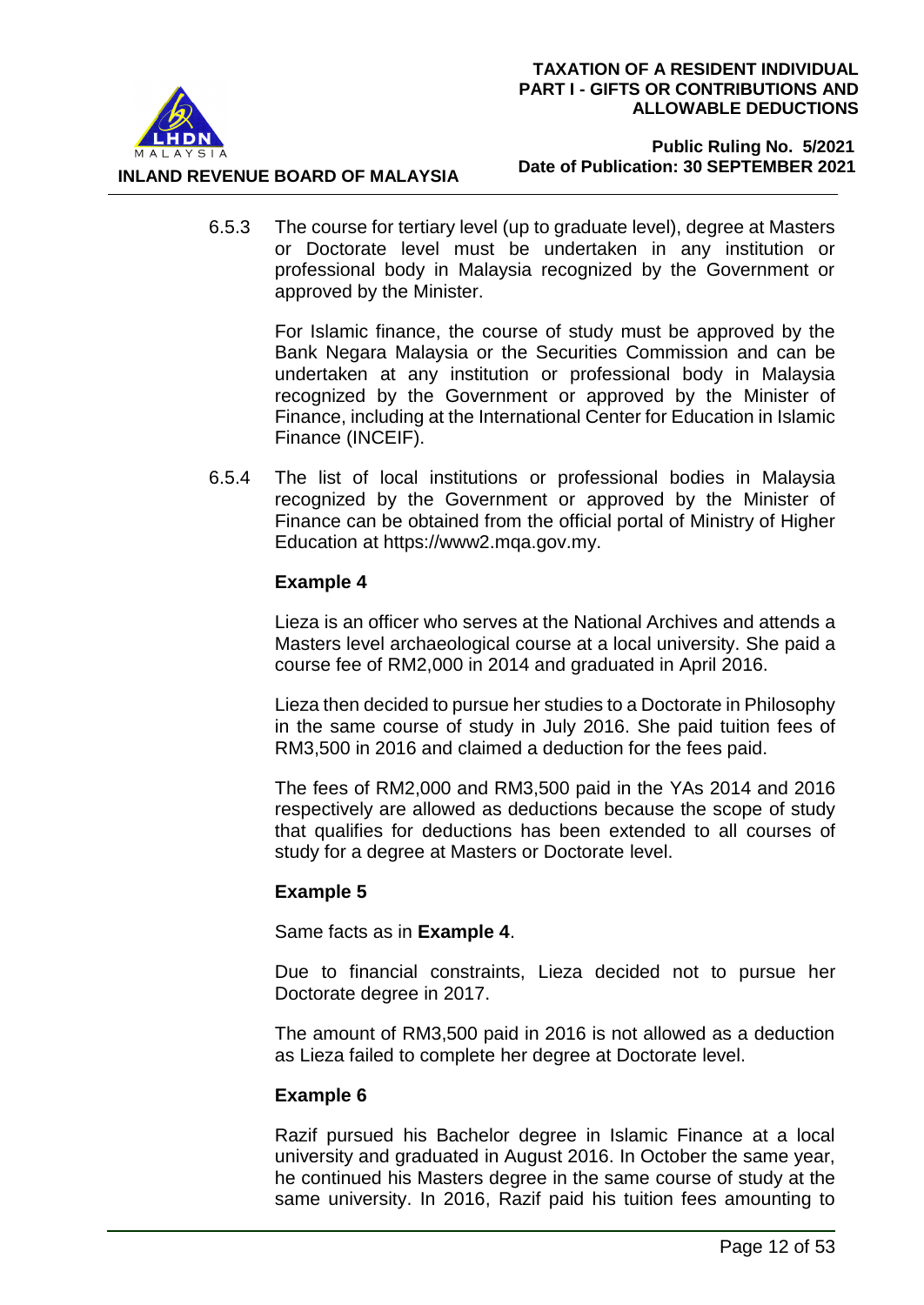

#### **Public Ruling No. 5/2021 Date of Publication: 30 SEPTEMBER 2021**

RM8,500 (i.e. RM3,000 for his Bachelor degree and RM5,500 for his Masters degree).

Although the course fees for both courses of study qualifies for deduction, Razif is only allowed a deduction subject to a maximum of RM7,000 in the YA 2016.

6.5.5 For the YAs 2021 and 2022 the course of study is extended to any course undertaken for the purpose of upskilling or self-enhancement and that course is conducted by a body recognized by the Director General of Skills Development under the National Skills Development Act 2006 [*Act 652*]. The amount can be allowable for deduction is limited to a maximum amount of RM1,000 for each year of assessment and that amount forms part of RM7,000 which is deduction allowed for education fees under paragraph 46(1)(*f*) of the ITA.

> The total deduction under this paragraph shall be subject to a maximum amount of RM7,000 for education fees.

6.5.6 Department Skills Development (DSD) is the government agency responsible for coordinating and formulating the implementation of the skill training system. For further information regarding the skill training can be obtained from the official portal of DSD at www.dsd.gov.my.

#### 6.6 **Medical expenses on serious diseases and fertility treatment**

- 6.6.1 Paragraph 46(1)*(g)* of the ITA provides that a deduction of up to RM6,000 is allowed on the amount expended by the individual for treatment of serious diseases on himself, his or her spouse or his or her child. The maximum amount allowed as a deduction prior to the YA 2015 is RM5,000.
- 6.6.2 For the purpose of this deduction, "serious disease" means acquired immunity deficiency syndrome, Parkinson's disease, cancer, renal failure, leukaemia or other similar diseases.
- 6.6.3 With effect from the YA 2020, the medical expenses are extended to include the expenses expended or deemed expended by the individual for undergoing fertility treatment to have a baby, on himself or on his wife, or in the case of a wife on herself or on her husband.
- 6.6.4 The claim for fertility treatment is only eligible for married individual.
- 6.6.5 "Fertility treatment" means intrauterine insemination or in vitro fertilization treatment or any other fertility treatment. Besides that,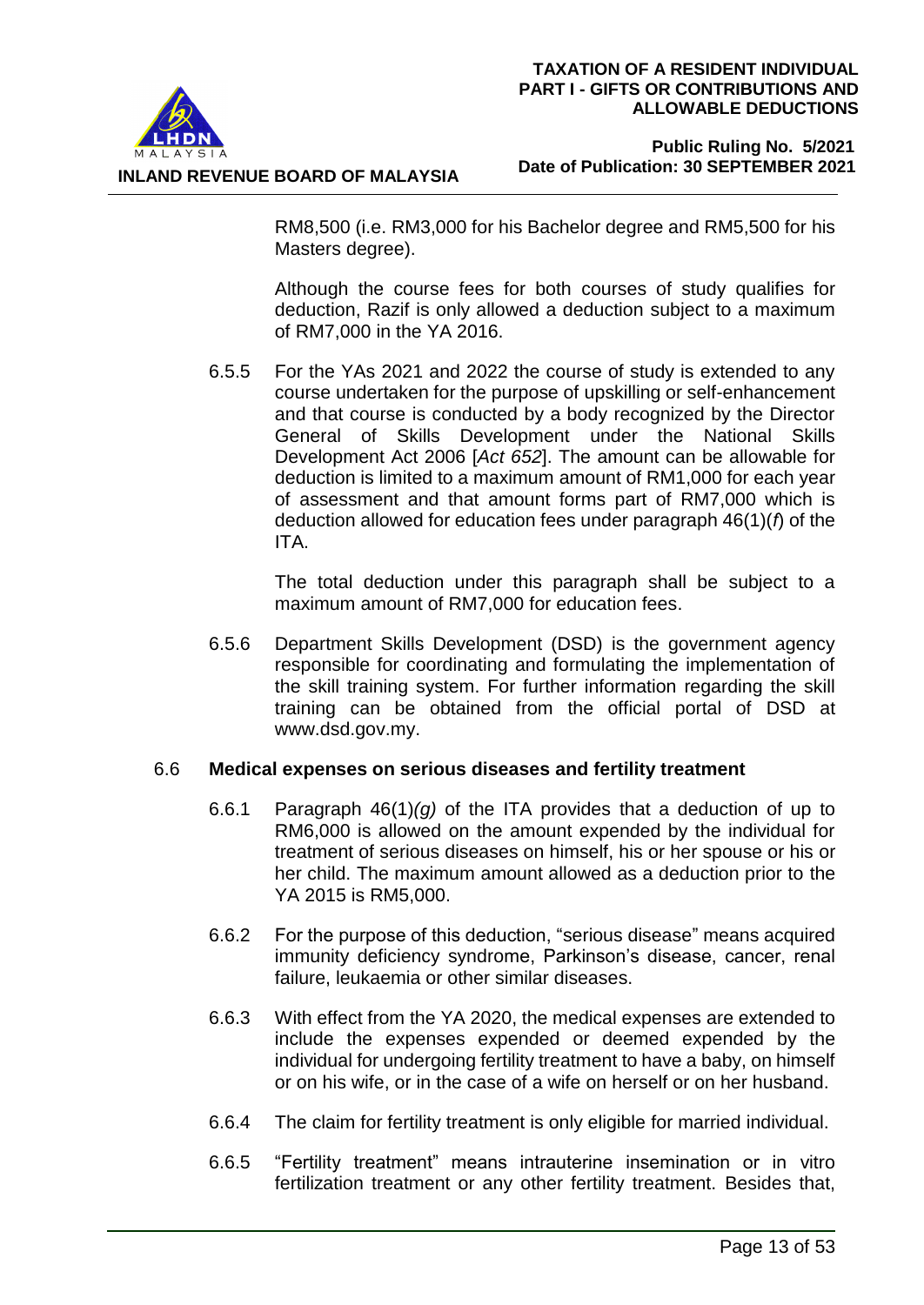

**INLAND REVENUE BOARD OF MALAYSIA**

consultation fees and medicines are also part of the fertility treatment for the purpose of claiming this deduction.

- 6.6.6 The claim for medical expenses has to be evidenced by a receipt and certification issued by a medical practitioner registered with the MMC that the serious disease treatment was provided to that individual, spouse or child; or fertility treatment was provided to the individual or the spouse.
- 6.6.7 Until YA 2020, the total amount of deduction for the medical expenses for serious disease treatment and fertility treatment under paragraph 46(1)*(g)* of the ITA is limited to a maximum amount of RM6,000.
- 6.6.8 Effective from the YA 2021 the medical expenses are extended to include the expenses expended or deemed expended by the individual for vaccination on himself, his wife or child, or in the case of a wife on herself or her husband or child. The amount of deduction is an amount limited to a maximum of RM1,000.
- 6.6.9 The vaccinations which qualify for deduction are for;
	- (i) pneumococcal;
	- (ii) human papillomavirus (HPV);
	- (iii) influenza;
	- (iv) rotavirus;
	- (v) varicella;
	- (vi) meningococcal;
	- (vii) TDAP combination (tetanus-diphtheria-acellularpertussis); and
	- (viii) Coronavirus Disease 2019 (COVID-19)
- 6.6.10 Effective from the YA 2021, the total amount of deduction for the medical expenses for serious disease treatment, fertility treatment and medical expenses for vaccination under paragraph 46(1)(g) is increased to RM8,000.

# **Example 7**

In year 2017, the cost of leukaemia treatment suffered by Jasmine amounted to RM12,000. From that amount, Jasmine paid a sum of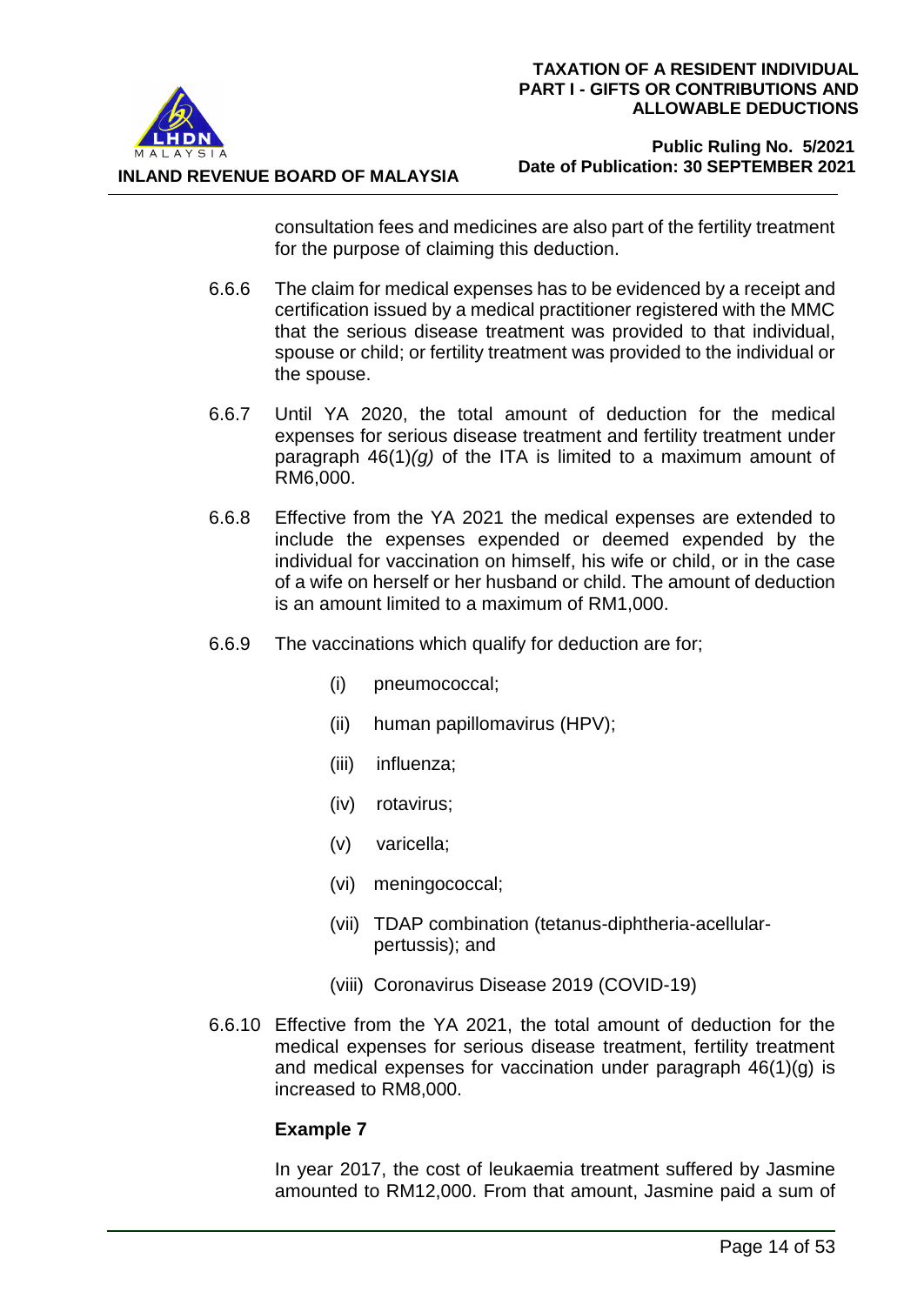

**INLAND REVENUE BOARD OF MALAYSIA**

RM8,000 and her husband, Isaac paid the balance of RM4,000 and separate receipts were issued in Jasmine and Isaac's name. Isaac and Jasmine are assessed separately in the YA 2017.

For the YA 2017, Jasmine is allowed a deduction for medical expenses paid by her but limited to RM6,000 while Isaac is allowed a deduction of RM4,000 for the treatment of his wife's serious disease.

# **Example 8**

Fahim and his wife, Anita is married for 10 years but they do not have any children. In year 2020, both of them underwent an in vitro fertilization treatment to have a baby at Hospital Pakar Wanita. The treatment cost of RM16,000 were borne by both of them and the receipt was issued in Fahim's name. Fahim and Anita made a separate assessment whereby each of them made a claim for RM8,000 as a deduction in respect of this treatment in their respective tax computation.

The total deduction that can be claimed for the YA 2020 is as follows:

|       | <b>Expended amount</b> | Allowable deduction |  |
|-------|------------------------|---------------------|--|
|       | (RM)                   | (RM)                |  |
| Fahim | 8,000                  | 6,000 (Limited)     |  |
| Anita | 8,000                  | Not eligible        |  |

Anita is not eligible to claim this deduction since the receipt was issued in her husband's name even though Anita also incurred the expenses.

# **Example 9**

Same facts as in **Example 8** except that the receipt was issued separately in the name of Fahim and Anita that is for RM8,000 each respectively. In year 2020, Anita claimed this amount from her employer and her employer has paid her RM5,000. The amount of RM5,000 is declared as benefit in kind in Anita's Income Statement. Anita and Fahim are eligible to claim a deduction on this expenses since both of them have receipt as evidenced that the expenses have been incurred. The allowable deduction is restricted to the maximum of RM6,000 respectively.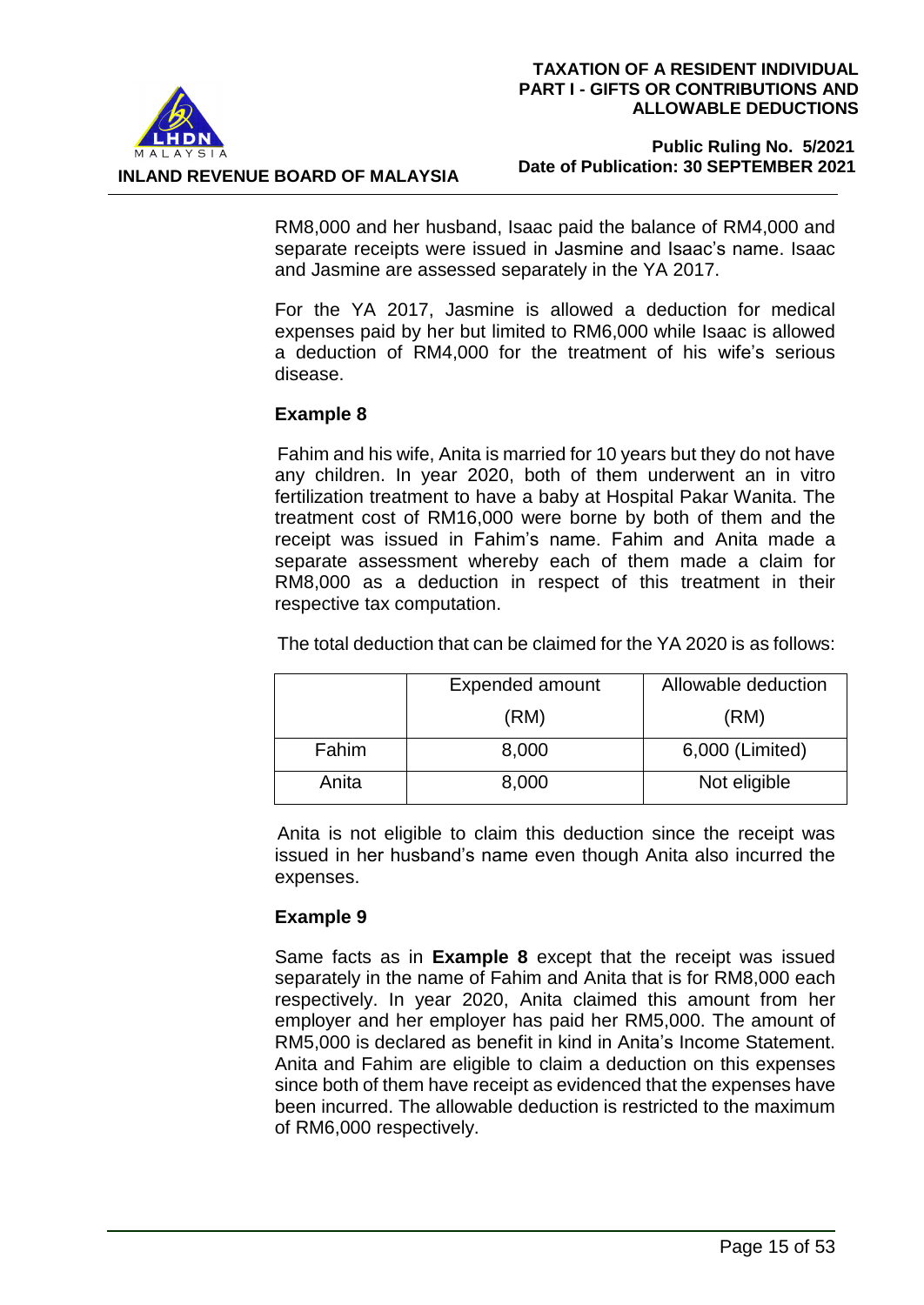

 **Public Ruling No. 5/2021 Date of Publication: 30 SEPTEMBER 2021**

# **Example 10**

In year 2020, Azli expended RM12,000 on the fertility treatment underwent by his wife at Hospital Pakar Wanita and a receipt was issued in Azli's name. Azli also incurred RM6,000 on a serious disease treatment of his son. Azli claimed for deduction on all of the medical expenses incurred by him.

The total deduction for medical expenses which can be claimed by Azli in the YA 2020 is as follows:

| Types of medical           | <b>Expended Amount</b> | Allowable       |  |
|----------------------------|------------------------|-----------------|--|
| expenses                   | (RM)                   | deduction       |  |
|                            |                        | (RM)            |  |
| Serious disease            | 6,000                  |                 |  |
| <b>Fertility treatment</b> | 12,000                 | 6,000 (Limited) |  |
|                            |                        |                 |  |

# **Example 11**

In year 2020, Nina expended RM15,000 on fertility treatment of *invitro fertilisation* (IVF) underwent by her at a specialist hospital. Nina elected for a combined assessment with her husband and tax is assessed in the name of the husband, Syahmi. Syahmi can claimed the medical expense on fertility treatment restricted to RM6,000 because that expense is deemed to be incurred by him.

# 6.7 **Complete medical examination expenses**

- 6.7.1 Paragraph 46(1)*(h)* of the ITA provides that a deduction of an amount limited to RM500 for an individual who incurred a complete medical examination expenses on himself or herself, spouse or child.
- 6.7.2 The amount of RM500 forms part of the deduction of RM6,000 which is the deduction allowed for medical expenses under paragraph 46(1)*(g)* of the ITA.
- 6.7.3 Effective from the YA 2021, the expenses for complete medical examination is increased to RM1,000 and that amount forms part of RM8,000 which is the deduction allowed for medical expenses under paragraph 46(1)*(g)* of the ITA.
- 6.7.4 "Complete medical examinaton" means full medical check-up as defined by the MMC which include-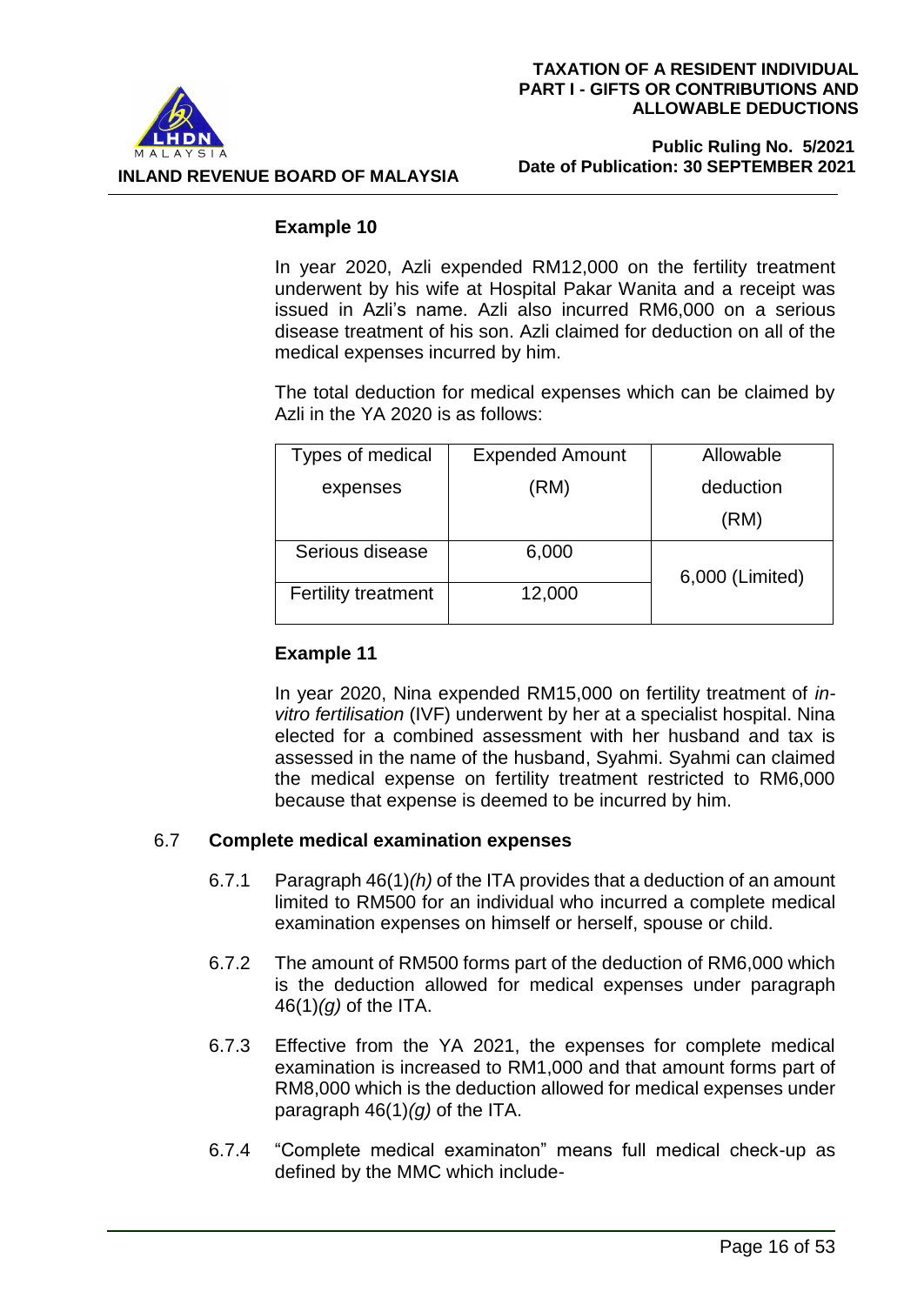

 **Public Ruling No. 5/2021 Date of Publication: 30 SEPTEMBER 2021**

- (a) physical examination such as eye, ear, nose, throat, neck, chest, heart, breast, abdomen, hand, foot, body weight examinations, blood pressure;
- (b) x-ray examination;

**INLAND REVENUE BOARD OF MALAYSIA**

- (c) blood and urine test; and
- (d) discussion with the physician conducting the test on the results of the examination.

A person who undergoes laboratory tests such as blood tests, urine analysis and x-ray examination is not eligible for this deduction as such tests cannot be categorized as a complete medical examination.

- 6.7.5 Prior to YA 2021, where the expenses for a complete medical examination of up to RM500 is already claimed, the deduction for medical expenses for serious diseases treatment and fertility treatment under paragraph 46(1)*(g)* of the ITA which can be claimed by the individual is restricted to RM5,500 (RM6,000 - RM500).
- 6.7.6 From the YA 2021, if the expenses for a complete medical examination of up to RM1,000 is already claimed, the deduction for medical expenses under paragraph 46(1)*(g)* of the ITA which can be claimed by the individual is restricted to RM7,000 (RM8,000 – RM1,000).

# 6.8 **Deposits in Skim Simpanan Pendidikan Nasional (SSPN) account**

- 6.8.1 SSPN is a saving scheme introduced by the Perbadanan Tabung Pendidikan Tinggi Nasional (PTPTN). PTPTN was established under the Perbadanan Tabung Pendidikan Tinggi Nasional Act 1997 [*Act 566*]. SSPN was introduced to enable parents to save and eventually finance their children's education at higher learning institutions. To encourage individuals to deposit into SSPN account, paragraph 46(1)*(k)* of the ITA was introduced to allow a deduction for individuals who make deposits into the scheme.
- 6.8.2 The amount allowed as a deduction is the net contribution in the relevant year limited to a maximum of RM6,000 effective from the YAs 2012 to 2018. As for the YA 2019 and the YA 2020, the maximum amount of deduction for the net contribution is increased to RM8,000. Effective from 1.1.2021, the claim period for this deduction is extended from the YA of 2021 to the YA 2022.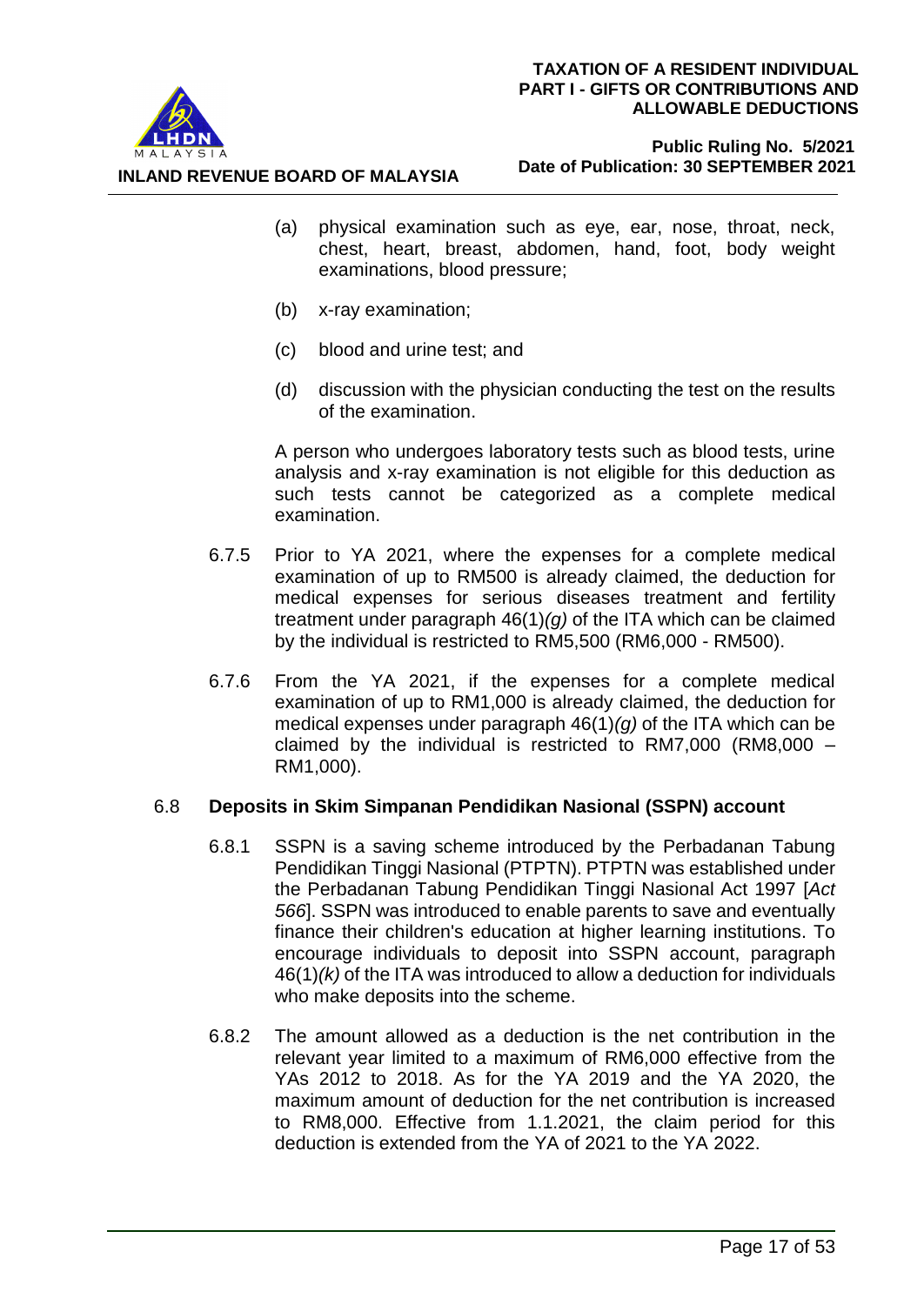

#### **Public Ruling No. 5/2021 Date of Publication: 30 SEPTEMBER 2021**

6.8.3 The net contribution is the amount of deposits made during a year reduced by the amount of any withdrawal made during that year.

## **Example 12**

Ariff opened an SSPN account for his 7 years old child in 2016. During the year, Ariff deposited a total sum of RM7,000. No withdrawals were made by Ariff in that year.

In 2017, Ariff deposited a sum of RM7,500 into the account and withdrew RM2,000 from the account in October 2017.

**Year 2016 RM 2017 RM** Opening balance  $\overline{\phantom{0}}$  Nil  $\overline{\phantom{0}}$  7,000 Deposit 1 7,000 7,500 Less: Withdrawal  $\overline{\phantom{a}}$  Nil 2,000 **Ending balance 7,000 12,500**

The statement of SSPN account of Ariff is as follows:

The amount of deduction for deposits into SSPN account that can be claimed by Ariff is as follows:

YA 2016: RM6,000 (maximum)

YA 2017: RM5,500 (RM7,500 - RM2,000)

# **Example 13**

Amer and his wife each opened their SSPN accounts in 2019 for their son who is 13 years old. During the year, Amer deposited savings of RM4,800 and his wife deposited a sum of RM8,000. They did not make any withdrawals in that year. Amer and his wife are assessed separately for the YA 2019.

Amer is allowed a deduction for his deposits in his SSPN account of RM4,800 while his wife is allowed a deduction of RM8,000 for deposits made by her for the YA 2019.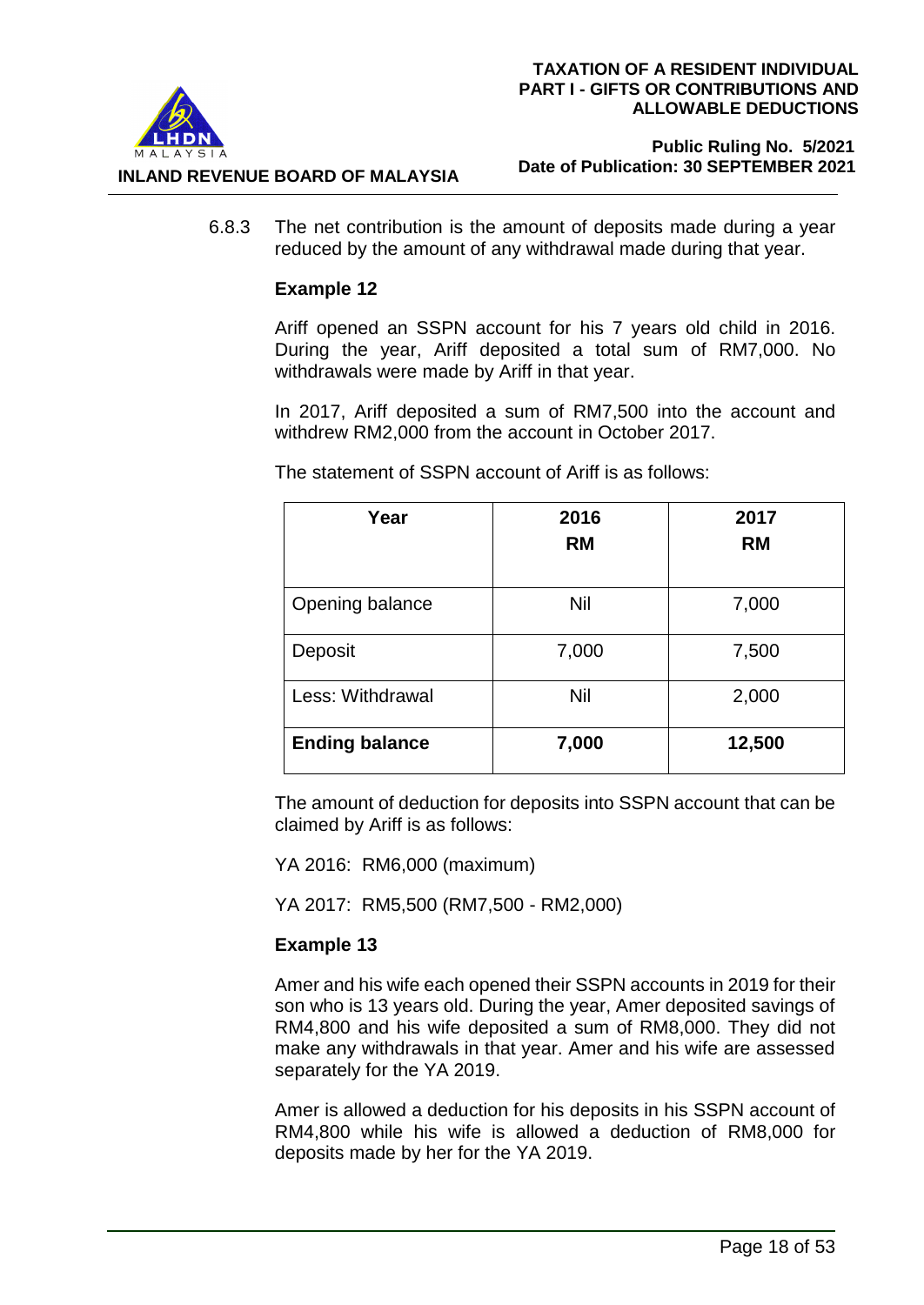

**INLAND REVENUE BOARD OF MALAYSIA**

 **Public Ruling No. 5/2021 Date of Publication: 30 SEPTEMBER 2021**

6.8.4 SSPN accounts can be opened by parents for children aged 18 years and below and maintain the account until the child reaches the age of 29 years old. Deposits made by parents to this account until the child reaches the age of 29 can be allowed as a deduction. For children aged 18 years and above, they have the option to either open an account under their own name or under their parents' name. If the account is opened under the child's name, the child is not eligible for deduction on the deposit made into the account because the deduction under paragraph 46(1)*(k)* of the ITA is only eligible for the depositor who are the parents or the guardians. The parents are also not eligible for deduction since they are not depositor of the account when it is opened under the child's name.

## 6.9 **Contribution to the Social Security Organization (SOCSO)**

- 6.9.1 Paragraph 46(1)*(n)* of the ITA is introduced from the YA 2016 to allow a personal deduction to an individual in respect of a contribution made or suffered in that basis year by that individual to the SOCSO pursuant to the Employees' Social Security Act 1969 [*Act 4*].
- 6.9.2 The amount allowed as a deduction is limited to a maximum of RM250.

#### 6.10 **Deduction for parents**

- 6.10.1 Paragraph 46(1)*(o)* of the ITA is introduced to allow an individual a deduction of RM1,500 for each of the parent of the individual. This deduction can be shared with other siblings who have claimed this deduction for the same parent. This deduction is effective for the YAs 2016 to 2020.
- 6.10.2 The deduction is allowed if these conditions are met:
	- (a) The sum of the amount claimed by the individual and other siblings does not exceed RM1,500 for each parent;
	- (b) The deduction is allowed for a maximum of two parents that is for a father and a mother;
	- (c) The parents are legitimate or natural parents or adopted parents in accordance with the law;
	- (d) The parents are residents in accordance with the provisions of section 7 of the ITA and aged 60 years and above at any time in that basis year;
	- (e) Each parent's annual income (from all sources whether taxable or not) does not exceed RM24,000 for that YA; and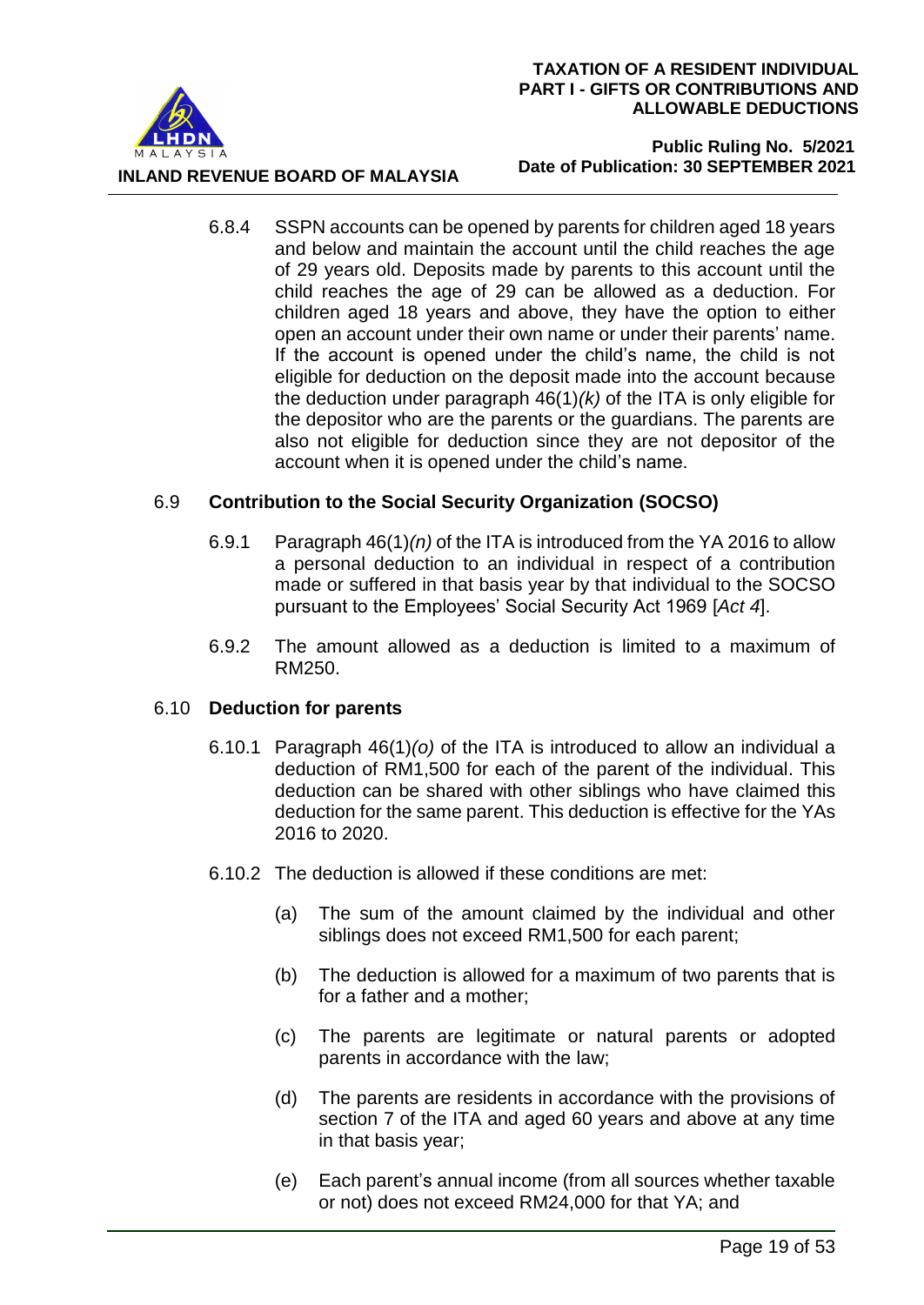

**INLAND REVENUE BOARD OF MALAYSIA**

- (f) An individual shall not be allowed the deduction under this paragraph if he has made a claim under paragraph 46(1)*(c)* of the ITA for the same basis year. For further information, please refer to paragraph 6.2 of this PR.
- 6.10.3 Where more than one individual are each entitled to claim a deduction in respect of the the same parent, information on all individuals claiming the deduction must be maintained in the working sheets to the Income Tax Return Form (ITRF) for the reference and examination of IRBM in the event of an audit. This is to ensure that the total amount claimed by all individuals does not exceed the allowable amount. The amount of deduction allowed under this paragraph shall be equally apportioned according to the number of individuals making the claim.
- 6.10.4 Where a wife elects for a combined assessment and the assessment is made in her husband's name, this deduction is only allowed for the legitimate or adopted parents of the husband. If a husband elects for a combined assessment and the assessment is made in his wife's name, this deduction is allowed for the legitimate or adopted parents of the wife. The maximum amount for this deduction is RM1,500 for each parent.

# **Example 14**

Halim and Hasnah, aged 65 and 63 respectively in 2016, have four children i.e. Haziq, Hamid, Hawa and Hanina. Halim received a pension of RM20,000 in year 2016 while Hasnah was a housewife. For the YA 2016, all four children claimed the deduction for the father and the deduction for the mother is only claimed by Haziq, Hamid and Hawa.

The total deduction for parents which can be claimed by each child in the YA 2016 is as follows:

| <b>Names of</b><br>children | <b>Claims made for each</b><br>parent |                            | <b>Total</b><br>claimable by |  |
|-----------------------------|---------------------------------------|----------------------------|------------------------------|--|
|                             | <b>Father</b><br><b>RM</b>            | <b>Mother</b><br><b>RM</b> | each child<br><b>RM</b>      |  |
| Haziq                       | 375                                   | 500                        | 875                          |  |
| Hamid                       | 375                                   | 500                        | 875                          |  |
| Hawa                        | 375                                   | 500                        | 875                          |  |
| Hanina                      | 375                                   |                            | 375                          |  |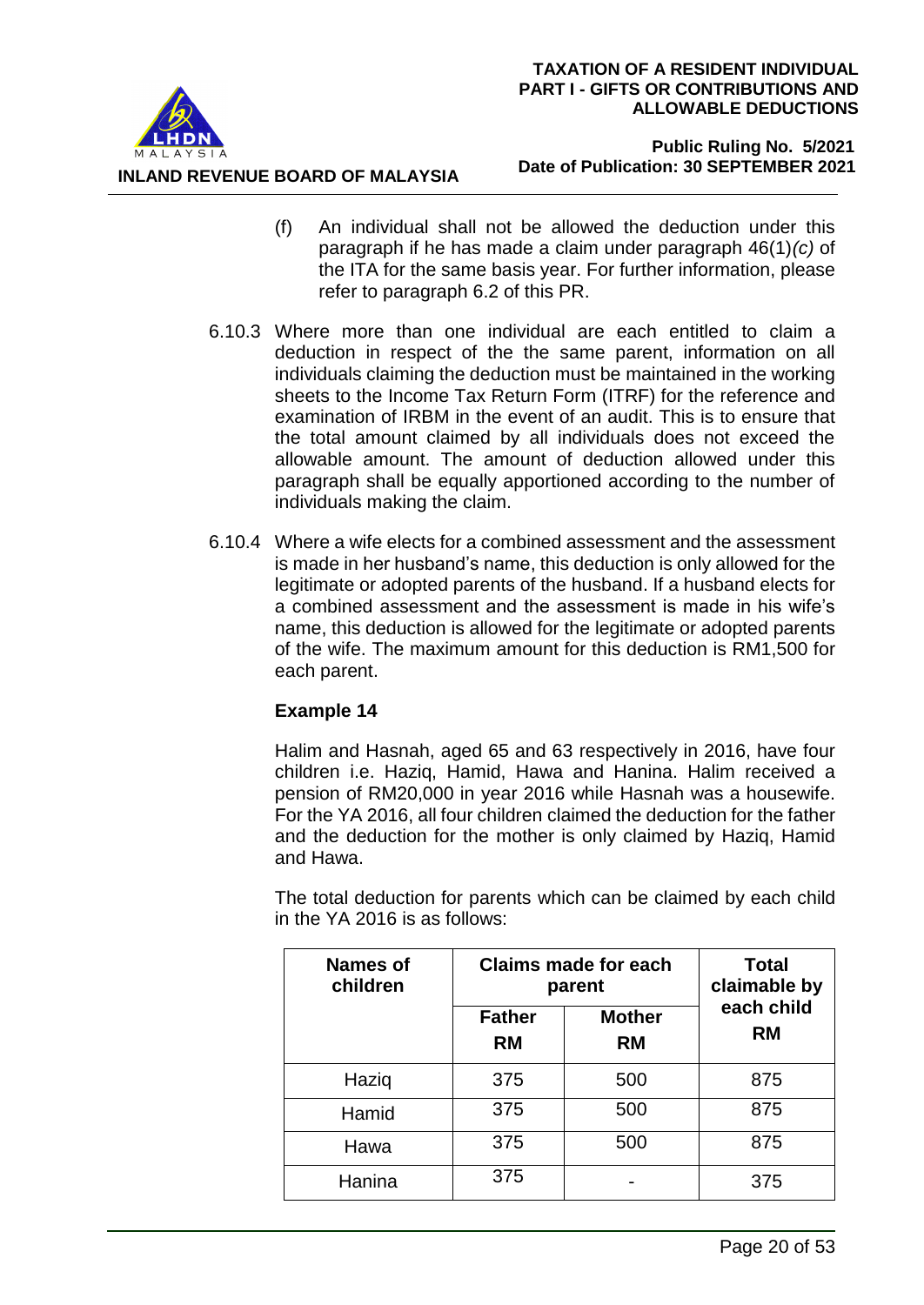

#### **Public Ruling No. 5/2021 Date of Publication: 30 SEPTEMBER 2021**

# 6.11 **Lifestyle relief**

- 6.11.1 Paragraph 46(1)*(p)* of the ITA is introduced to allow a tax deduction for expenses expended by an individual in that basis year –
	- (a) for the purchase of books, journals, magazines, printed newspapers and other similar publications for the purpose of enhancing knowledge for his own use, the use of his or her spouse or his or her child. Books would include school textbooks, periodicals, comics whether purchased locally or overseas but exclude any banned reading materials such as morally offensive magazines. Buying books online is also allowed as a deduction.

From the YA 2021, the expenses for the purchase of newspaper is extended to expenses of newspaper subscription electronically;

- (b) for the purchase of a personal computer, smartphone or tablet (not being used for the purpose of his own business) for his own use, the use of his or her spouse or his or her child. Additional charge for the warranty is not allowed for deduction under this paragraph;
- (c) for the purchase of sports equipment for any sports activity as defined under the Sports Development Act 1997 which includes the purchase of a bicycle (excluding motorized bicycles) and gym membership for his own use or for the use of his or her spouse or his or her child (excluding club membership which provides gym facilities); and
- (d) for the payment of monthly bill for internet subscription registered under the individual's name for his own use, or the use of his or her spouse or his or her child.
- 6.11.2 The total deduction for the amount expended under this paragraph is subject to a maximum amount of RM2,500 and must be evidenced by receipts issued in respect of the purchase or payment.
- 6.11.3 With the new deduction under this paragraph, other deductions under paragraphs 46(1)*(i)*, *(j)*, *(l)* and *(m)* of the ITA are no longer applicable with the deletion of the said paragraphs effective from the YA 2017.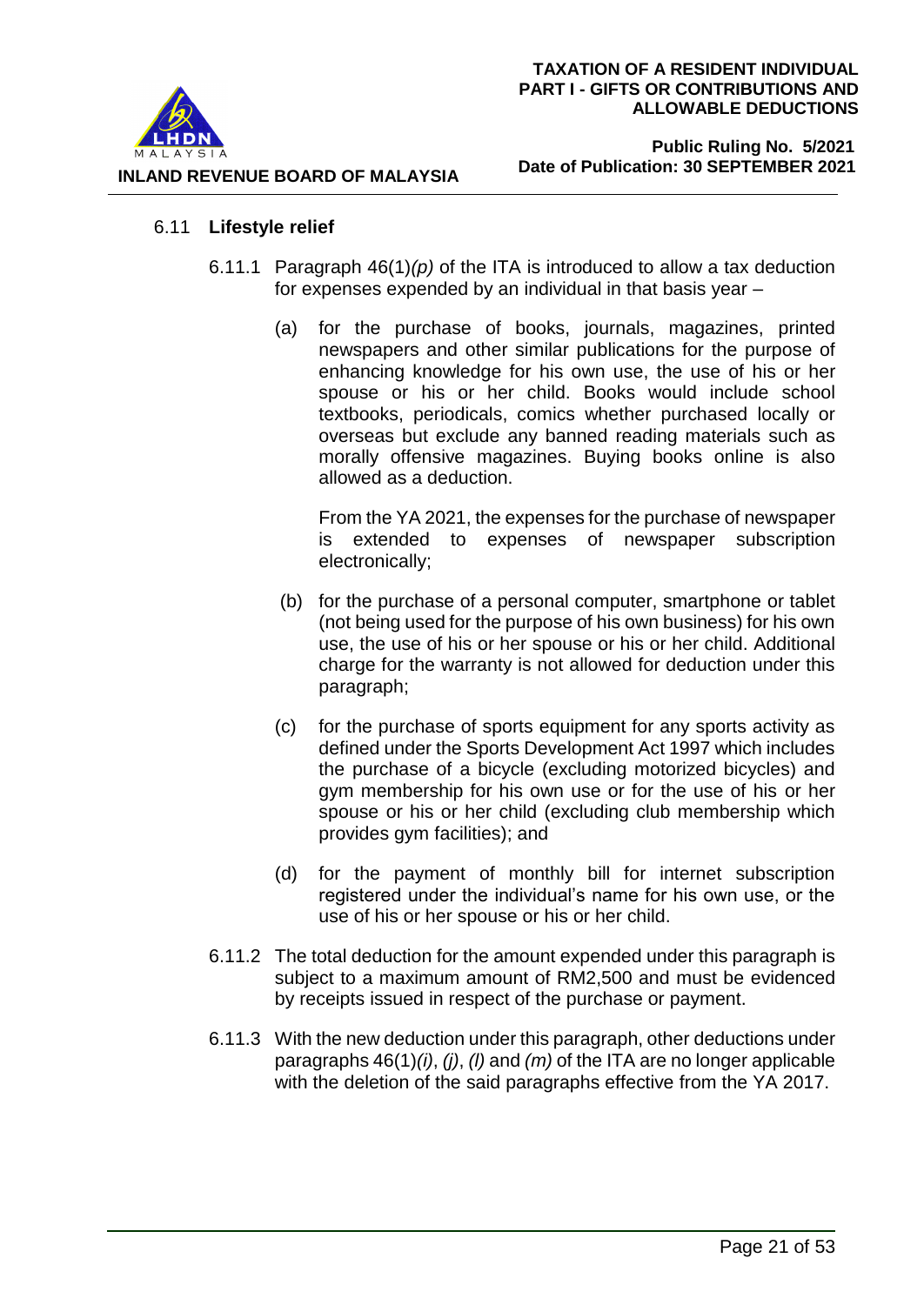

 **Public Ruling No. 5/2021 Date of Publication: 30 SEPTEMBER 2021**

| Prior to YA 2017                                                                                                          |                            | <b>From YA 2017</b>                                                                                                                                                                |  |
|---------------------------------------------------------------------------------------------------------------------------|----------------------------|------------------------------------------------------------------------------------------------------------------------------------------------------------------------------------|--|
| <b>Item</b>                                                                                                               | <b>Amount</b><br><b>RM</b> | <b>Deduction</b><br>[paragraph $46(1)(p)$ of the ITA]                                                                                                                              |  |
| Purchase of<br>books, journals,<br>magazines and<br>other similar<br>publications<br>[paragraph<br>$46(1)(i)$ of the ITA] | 1,000                      | Reading<br>materials<br>(including<br>printed<br>newspaper)<br>From the<br>YA.<br>2021, extended<br>to expenses of<br>subscription<br>οf<br>newspaper<br>RM2,500<br>electronically |  |
| Purchase of a<br>personal<br>computer<br>[paragraph<br>$46(1)(j)$ of the ITA]                                             | 3,000                      | Personal<br>computer,<br>smartphone<br>or<br>tablet                                                                                                                                |  |
| Purchase of<br>sports equipment<br>[paragraph<br>46(1)( <i>l</i> ) of the ITA]                                            | 300                        | <b>Sports</b><br>equipment<br>including<br>gym<br>membership                                                                                                                       |  |
| <b>Broadband</b><br>subscription<br>[paragraph<br>$46(1)(m)$ of the<br>ITA1                                               | 500                        | Internet<br>subscription                                                                                                                                                           |  |

6.11.4 The summary for lifestyle relief is as follows:

# **Example 15**

Mimi, an interior designer expended the following on lifestyle and claimed a deduction for the YA 2017:

- Purchase of printed newspaper for RM55;
- Purchase of e-book for RM280;
- Purchase of a Lenovo Vibe S1 smartphone for RM580; and
- Payment of internet subscription for one year amounting to RM1,800.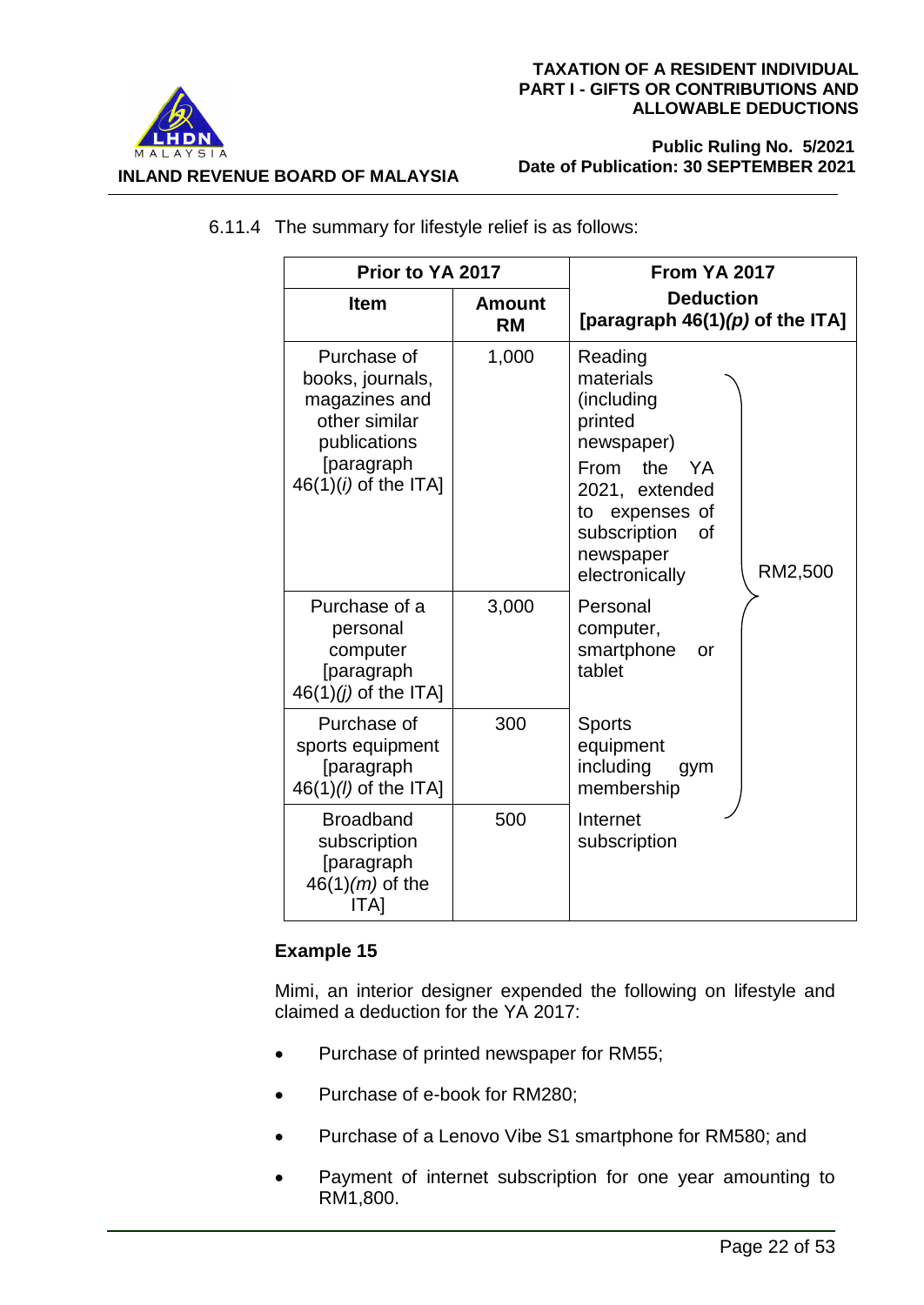

 **Public Ruling No. 5/2021 Date of Publication: 30 SEPTEMBER 2021**

All receipts of purchases and payment are kept by Mimi for the purpose of claiming the deductions.

The total sum of the above purchases and payment amounts to RM2,715. However, Mimi is only eligible to claim a deduction for lifestyle expenses subject to a maximum amount of RM2,500.

# **Example 16**

Brian Wong purchased two bicycles in year 2017, a motorized bicycle costing RM2,400 and a Mountain Bike for RM1,499. He also purchased a new laptop worth RM750 to replace his lost laptop. The lost laptop was purchased in year 2016 and Brian claimed deduction for the purchase of the new laptop.

The amount expended for lifestyle by Brian Wong which can be allowed as a deduction for the YA 2017 is RM2,249 i.e. RM1,499 for the purchase of the Mountain Bike and RM750 for the laptop.

The amount expended on the purchase of the motorized bicycle is not allowed as a deduction as motorized bicyle is not a sport equipment which qualifies for a deduction.

# **Example 17**

Suraya has registered for gymnasium membership with Premier Fitness in May 2017. She paid a registration fee of RM300 for a period of two years and a monthly fee of RM200. Suraya also signed up for yoga classes with an additional fee of RM80 per month.

The amount expended for lifestyle which can be claimed as a deduction by Suraya for the YA 2017 is the monthly fee for gymnasium membership of RM1,600 (i.e. RM200 x 8 months).

# **Note:**

Registration fee of RM300 for gymnasium membership and yoga classes fees of RM640 (RM80 x 8 months) are not allowed as a deduction under this relief.

Fees for any fitness classes such as yoga, zumba, aerobics and others which are included in the gymnasium membership can be claimed as a deduction. However, if the fees for these classes are not part of the gymnasium membership fees, the fees for such classes are not allowable as a deduction.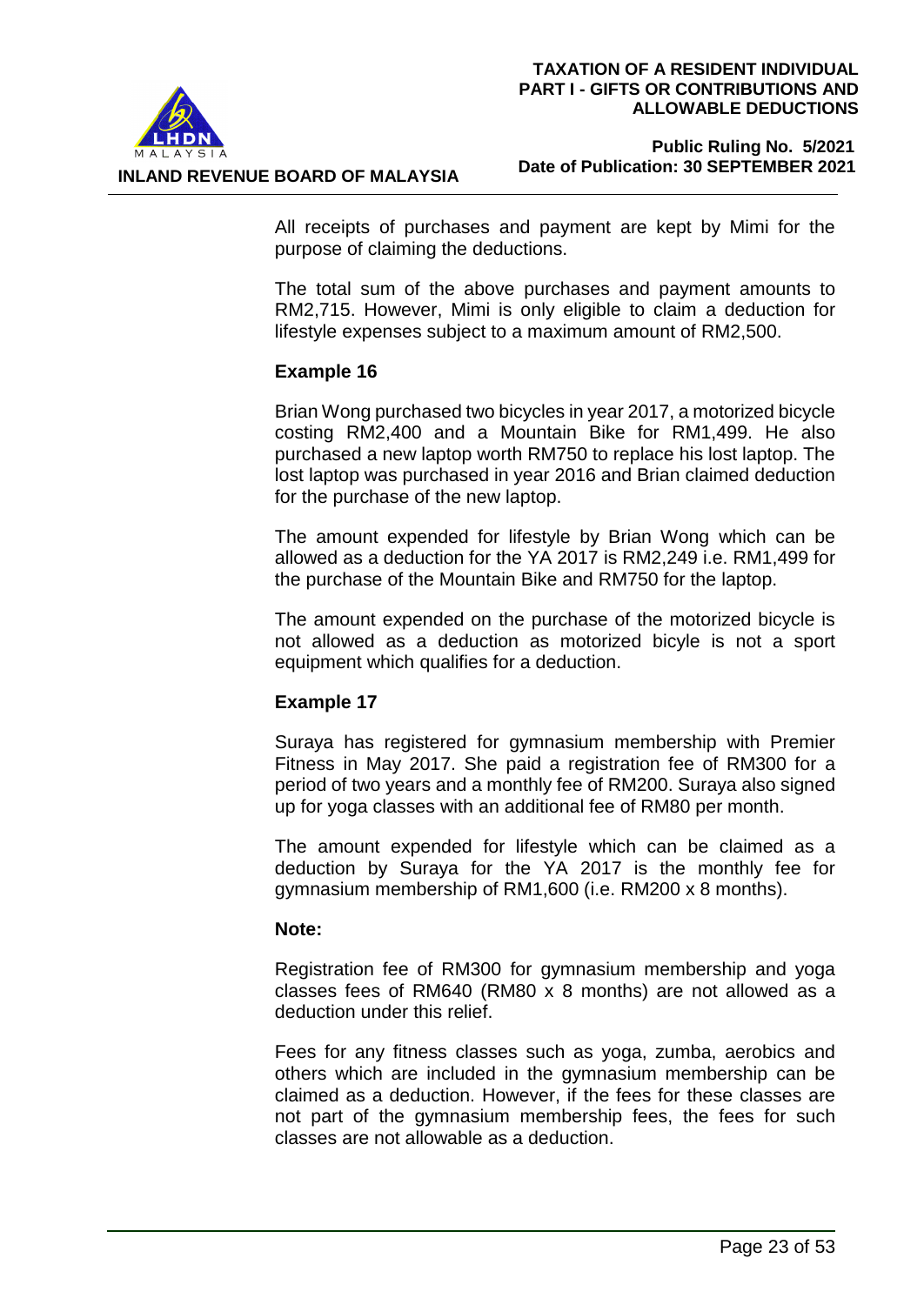

#### 6.12 **Purchase of breastfeeding equipment**

- 6.12.1 In order to provide support to career women who are still breastfeeding and to encourage working mothers to breastfeed after returning to work, effective from the YA 2017 the government has allowed a tax deduction exclusively for women taxpayers on the purchase of breastfeeding equipment under paragraph 46(1)*(q)* of the ITA.
- 6.12.2 The deduction is allowed provided that the individual
	- (a) is a breasfeeding mother;
	- (b) breastfeeds her child aged up to 2 years;
	- (c) expended on the purchase of breastfeeding equipment for her own use; and
	- (d) makes a claim that is evidenced by receipts issued in respect of the purchase.
- 6.12.3 Breastfeeding equipment that qualifies for a deduction under this paragraph are as follows:
	- (a) a breast pump kit and an ice pack;
	- (b) breast milk collection and storage equipment; and
	- (c) a cooler set or a cooler bag.
	- 6.12.4 In a case of a combined assessment, this deduction is allowed where the assessment is made in the name of his wife.
	- 6.12.5 The amount of deduction allowed for the purchase of breastfeeding equipment is limited to a maximum of RM1,000 expended in that basis year for that YA regardless of the number of children and the deduction is allowed once in every two YAs.

#### **Example 18**

Shahinaz gave birth to her first child in November 2016. She purchased breastfeeding equipment for RM1,450 in January 2017 before she started working after her maternity leave ended. In the YA 2017, Shahinaz was assessed separately and made a claim for a deduction on the purchase of breastfeeding equipment. Receipts for the purchase of breastfeeding equipment were retained by Shahinaz.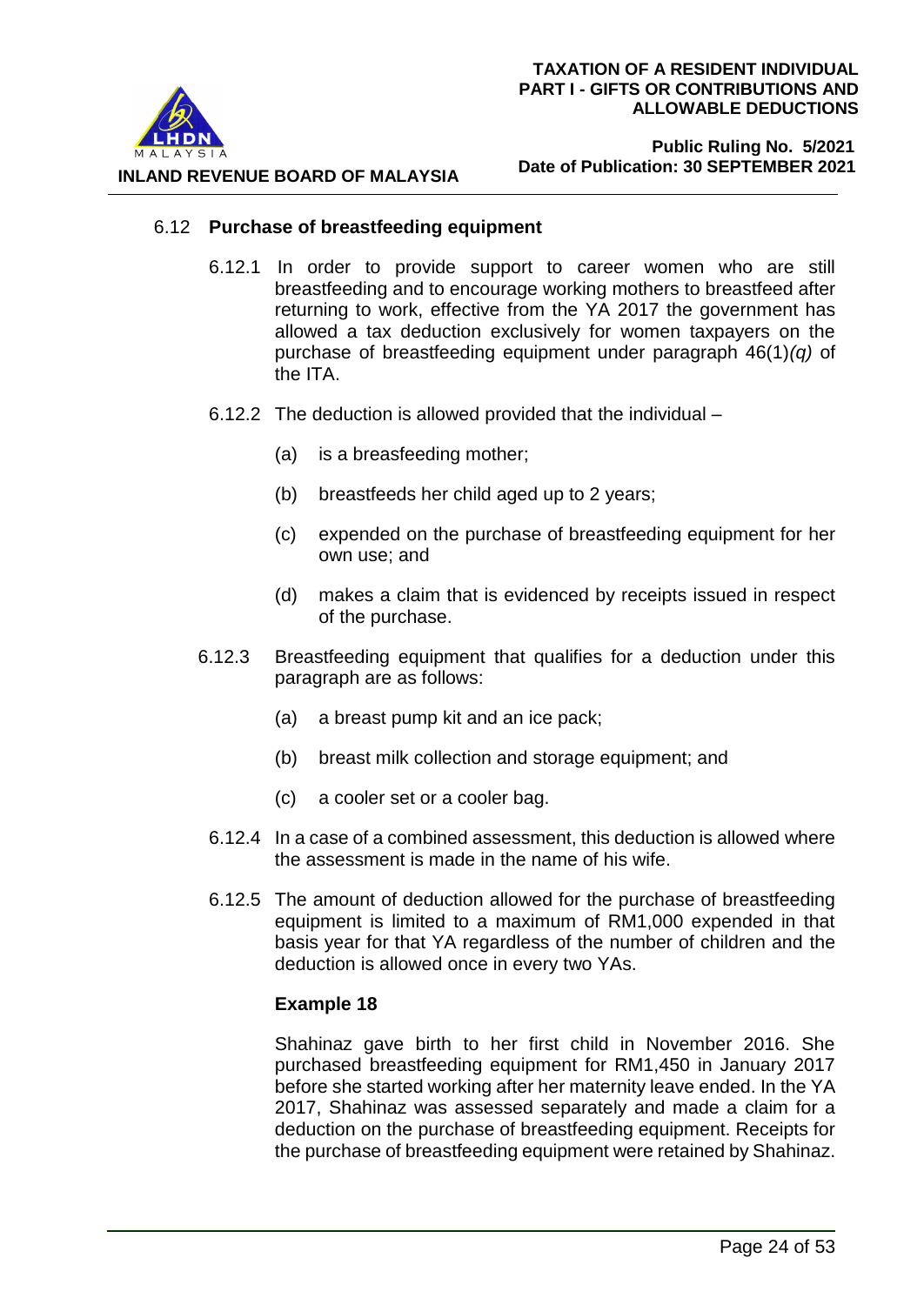

## **Public Ruling No. 5/2021 Date of Publication: 30 SEPTEMBER 2021**

Shahinaz satisfied the conditions to claim for the deduction which are–

- (a) she is a breastfeeding mother to her child aged not more than 2 years; and
- (b) she incurred expenses on the purchase of breastfeeding equipment in 2017.

The amount allowed as a deduction to Shahinaz for the purchase of breastfeeding equipment is limited to a maximum of RM1,000.

# **Example 19**

Same facts as in **Example 18.**

In 2018, Shahinaz purchased a new breast pump kit worth RM950 to replace the old set which is damaged. She made a claim for a deduction on the purchase of the new breast pump kit as evidenced by the receipts retained by her.

The claim made by Shahinaz in year 2018 for the purchase of the new breast pump kit is not allowable because Shahinaz has already been allowed a deduction in the YA 2017. The deduction under paragraph 46(1)*(q)* of the ITA is allowable once in every two YAs.

# **Example 20**

Alicia had a second child in June 2017 and purchased a RM750 breastfeeding equipment in that year. For the YA 2017, Alicia's husband elected for a combined assessment in his wife's name.

Alicia is eligible to claim a deduction of RM750 on the purchase of the breastfeeding equipment for the YA 2017 as the assessment is made in her name.

# **Example 21**

Same facts as in **Example 20** except that for the YA 2017, Alicia elected for a combined assessment in her husband's name**.**

The deduction on the purchase of breastfeeding equipment for RM750 is not allowable as the assessment is made in her husband's name.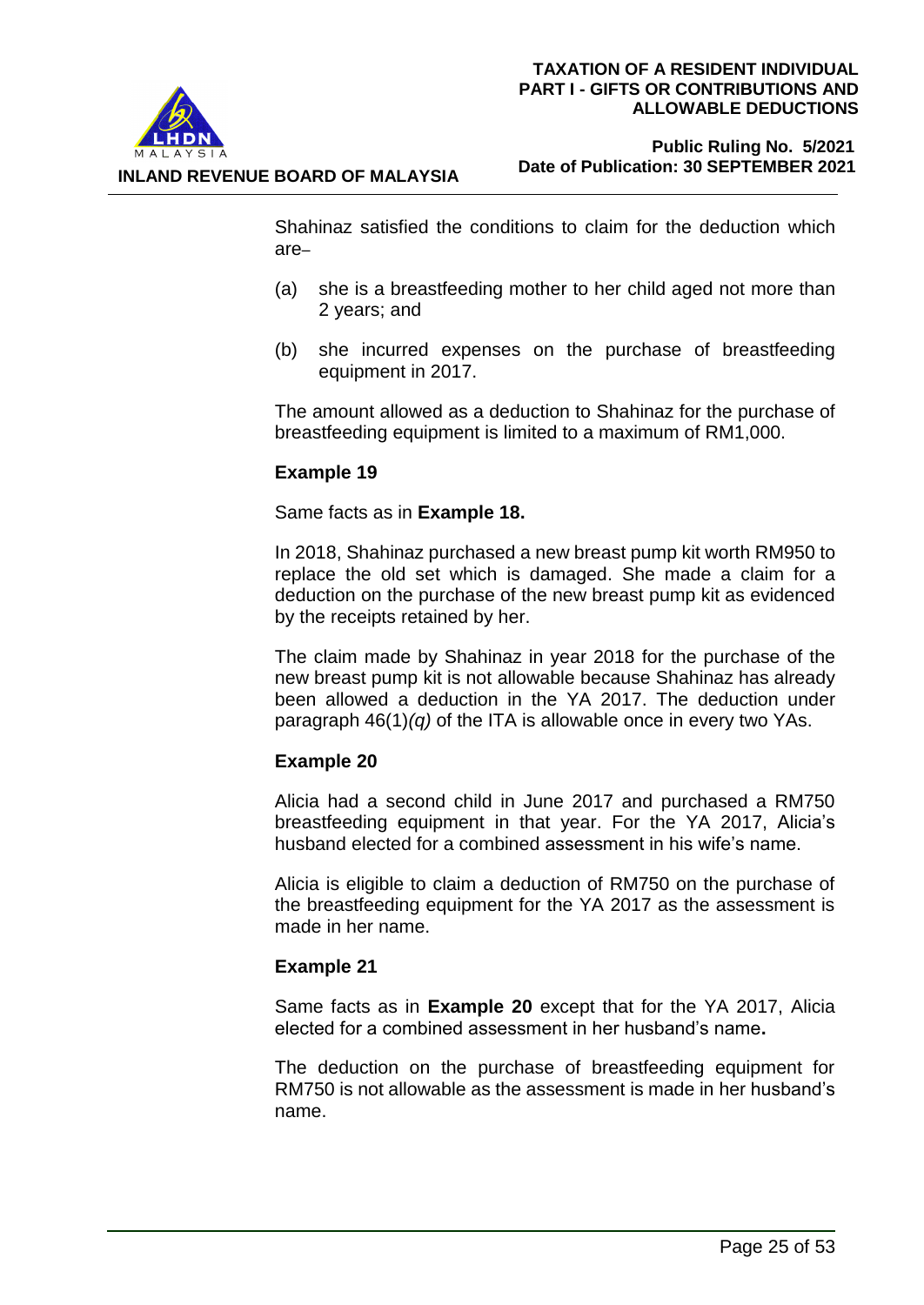

#### **Public Ruling No. 5/2021 Date of Publication: 30 SEPTEMBER 2021**

#### 6.13 **Child care centre and kindergarten fees**

- 6.13.1 To alleviate the burden of working parents, effective from the YA 2017, a new paragraph 46(1)*(r)* of the ITA was introduced to provide a tax deduction to individuals on the amount expended in respect of the payment for child care fees to a child care centre or a kindergarten for a child of that individual aged six years and below.
- 6.13.2 The establishment of the child care centre must be registered with the DSW under the Child Care Centre Act 1984 [*Act 308*] under the Ministry of Women, Family and Community Development while a kindergarten is subject to the Education Act 1996 [*Act 550*] and must be registered with the State Education Department under the Ministry of Education.
- 6.13.3 The amount of deduction allowed for the YA 2020 and 2021 is limited to a maximum of RM3,000 in a basis year for that YA regardless of the number of children sent to the child care centre or kindergarten.

Prior to the YA 2020, the maximum amount of this deduction is RM1,000.

- 6.13.4 This deduction can only be claimed by a husband or a wife and must be supported by –
	- (a) birth document of the child such as MyKid or birth certificate; and
	- (b) receipts of the monthly fees issued by such child care centre or kindergarten.
- 6.13.5 Where a husband and a wife are assessed separately, the tax deduction under this paragraph can only be claimed either by the husband or the wife who incurs the expenses.
- 6.13.6 Where a husband and a wife are divorced, the tax deduction can be claimed by the former husband and the former wife provided that they both made payment for the child care fees and that child is not the same child.

# **Example 22**

Puan Nuri and her husband divorced in year 2018 and they have 2 children, Alia and Alisya aged 5 and 3 years old respectively. Puan Nuri obtained full custody of both of her children. In year 2019, Puan Nuri paid fees of RM1,800 to a child care centre for Alisya and her former husband paid RM2,000 for Alia's kindergarten fees. Puan Nuri and her former husband are eligible to claim for this deduction but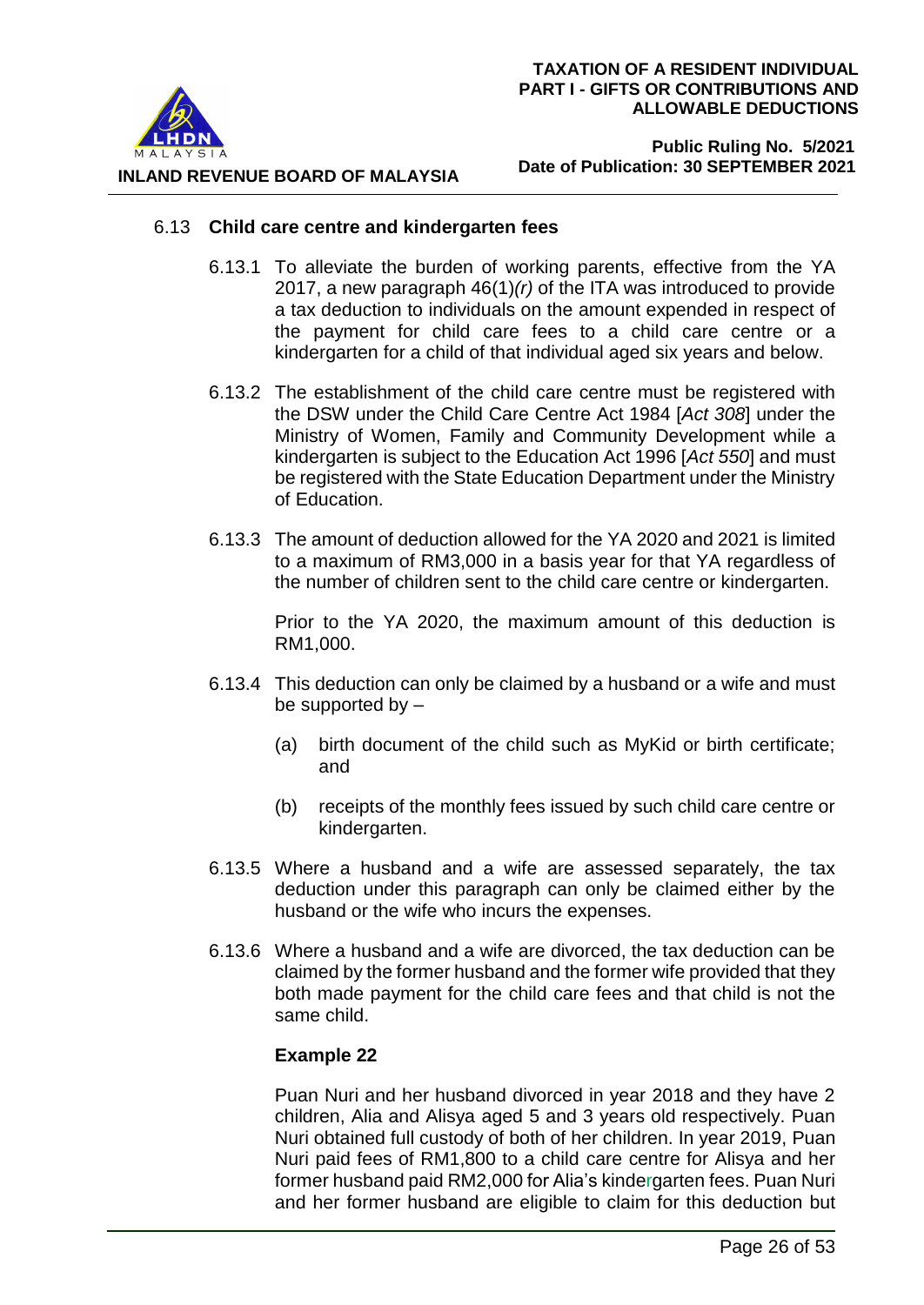

**INLAND REVENUE BOARD OF MALAYSIA**

restricted to RM1,000 each because both of them had incurred expenses on a different child which are allowable for deduction.

#### **Note:**

If the divorced spouse has only one child and both of them share expenses for the child care fee, only one of them is entitled to claim for this deduction.

## **6.14 Expenditure Related To Domestic Tourism**

- 6.14.1 Effective for the YA 2020 and 2021, paragraph 46(1)(*s*) is inserted into the ITA to allow a deduction of an amount limited to a maximum of RM1,000 expended or deemed expended by an individual in respect of the payment for the allowable domestic travel expenses are as follows:
	- (i) Accommodation at premises registered with the Commissioner of Tourism under the Tourism Industry Act 1992 [*Act 482*] and;
	- (ii) Entrance fee to a tourist attraction in that basis year as evidenced by receipts on the amount expended.

Note: Accommodation premises registered with the Tourism Commissioner can be checked through the official website of the Ministry of Tourism, Arts and Culture Malaysia (MOTAC).

6.14.2 The payment which is eligible for this deduction must be made on or after 1 March 2020 but not later than 31 December 2021.

#### **Example 23**

Ramesh lives with his family in Kuala Lumpur. On 31 October 2020, Ramesh took his family members on holiday to Langkawi Island and stayed at Hotel Idaman. Hotel Idaman is a premise registered with the Commissioner of Tourism. The cost of staying for three days and 2 nights on Langkawi Island amounts to RM2,500.

Ramesh brought his wife and two children to the 3D Museum and the total entrance fee charged to Ramesh and his family was RM100. The amount spent by Ramesh on domestic travel amounted to RM,2600. Therefore, Ramesh is eligible to claim tax relief for this deduction limited to RM1,000 for the YA 2020.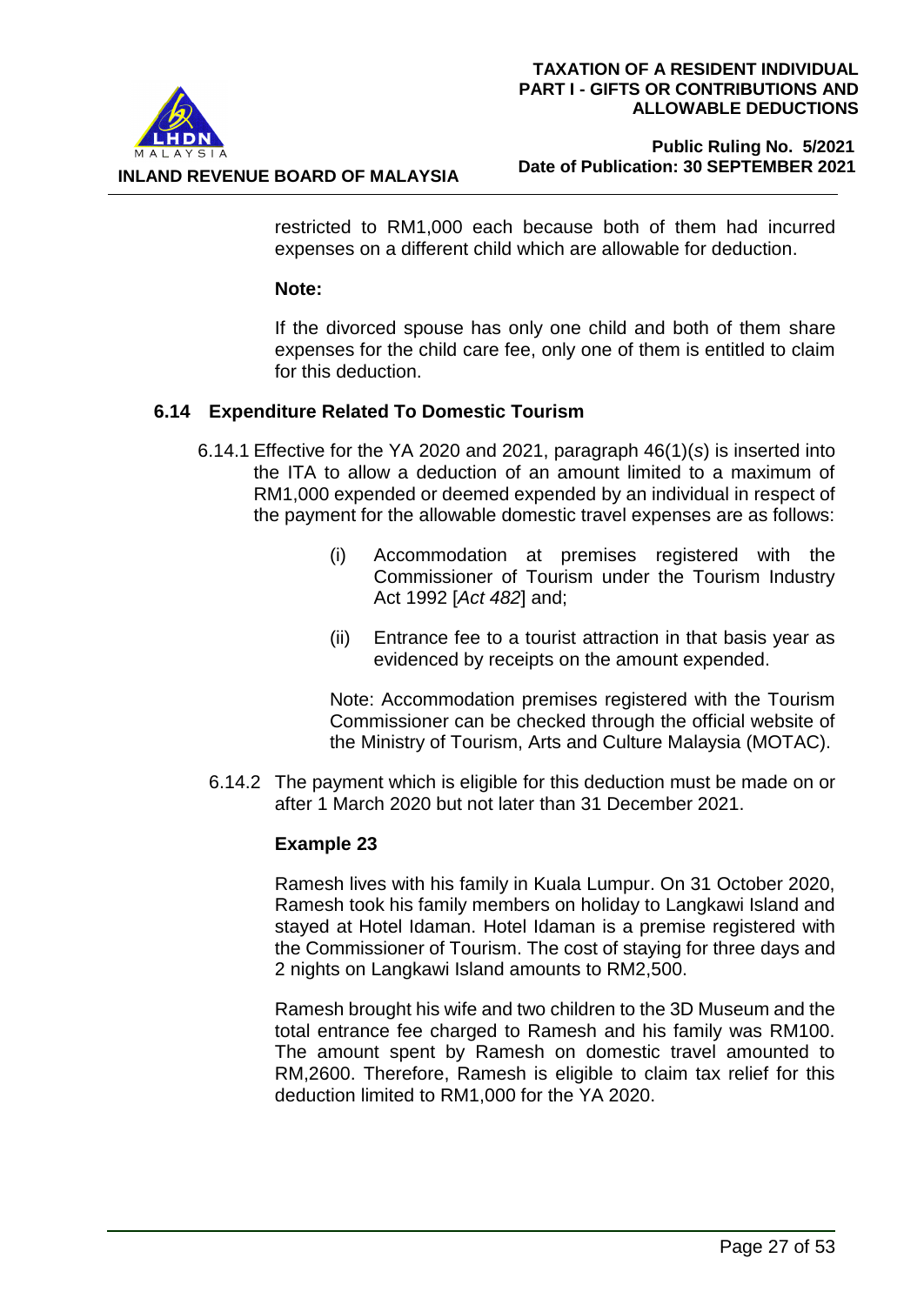

#### **Public Ruling No. 5/2021 Date of Publication: 30 SEPTEMBER 2021**

## **6.15 Additional Tax Relief For lifestyle**

6.15.1 Subsection 46(1)(*t*) is inserted into the ITA to allow for additional deductions to existing lifestyle deductions under paragraph 46(1)(*p*) of the ITA and is effective for the YA 2020.

> The allowable deduction is an amount limited to a maximum of RM2,500 expended or deemed expended in that basis year by an individual for the purchase of a personal computer, smartphone or tablet (not being used for the purposes of his own business) for his own use or for the use of his wife or child, or in the case of a wife, for her own use or for the use of her husband or child as evidenced by receipts issued in respect of the purchase.

> The deduction under this paragraph shall be additional to any deduction under paragraph 46(1)(*p*) of the ITA.

6.15.2 The deduction is allowed for the purchase of a personal computer, smartphone or tablet which is made on or after 1 June 2020 but not later than 31 December 2020 and the total amount of deduction under this paragraph shall exclude deduction under paragraph 46(1)(*p*) of the ITA.

# **Example 24**

On October 20, 2020, Danish spent RM5,000 to buy a personal computer for the use of his wife and RM500 for his son's school books.

In the year 2020, Danish can claim the following:

|    | <b>Lifestyles Reliefs</b>        | RM    | <b>Provision</b>             |
|----|----------------------------------|-------|------------------------------|
| 1. | <b>School Books</b>              | 500   | Total RM2,500 -<br>Paragraph |
|    | A personal computer              | 2,000 | 46(1)(p)                     |
| 2. | A personal computer<br>(balance) | 2,500 | Perenggan $46(1)(t)$         |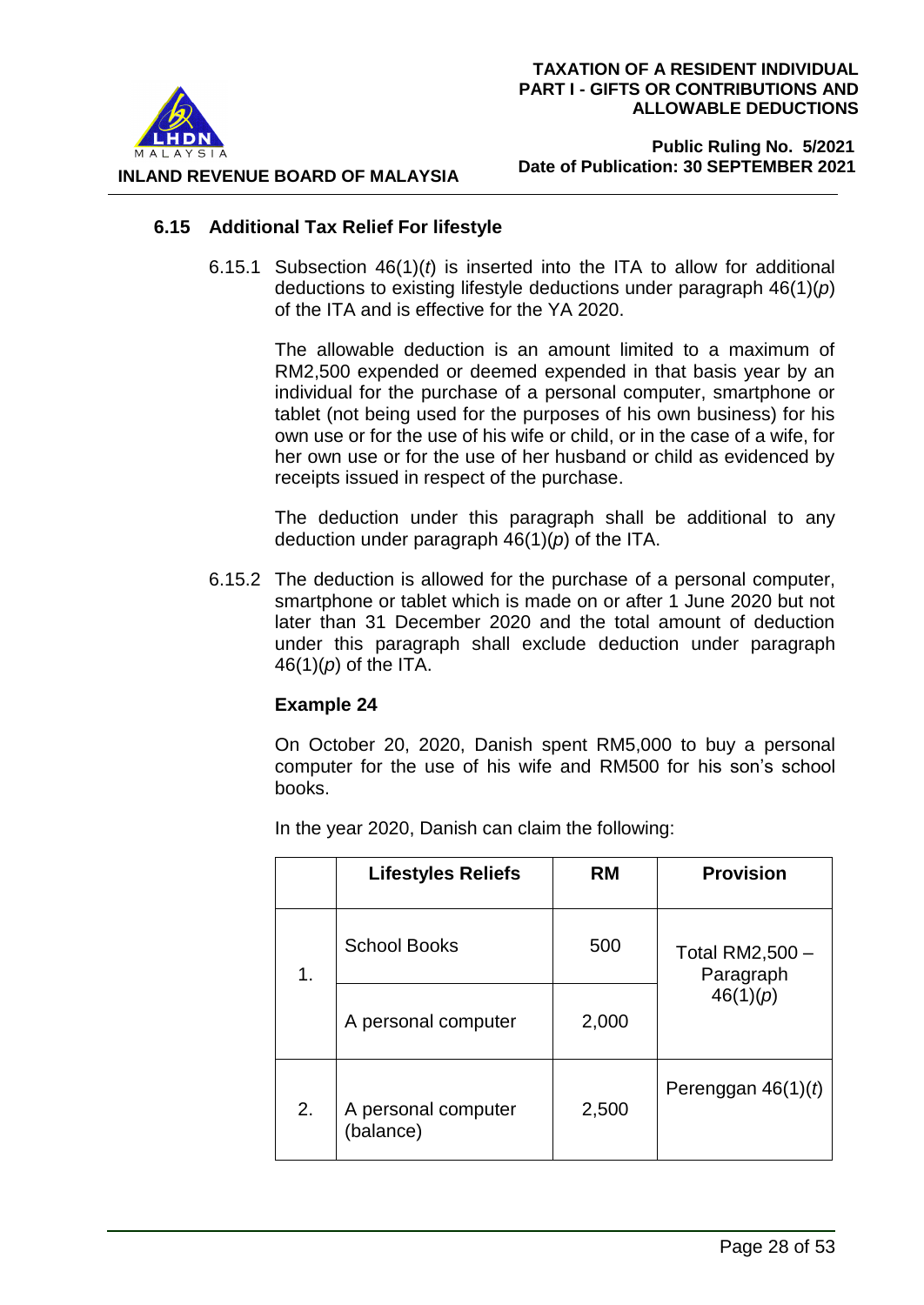

 **Public Ruling No. 5/2021 Date of Publication: 30 SEPTEMBER 2021**

**INLAND REVENUE BOARD OF MALAYSIA**

## **Example 25**

The following are two scenarios for lifestyle relief claims for paragraph 46(1)(*p*) of the ITA and additional relief under paragraph  $46(1)(t)$  of the ITA.

|    | Scenario                                                                                                                                           | Eligibilty                                 |                       | <b>Note</b>                                                                                                                                                                                                          |
|----|----------------------------------------------------------------------------------------------------------------------------------------------------|--------------------------------------------|-----------------------|----------------------------------------------------------------------------------------------------------------------------------------------------------------------------------------------------------------------|
|    |                                                                                                                                                    | <b>RM</b>                                  | Provision             |                                                                                                                                                                                                                      |
| 1. | Nuri purchased a<br>tablet on<br>28.1.2020 worth<br>RM6,000 for his<br>own use                                                                     | RM2,500                                    | Paragraph<br>46(1)(p) | The remaining<br>RM3,500 is<br>not eligible to<br>be claimed<br>under<br>paragraph<br>46(1)(t)<br>because the<br>expenditure is<br>not incurred<br>on or after 1<br><b>June 2020</b><br>until 31<br>December<br>2020 |
| 2. | Cheryl bought a<br>smartphone<br>priced at<br>RM2,000 on<br>1.3.2020. Cheryl<br>also bought a<br>personal<br>computer for her<br>husband's use for | RM2,000<br><u>RM 500</u><br><u>RM2,500</u> | Paragraph<br>46(1)(p) | The amount of<br>RM500 from<br>RM4,500 for a<br>personal<br>computer can<br>also be<br>claimed under<br>paragraph<br>46(1)(p)                                                                                        |
|    | RM4,500 on<br>15.7.2020                                                                                                                            | RM2,500                                    | Paragraph<br>46(1)(t) | The claim<br>amount for the<br>computer is<br>allowed<br>because the<br>purchase is<br>made during<br>the period of<br>1.6.2020 to<br>31.12.2020                                                                     |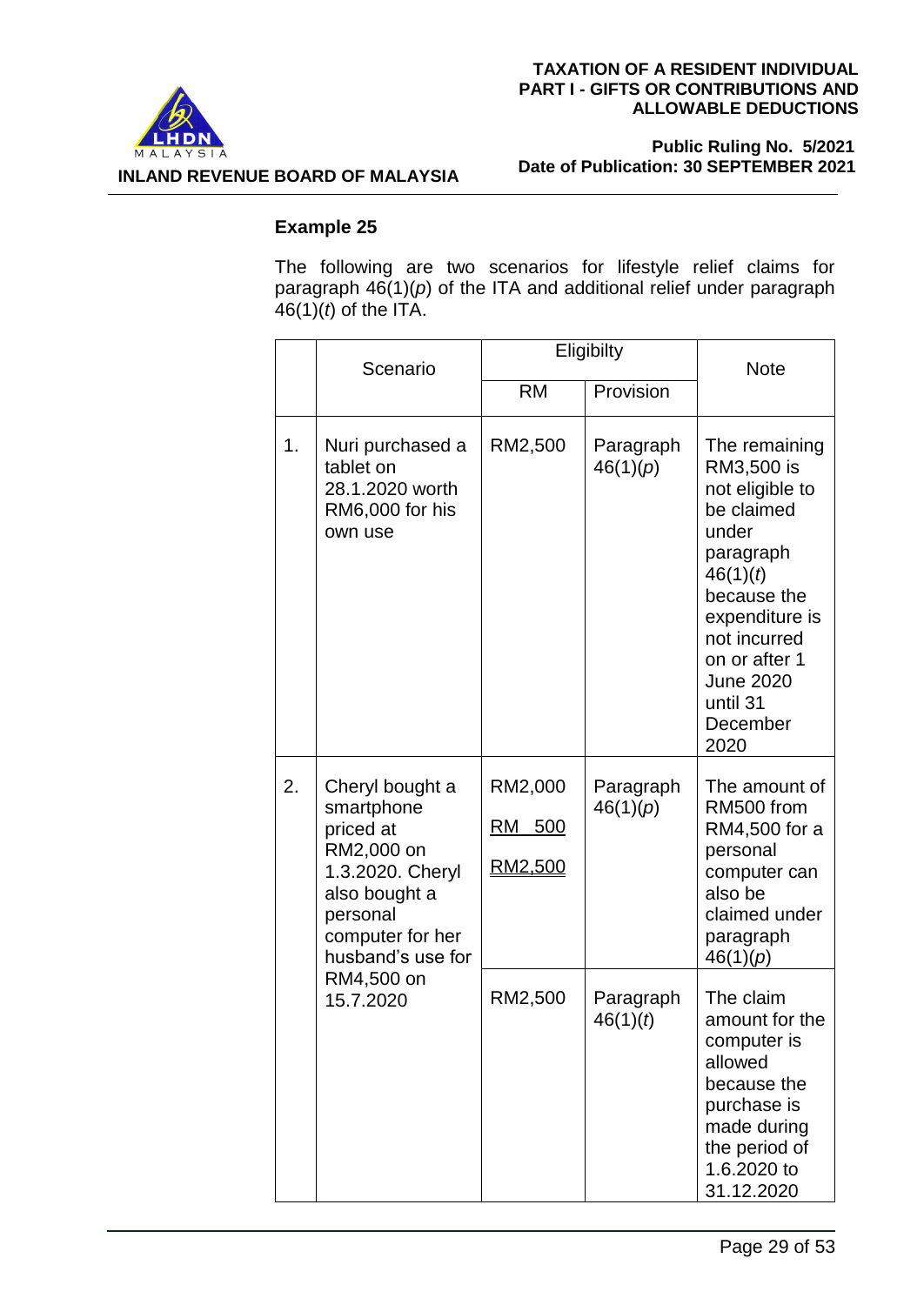

#### **Public Ruling No. 5/2021 Date of Publication: 30 SEPTEMBER 2021**

# **Example 26**

On 1.7.2021, Syamin bought a personal computer for his own use amounting to RM6,000 and made payments in six instalments. Syamin is entitiled to claim for this relief deduction limited to RM2,500 under paragraph  $46(1)(p)$  of the ITA eventhough the payment is made in instalments.

# **6.16 Additional tax relief for lifestyle related to sport activity**

- 6.16.1 Effective from YA 2021, paragraph 46(1)(*u*) of the ITA is introduced to promote a healthy lifestyle through sport activity. The deduction allowed is an amount limited to a maximum of RM500 expended or deemed expended in that basis year by an individual –
	- (i) for the purchase of sports equipment for any sport activity as defined under the Sports Development Act 1997 [*Act 576*] (excluding motorized two-wheel bicycles);
	- (ii) for the payment of rental or entrance fee to any sports facility; and
	- (iii) for the payment of registration fee for any sports competition where the organizer is approved and licensed by the Commissioner of Sports under the Sports Development Act 1997.
- 6.16.2 The expenditure is for his own use or under his name or for the use of or under the name of his wife or child, or in the case of a wife, for her own use or under her name or for the use of or under the name of her husband or child as evidenced by receipts issued in respect of the purchase or payment.
- 6.16.3 The deduction under this paragraph shall be additional to any deduction under paragraph  $46(1)(p)$  of the ITA and pursuant to the proviso to paragraph  $46(1)(u)$ , the total amount of deduction under this paragraph shall exclude the amount deducted under paragraph 46(1)(*p*) of the ITA.

# **Example 27**

In February 2021, Perez purchased sports equipment used in the sport of tennis for his own personal use and his children for RM3,000. Under the existing paragraph of paragraph 46(1)(*p*) of the ITA, Perez is eligible to claim for this expenses in the YA 2021 up to the maximum amount of RM2,500. Perez is also eligible to claim for an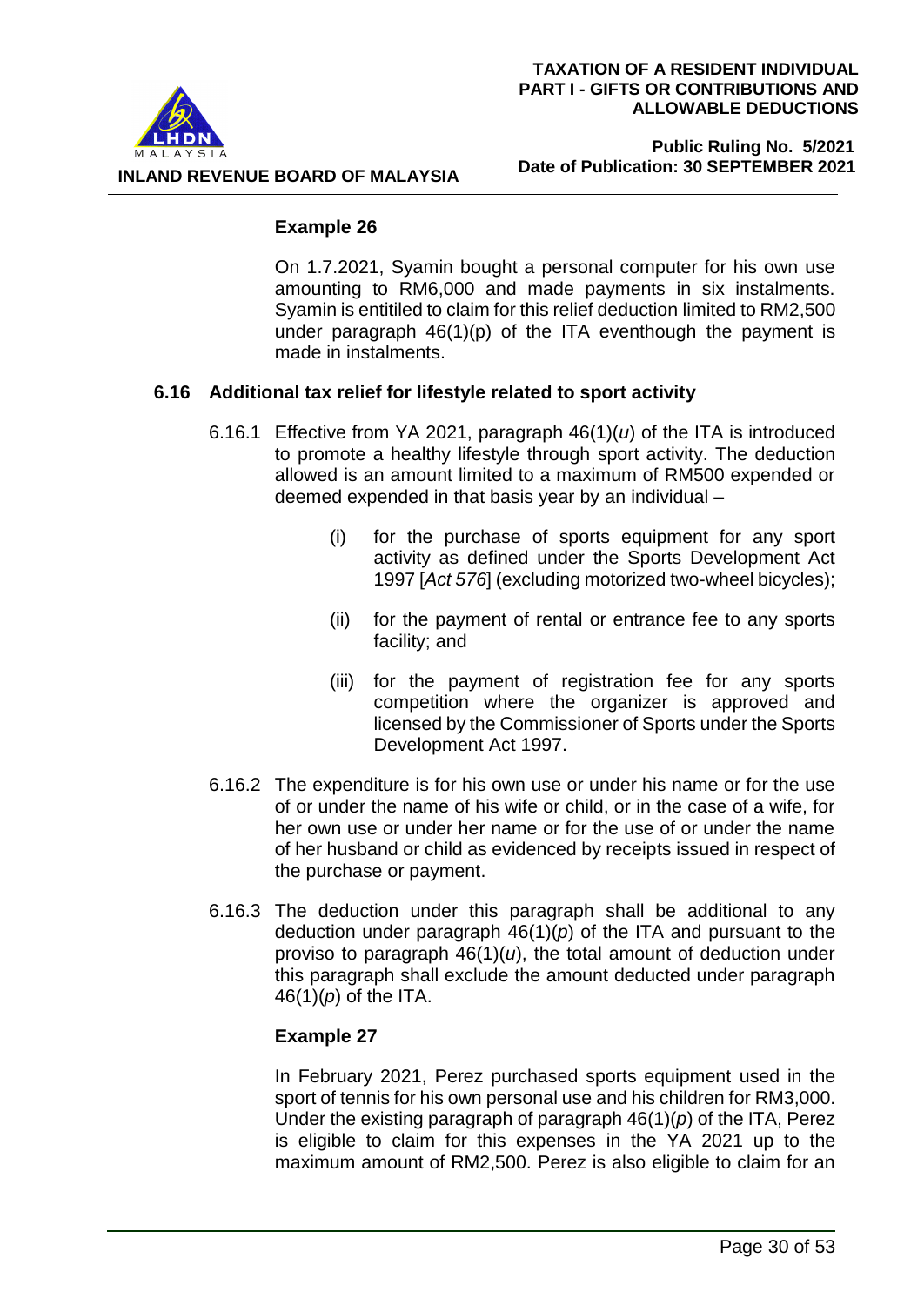

additional deduction for another RM500 for sport activity under paragraph 46(1)(*u*) of the ITA in the same year of assessment.

## **Example 28**

In January 2021, Bahia who is an amateur bowling player, registered as a member of the Tenpin Bowling Association. Bahia uses the sport facilities provided by the association including the bowling alley for training. Bahia spent for RM4,500 to purchase sport equipments for bowling such as bags, shoes, gloves and bowling balls.

In May 2021, Bahia participated in a tournament of Interstate Championship organized by the Tenpin Malaysian Bowling Congress, an organizer which is approved and licensed by the Commissioner of Sports under the Sports Development Act 1997 with a registration fee of RM500.

For the YA 2021, Bahia is eligible to claim the maximum relief amounting to RM2,500 for the expenses of sport equipments under paragraph 46(1)(p) of the ITA and RM500 of the registration fee for the bowling competition as an additional deduction allowable for sport activity under paragraph 46(1)(*u)* of the ITA.

#### 6.17 **Interest on housing loan**

Section 46B of the ITA was introduced with effect from the YA 2009 in the Mini Budget 2009 to allow an individual to claim a deduction for the interest paid on a loan to finance the purchase of a residential property. The deduction is granted for purchases made on or after 10 March 2009 but not later than 31 December 2010.

For further information, please refer to the Mini Budget Guidelines 2009 which can be obtained from the official portal of the IRBM at [www.hasil.gov.my.](http://www.hasil.gov.my/)

## 6.18 **Deduction for wife and payment of alimony or maintenance to former wife**

- 6.18.1 Under subsection 47(1) of the ITA, an individual resident in Malaysia who has a wife living together with him in the basis year is entitled to claim a deduction for the wife of RM4,000 for that YA. Prior to the YA 2016, the amount of deduction allowed is RM3,000. A further deduction of RM3,500 is given if the wife is a disabled person. Effective from YA 2021, a further deduction of RM5,000 is given if the wife is a disabled person.
- 6.18.2 A summary of deduction for wife and payment of alimony or maintenance to former wife is as follows: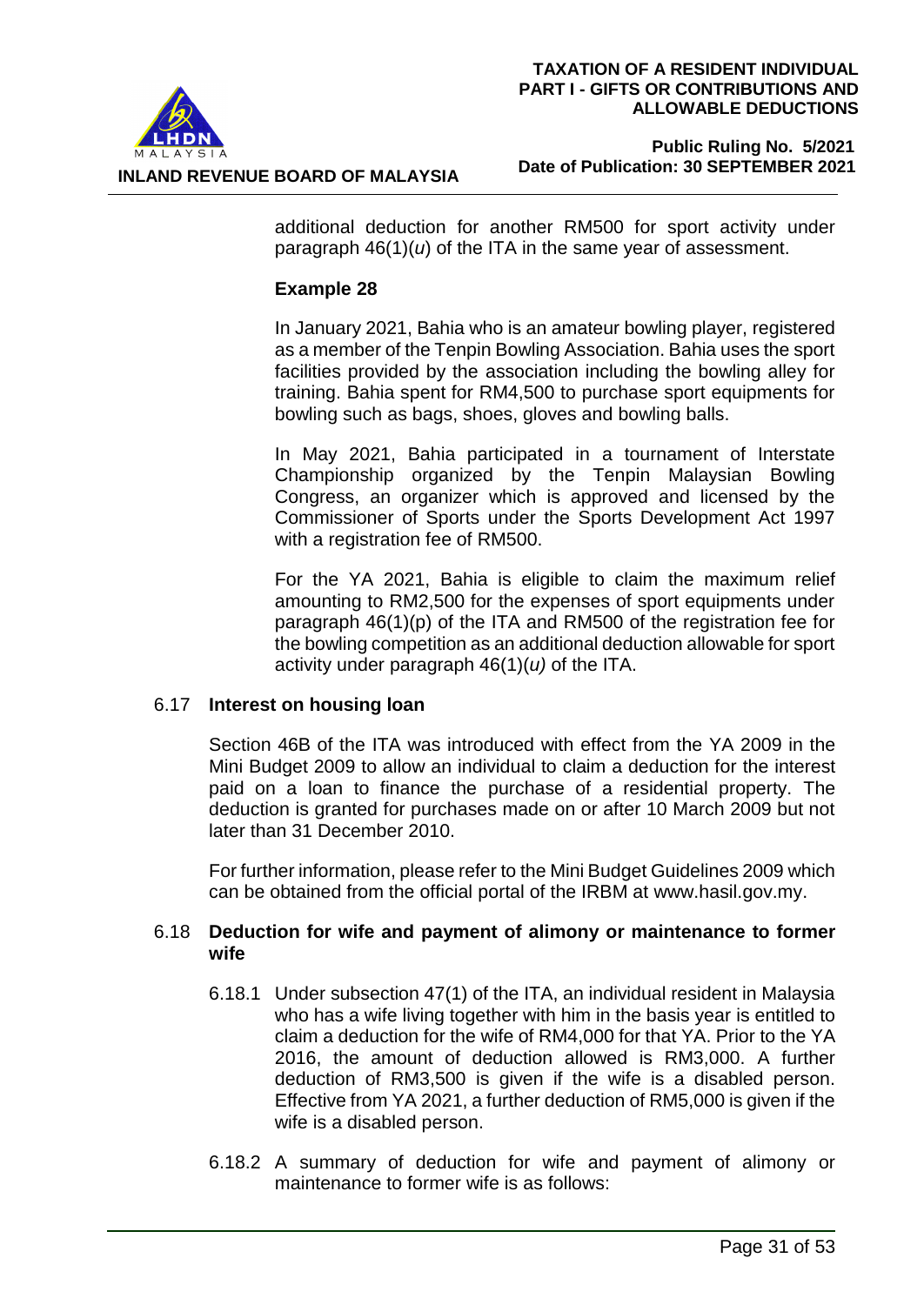

 **Public Ruling No. 5/2021 Date of Publication: 30 SEPTEMBER 2021**

| <b>Deduction</b>                                                      | <b>Prior to YA</b><br><b>2016 RM</b> | <b>Effective YA</b><br>2016<br><b>RM</b> | <b>Effective</b><br><b>YA 2021</b><br><b>RM</b> |
|-----------------------------------------------------------------------|--------------------------------------|------------------------------------------|-------------------------------------------------|
| Wife and<br>payment of<br>alimony or<br>maintenance to<br>former wife | 3,000                                | 4,000                                    | 4,000                                           |
| Further<br>deduction if wife<br>is disabled                           | 3,500                                | 3,500                                    | 5,000                                           |

#### **Note:**

**INLAND REVENUE BOARD OF MALAYSIA**

If the amount of alimony or maintenance paid to a former wife in the basis year is less than the allowable deduction under subsection 47(1) of the ITA, then the amount allowed as a deduction is restricted to the amount of alimony or maintenance actually paid to the former wife.

6.18.3 In the event of a divorce or death of the wife in the basis year, the individual would still be entitled to a full deduction and further deduction under subsection 47(1) of the ITA for the relevant YA.

# **Example 29**

Muaz and his wife were married in 2005. In February 2016, Muaz's wife died after being involved in a road accident.

Muaz is eligible to claim a full deduction of RM4,000 for his wife for the YA 2016.

6.18.4 An individual is also entitled to claim a deduction for wife if his wife has no total income - subsection 47(5) of the ITA.

> However, an individual is not allowed for this deduction if the wife is assessed separately.

6.18.5 Subsection 47(2) of the ITA provides that a deduction is allowed for the payment of alimony or maintenance made by an individual to a former wife and that individual is required under the law to make those payments. However, this section is subject to subsection 47(3) of the ITA which provides that the amount of deduction allowed shall not exceed RM4,000 and this deduction is part of wife's deduction under subsection 47(1) of the ITA.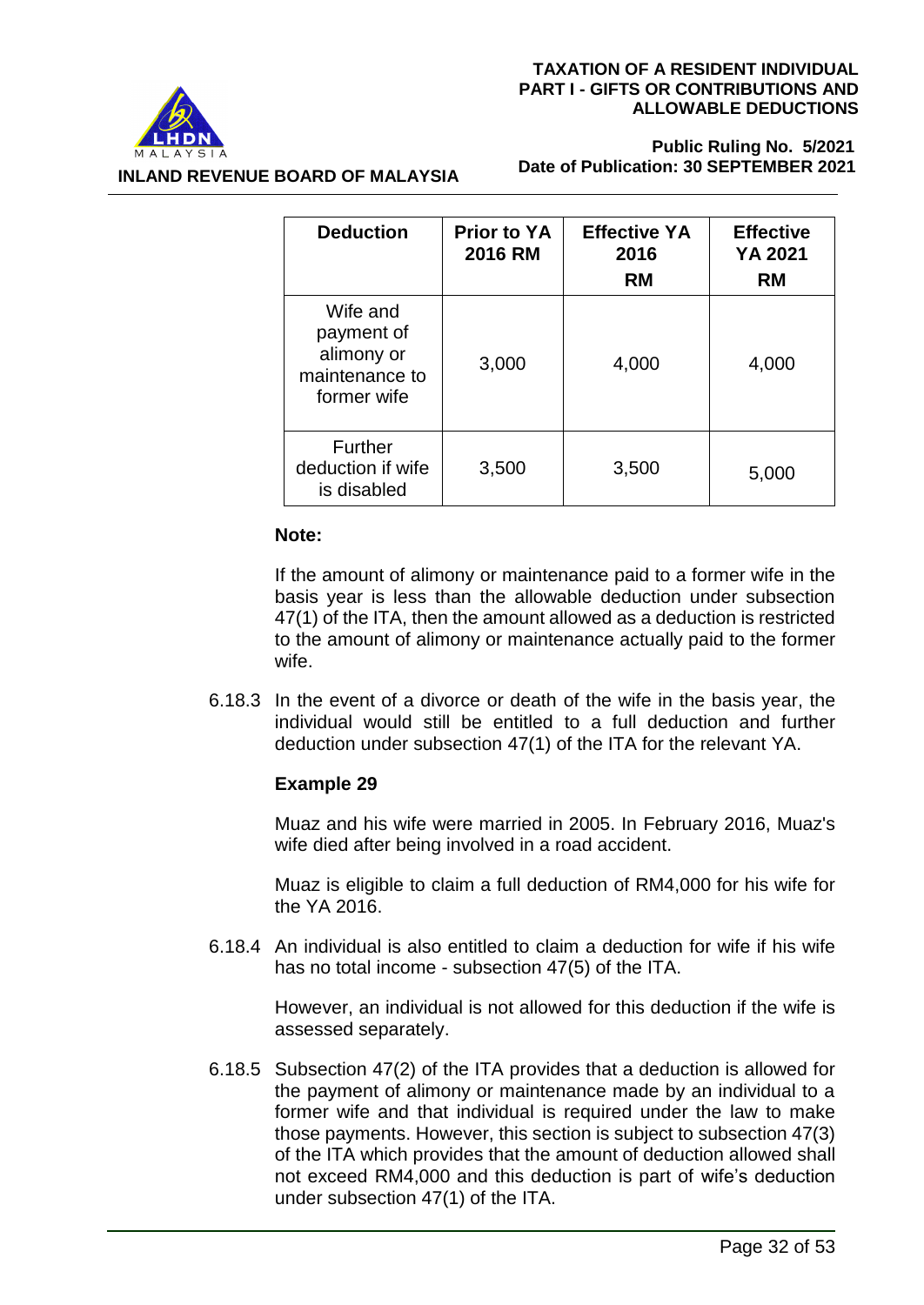

#### **Public Ruling No. 5/2021 Date of Publication: 30 SEPTEMBER 2021**

#### **Example 30**

Morris is a resident in Malaysia in the basis year 2018. He was divorced from his wife on 1.2.2018 and starting from 1.10.2018 he made alimony payments of RM12,000 to his former wife in accordance with a court order.

Morris is eligible to claim deduction for a wife in the basis year of 2018 and for alimony payments but limited to a maximum amount of RM4,000 for the YA 2018.

## **Example 31**

Same facts as in **Example 30**.

On 1.2.2019, Morris married Usha who is not working and has no total income. Morris is eligible to claim deduction for a wife and for alimony payments for his former wife but restricted to a maximum amount of RM4,000 for the YA 2019.

#### **Note:**

 If Usha is working and has total income and she elects for a separate assessment, Morris is still eligible to deduct for alimony payment for his former wife but restricted to RM4,000.

- 6.18.6 Voluntary payments of alimony to a former wife under a mutual agreement without any formal agreement would not qualify for a deduction.
- 6.18.7 Where a wife (other than a wife who is a disabled person) has an income which is derived from sources outside Malaysia and her gross income from those sources is more than the amount of deduction allowed for a wife, the husband is not eligible to claim a deduction for wife (effective from the YA 2017).

Prior to the YA 2017, a husband is eligible to claim the deduction for wife even though the wife has income derived from overseas.

#### **Example 32**

Amin is a resident and runs a printing business. His wife, Nabila is a flight attendant with Q Airlines in Qatar. In 2017, the income received by Nabila from Q Airlines is RM180,000.

Amin does not qualify for a deduction for wife as his wife's income which is derived from overseas exceeds the amount of deduction for wife of RM4,000.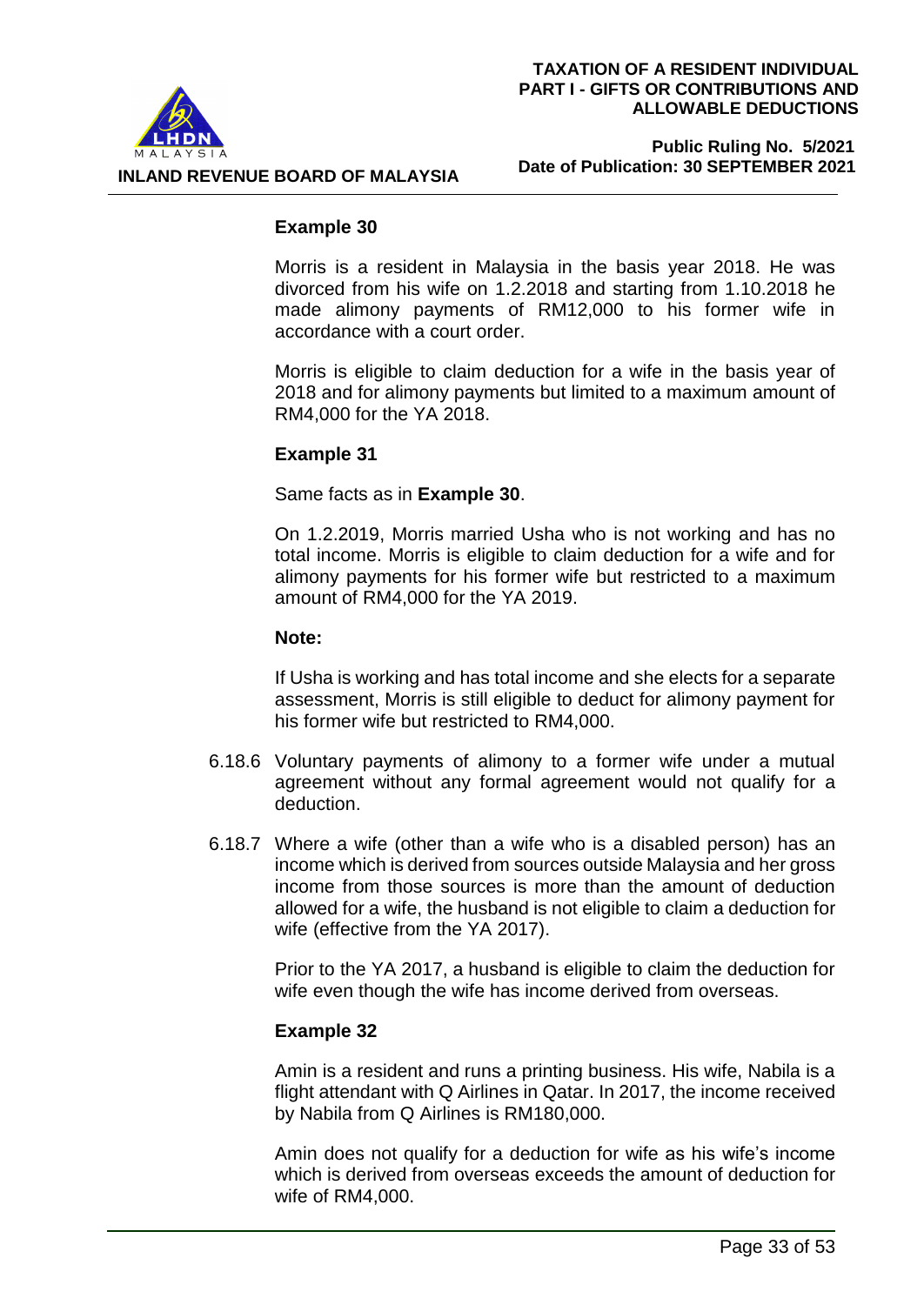

## 6.19 **Deduction for husband**

- 6.19.1 Section 45A of the ITA allows a wife a deduction of RM4,000 for husband where he—
	- (a) has no source of income;
	- (b) has no total income which can be aggregated with that of his wife; or
	- (c) elects for a combined assessment with his wife and tax is assessed in the name of the wife.

The amount of deduction allowed under this paragraph prior to the YA 2016 is RM3,000.

The deduction can be allowed to one wife only even though the husband has more than one wife.

- 6.19.2 A further deduction of RM3,500 is allowed if the husband is a disabled person. Effective from YA 2021, a further deduction of RM5,000 is given if the husband is a disabled person.
- 6.19.3 Where a husband (other than a husband who is a disabled person) has an income which is derived from sources outside Malaysia and his gross income from those sources is more than the amount of deduction allowed for a husband, the wife is not eligible to claim husband's deduction.

Prior to the YA 2017, a wife is eligible to claim the deduction for husband even though the husband has income which is derived from overseas.

| <b>Deduction</b>                                            | <b>Prior to</b><br>YA 2016<br><b>RM</b> | <b>Effective</b><br>YA 2016<br><b>RM</b> | <b>Effective</b><br>YA 2021<br><b>RM</b> |
|-------------------------------------------------------------|-----------------------------------------|------------------------------------------|------------------------------------------|
| Husband                                                     | 3,000                                   | 4,000                                    | 4,000                                    |
| Further deduction if the<br>husband is a disabled<br>person | 3,500                                   | 3,500                                    | 5,000                                    |

6.19.4 A summary of the deduction for the husband is as follows: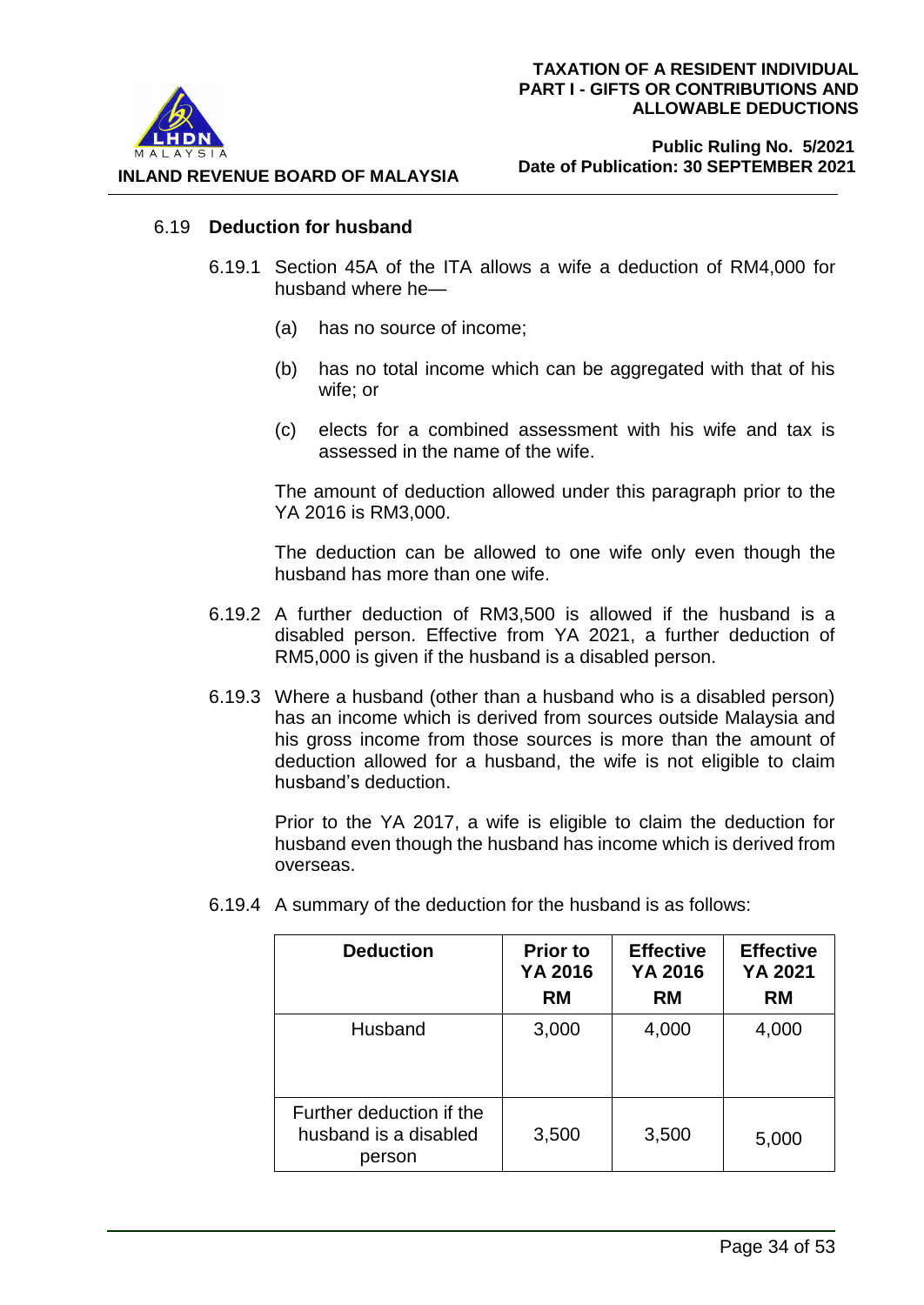

## **Public Ruling No. 5/2021 Date of Publication: 30 SEPTEMBER 2021**

# **Example 33**

Intan is a resident in Malaysia and works as an accountant in Kuala Lumpur. Her husband, Rizal is an engineer who works in Dubai and received income of RM300,000 from Dubai in 2017.

Intan does not qualify to claim a deduction for husband as his income which is derived from overseas is more than the amount of deduction allowed for husband of RM4,000.

# 6.20 **Deduction for children**

- 6.20.1 Section 48 of the ITA allows an individual to claim a deduction for a child provided that the —
	- (a) individual must be resident in Malaysia;
	- (b) individual pays wholly or in part for the maintenance of the child; and
	- (c) the child must be unmarried.
- 6.20.2 The amount of deduction allowed for child is as follows:
	- (a) A deduction of RM2,000 for an unmarried child who at any time in the basis year is under the age of 18 years – paragraphs 48(1)*(a)* and 48(2)*(a)* of the ITA.

A deduction of RM2,000 for an unmarried child who at any time in the basis year is 18 years and above and is receiving full-time instruction – paragraphs 48(1)*(b)*, *(c)* and 48(2)*(a)* of the ITA.

The amount of deduction allowed for a child prior to the YA 2016 is RM1,000.

(b) A deduction of RM6,000 for an unmarried child who is physically or mentally disabled regardless of age and whether the child is receiving full-time instruction – paragraphs 48(1)*(d)* and 48(2)*(b)* of the ITA.

The amount of deduction allowed under this paragraph prior to the YA 2015 is RM5,000.

(c) A deduction of four times the amount of deduction for child under paragraph 48(2)*(a)* of the ITA which is RM8,000 (RM2,000 x 4) for an unmarried child who is over the age of 18 years and who is–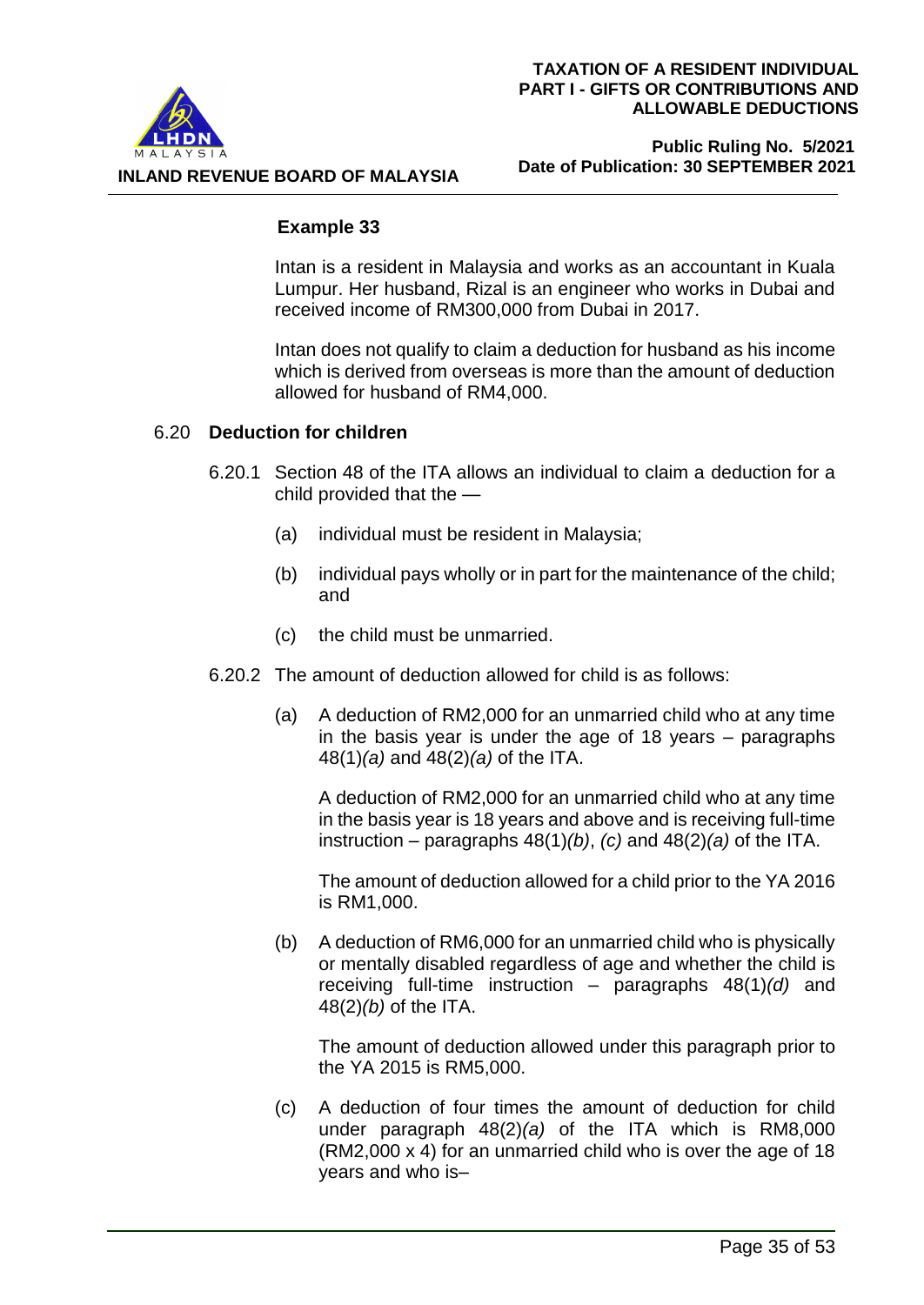

**INLAND REVENUE BOARD OF MALAYSIA**

#### **Public Ruling No. 5/2021 Date of Publication: 30 SEPTEMBER 2021**

- (i) receiving full-time instruction (not including matriculation course or pre degree or A-Level) at a university, college or other similar educational establishment in Malaysia; or
- (ii) serving under articles or indentures with a view to qualify in a trade or profession in Malaysia; or
- (iii) receiving full-time instruction outside Malaysia in respect of a degree (including a degree at Master or Doctorate level) or the equivalent of a degree.

The deduction allowed prior to the YA 2016 is six times of child's deduction which is RM6,000 (RM1,000 x 6).

(d) A further deduction of RM8,000 for an unmarried child who is disabled and is receiving a full-time instruction in or outside Malaysia (a degree including a degree at Master or Doctorate level) at any institution approved by the Government. This deduction is in addition to the deduction for a child who is a disabled person.

The deduction allowed prior to the YA 2016 is RM6,000.

- 6.20.3 Deductions for children can be allowed if the child pursues studies in courses and in institutions approved by the government. For further information, please refer to Minister of Higher Education official portal at [https://www2.mqa.gov.my.](https://www2.mqa.gov.my/)
- 6.20.4 The summary on the deduction for a child is as follows:

| <b>Details on children</b>                                                                                                 | YA 2014   | YA 2015   | <b>Effective</b><br>YA 2016 |
|----------------------------------------------------------------------------------------------------------------------------|-----------|-----------|-----------------------------|
|                                                                                                                            | <b>RM</b> | <b>RM</b> | <b>RM</b>                   |
| A child who is under the age<br>of 18 years                                                                                | 1,000     | 1,000     | 2,000                       |
| A child who is disabled                                                                                                    | 5,000     | 6,000     | 6,000                       |
| of<br>A child over the age<br>eighteen years and<br>is.<br>receiving full-time instruction<br>in Malaysia                  | 6,000     | 6,000     | 8,000                       |
| 0f<br>A child over the<br>age<br>is<br>eighteen years and<br>receiving full-time instruction<br>outside Malaysia (a degree | 6,000     | 6,000     | 8,000                       |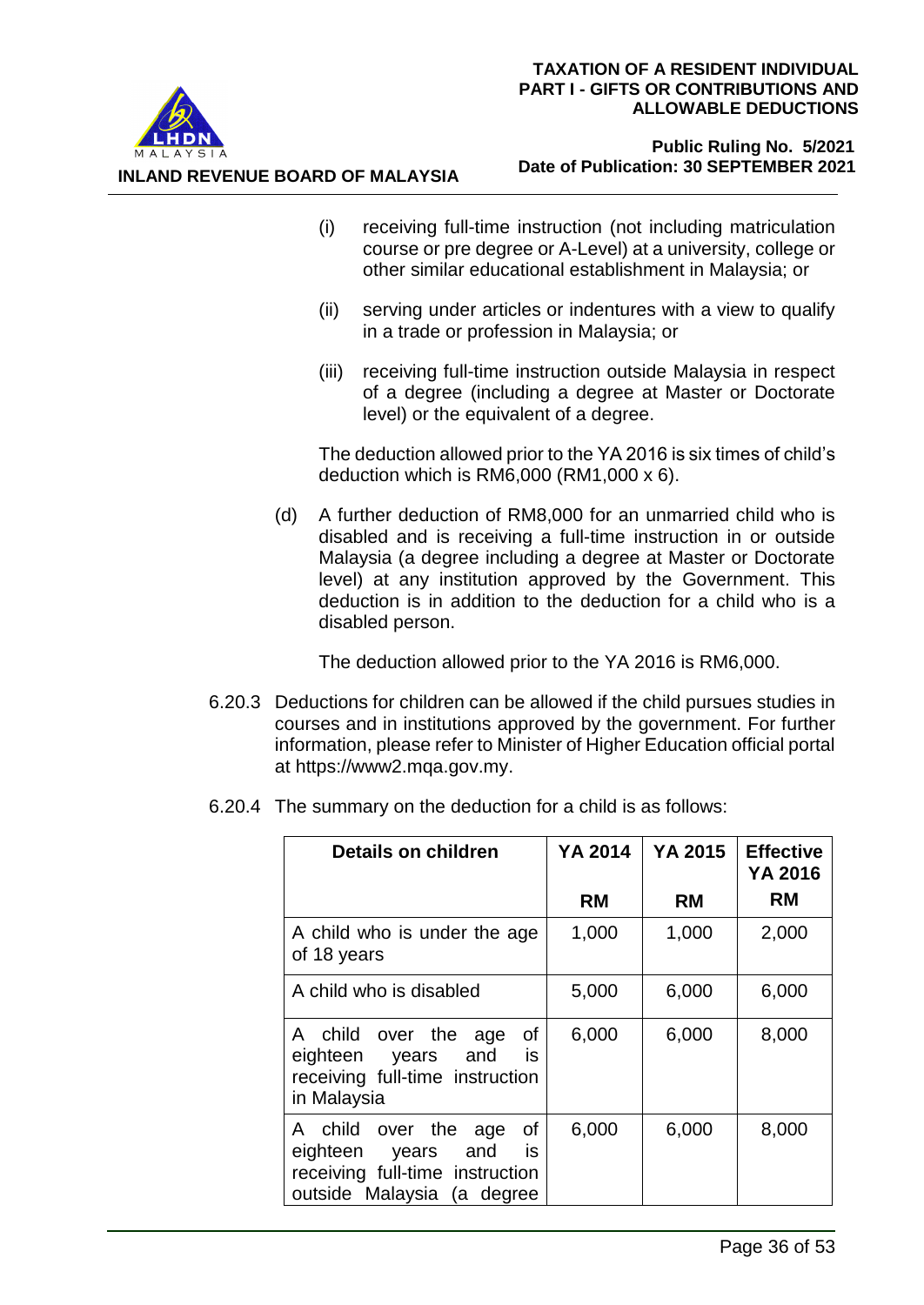

**INLAND REVENUE BOARD OF MALAYSIA**

#### **Public Ruling No. 5/2021 Date of Publication: 30 SEPTEMBER 2021**

| including a degree at Master<br>or Doctorate level)                                                                                                        |                                |                               |                                |
|------------------------------------------------------------------------------------------------------------------------------------------------------------|--------------------------------|-------------------------------|--------------------------------|
| A child over the age of<br>eighteen years and is serving<br>under articles or indentures<br>with a view to qualify in a trade<br>or profession in Malaysia | 6,000                          | 6,000                         | 8,000                          |
| A child who is disabled and is<br>receiving full-time instruction<br>in and outside Malaysia                                                               | 11,000<br>$(5,000 +$<br>6,000) | 12,000<br>$(6,000 +$<br>6,000 | 14,000<br>$(6,000 +$<br>8,000) |

6.20.5 Where a wife is assessed separately in her own name, she may elect by filling in the relevant parts in the ITRF that the appropriate deduction for child be wholly allowed to her – proviso to subsection 48(1) of the ITA.

> Where two or more individuals are entitled to claim a deduction for payments in respect of the same child, the deduction for the child to be allowed to each of the individuals is 50% of the allowable deduction – subsection 48(4) of the ITA.

# **Example 34**

Zahid and Nurin have a son. They were divorced in year 2016 when their son was 12 years old. Both Zahid and Nurin claimed the deduction in respect of the child as they both paid for the maintenance of the child.

The deduction allowed for the child in the YA 2016 is RM2,000. Since there are two (2) individuals who are entitled to claim for a deduction, the deduction allowed to each of them is 50% of allowable deduction. Details are as follows:

| <b>Details</b> | Amount                          |
|----------------|---------------------------------|
| Zahid (father) | $50\% \times RM2,000 = RM1,000$ |
| Zurin (mother) | $50\% \times RM2,000 = RM1,000$ |

# **Example 35**

A married couple adopted a child on 1.3.2016. The couple then divorced in the same year and both claimed a deduction for the child. The child's legitimate father also claimed for a deduction as he had paid for the maintenance of the child in that year.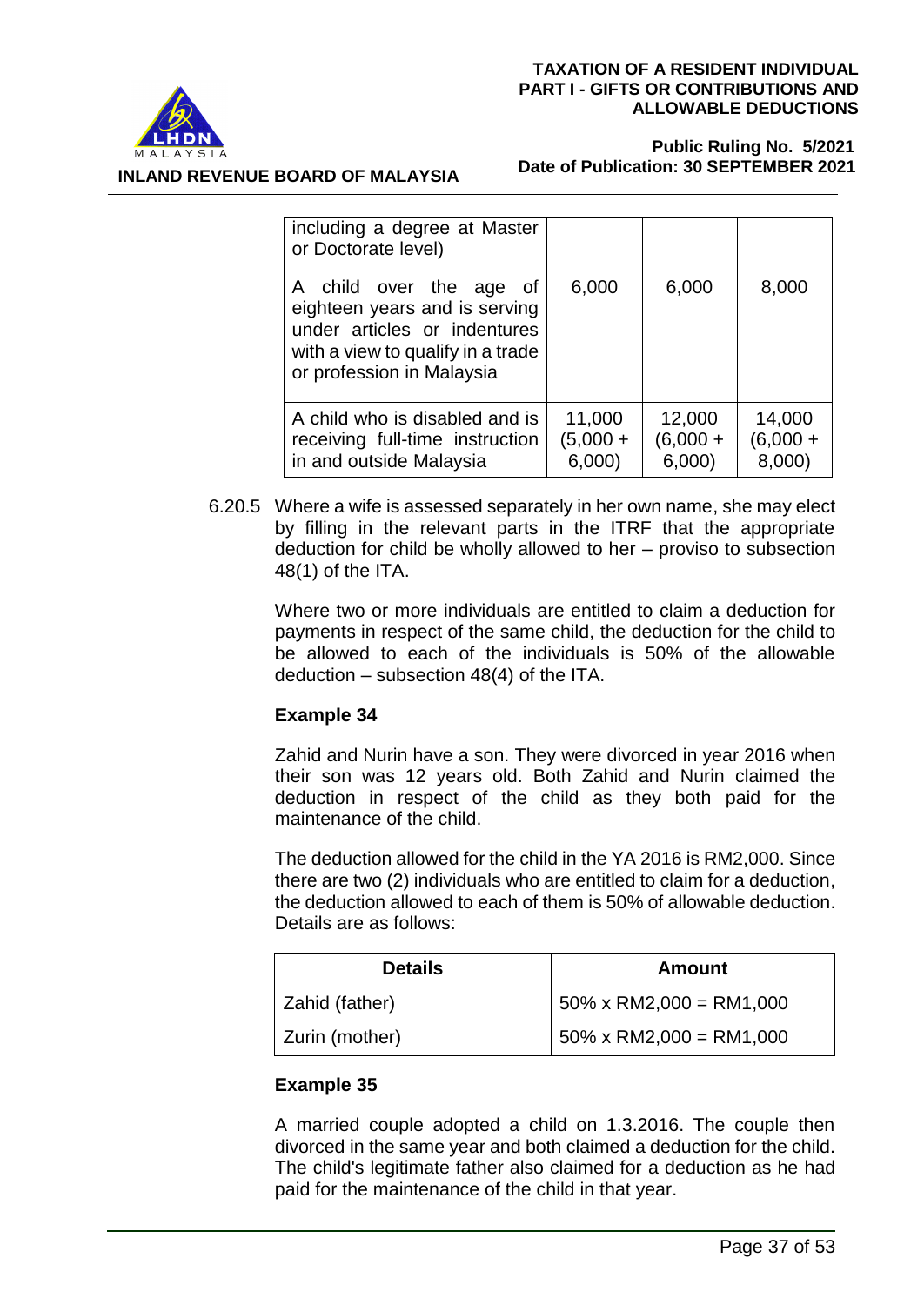

#### **Public Ruling No. 5/2021 Date of Publication: 30 SEPTEMBER 2021**

The deduction for child which can be allowed in the YA 2016 is as follows:

| <b>Details</b>    | Amount                          |
|-------------------|---------------------------------|
| Legitimate father | $50\% \times RM2,000 = RM1,000$ |
| Adopted father    | $50\% \times RM2,000 = RM1,000$ |
| Adopted mother    | $50\% \times RM2,000 = RM1,000$ |

# **Example 36**

Ayu has a son from the previous marriage. She married Raimi and both paid for the maintenance of the child. Ayu's former husband, Amri also claimed a deduction for the child as he had expended on the maintenance of that child.

The deduction for child which can be claimed by Ayu, Raimi and Amri for the YA 2016 is as follows:

| <b>Details</b>                                                                                          | Amount<br><b>RM</b>     |
|---------------------------------------------------------------------------------------------------------|-------------------------|
| (assessed separately and<br>Ayu<br>elects that the deduction for the<br>child be wholly allowed to her) | RM1,000 (50% x RM2,000) |
| Raimi                                                                                                   | -nil-                   |
| Amri                                                                                                    | 1,000 (50% x 2,000)     |

#### **Note:**

Although Ayu is assessed separately and elects that the deduction for her child be wholly allowed to her, she is only allowed 50% of the whole deduction as there are two individuals (Ayu and Amri) who are entitled to claim a deduction in respect of the same child – subsection 48(4) of the ITA.

Raimi is not entitled to claim child deduction in respect of the same child even though he has also paid for the expenses for the child because his wife, Ayu (who is assessed separately) elects that the child deduction be wholly allowed to her – proviso to subsection 48(1) of the ITA.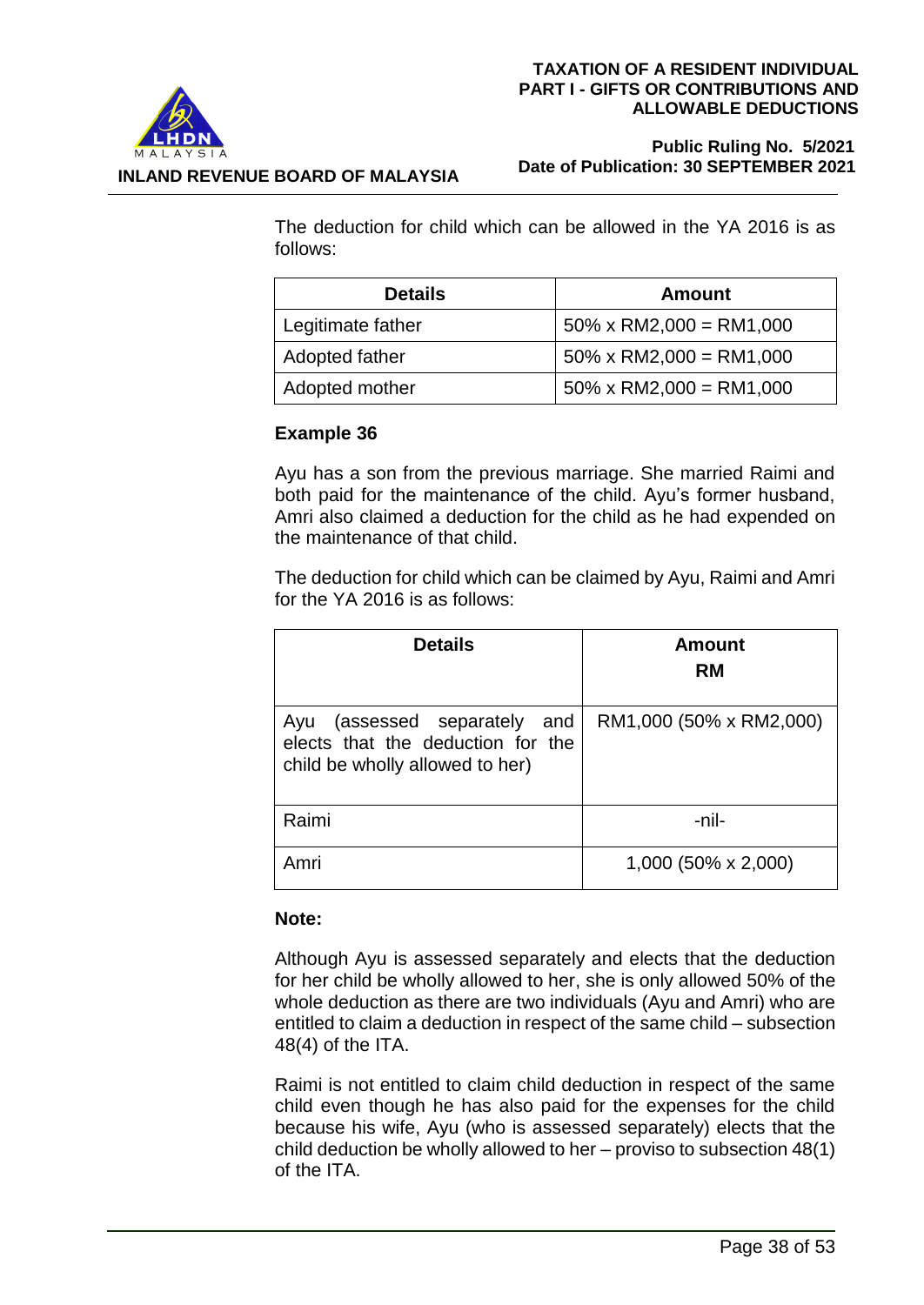

#### **Public Ruling No. 5/2021 Date of Publication: 30 SEPTEMBER 2021**

- 6.20.6 Additional information pertaining to the deduction for children:
	- (a) "Full-time instruction" means the curriculum of the educational establishment requires the child to devote full time to his studies. Where the child is required to spend part of his time away for reading or practice as in the case of musical studies, the deduction for child can be allowed if the course of study is a full-time course.
	- (b) "Other similar educational establishment" refer to an establishment which is similar to a university, college or school (where applicable).
	- (c) "Serving under articles or indentures" means the child who is studying and working at the same time under articles or indentures is required to devote the whole of his time to the training for a period of not less than two years.
- 6.20.7 The deduction for child is not allowed to an individual or spouse if the child is in receipt of his own income which his total income exceeds the amount of deduction that would otherwise be allowed – subsection 48(5) of the ITA.

However, the following receipts are not treated as income of a child:

- (a) amount received as a scholarship, grant or allowance of a similar nature – paragraph 24 Schedule 6 of the ITA; and
- (b) payments received by a child who is serving an employer under articles or indentures. At the commencement of the training, an amount of premium is payable by the individual or the spouse to enable the child to undergo training with that employer. Payments received by the child from his employer is treated as a return of premium and not his salary.

# **Example 37**

Fariz has a child, Julia who is currently studying at degree level in a private institution recognized by the government. Julia received a total income of RM15,000 in year 2016 as an agent selling online nutritious food.

Fariz and his wife are not entitled to claim a deduction for their child as Julia's total income for the YA 2016 exceeds the allowable deduction for that YA which is RM8,000.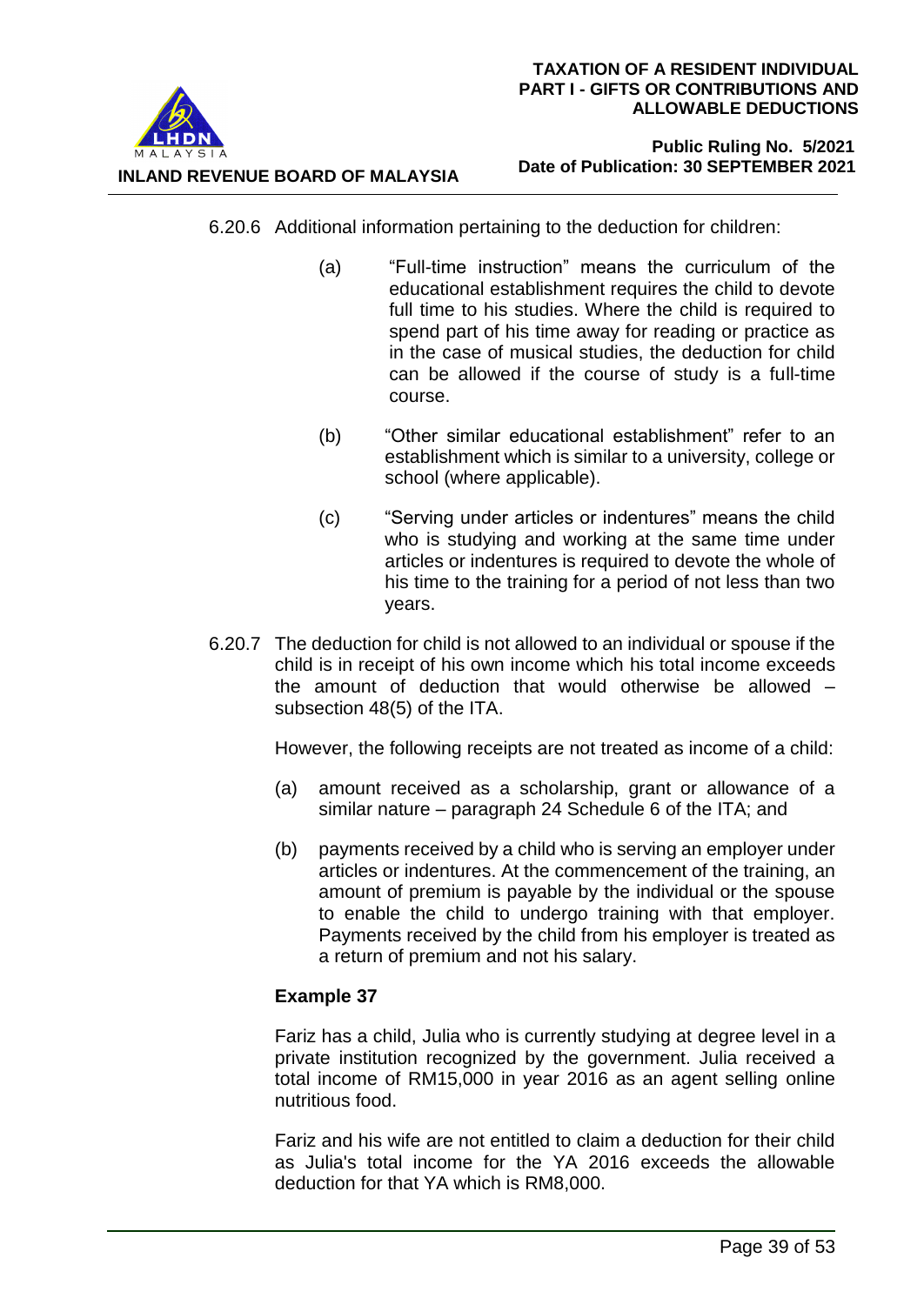

 **Public Ruling No. 5/2021 Date of Publication: 30 SEPTEMBER 2021**

- 6.21 **Deduction for insurance premiums and contribution to an approved scheme**
	- 6.21.1 Subsection 49(1) of the ITA provides that a deduction up to RM6,000 can be claimed by an individual on –
		- (a) payment of premium on life insurance policy;
		- (b) contribution to an approved scheme (other than a private retirement scheme) made by the employee or by a selfemployed person within the meaning of the Employees Provident Fund Act 1991 [*Act 452*]; or
		- (c) contribution made under any written law relating to widow, widower and orphan's pension or under any approved scheme within the meaning of any such law.
	- 6.21.2 With effect from the YA 2019, the total amount of deductions as in paragraphs 6.21.1 (a), (b) and (c) shall not exceed RM7,000 and segregated as follows:
		- (a) a deduction not exceeding RM3,000 in respect of premium paid for life insurance;
		- (b) a deduction not exceeding RM4,000 in respect of contribution to approved scheme (other than a private retirement scheme) made or suffered by that individual who is an employee or a self-employed person within the meaning of the Employees Provident Fund Act 1991 or;
		- (c) a deduction not exceeding RM4,000, in respect of any amount made or suffered by that individual on any contribution under any written law relating to widow, widower and orphan's pension or under any approved scheme within the meaning of any such law.

The summary on the above total deduction is as follows:

| <b>Types of Payment or Contribution</b>                     | Amount (RM)      |
|-------------------------------------------------------------|------------------|
| Payment of premium paid for life insurance                  | Limited to 3,000 |
| Contribution to approved scheme or under any<br>written law | Limited to 4,000 |
| Total                                                       | 7,000            |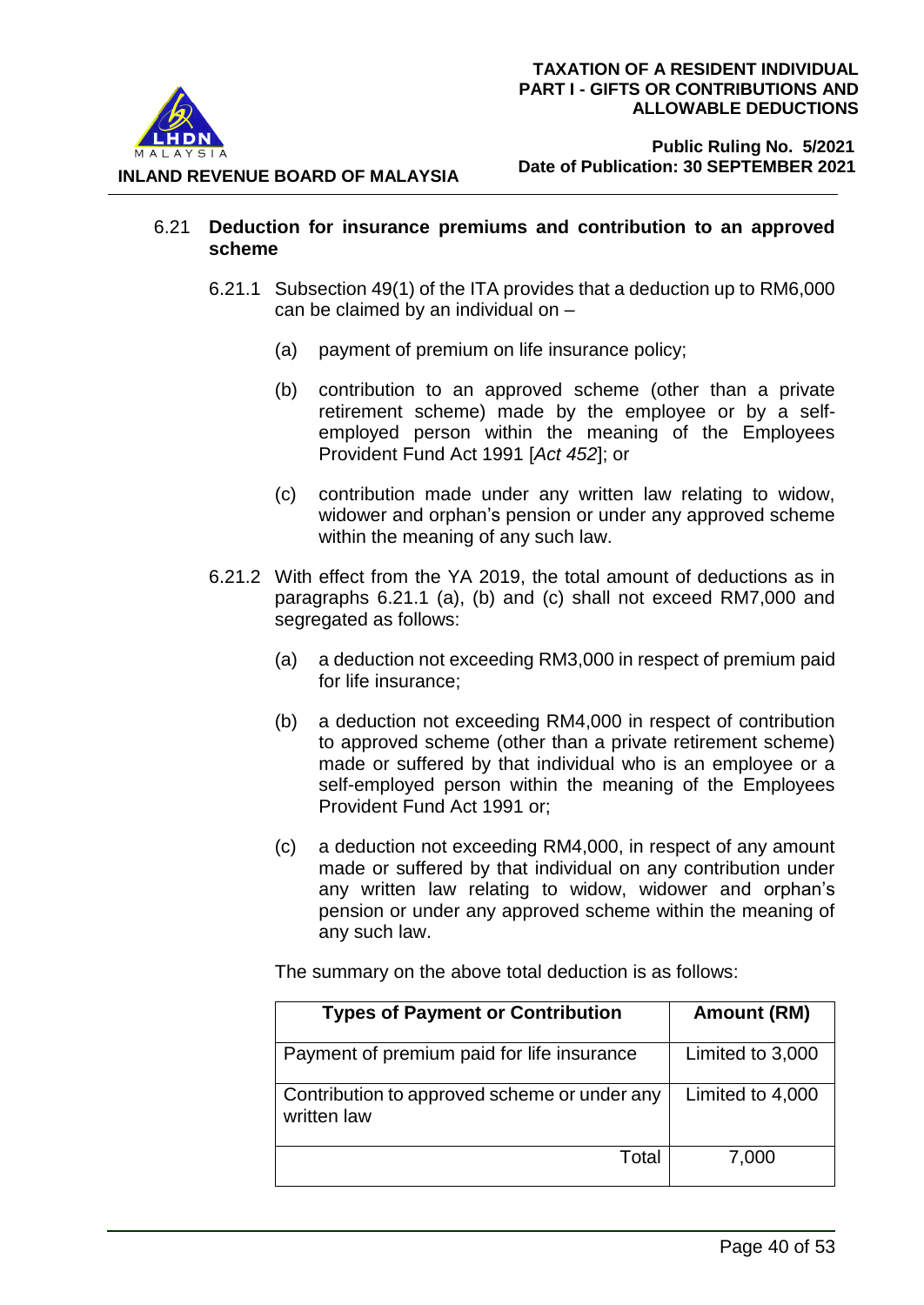

#### **Public Ruling No. 5/2021 Date of Publication: 30 SEPTEMBER 2021**

#### **Example 38**

In 2019, the total income received by Ateya is RM90,000. Ateya paid RM2,500 in respect of premium for life insurance and contributed RM7,000 to the Employees Provident Fund (EPF).

The amount allowed as a deduction for Ateya for the payment of premium for a life insurance is RM2,500 and limited to RM4,000 for the contribution made to the EPF.

6.21.3 With effect from the YA 2019, a pensionable officer within the meaning of section 2 of the Pensions Act 1980 [Act 227] who made no deduction under paragraph 6.21.2 (a) or (b), such officer is eligible to claim for a deduction on the payment made in respect of premium for life insurance or contribution to family takaful up to RM7,000 – paragraph 49(1A)*(c)* of the ITA.

# **Example 39**

Kavita is a public servant who served for 20 years at the Ministry of Health and she opted for the pension scheme at the beginning year of her service with the government. In 2019, Kavita made payment in respect of premium for life insurance amounting to RM8,000.

Kavita is allowed a deduction for the payment made in respect of the premium for life insurance limited to RM7,000 in the YA 2019.

# **Example 40**

Haikal has ceased from his service with a private company on 30.6.2019. With effect from 1.9.2019, Haikal has begun to work as a public servant at the Ministry of Human Resources. In year 2019, Haikal made a payment of premium for life insurance amounting of RM7,100 and made a contribution to EPF for RM3,500.

The total allowable deduction can be claimed by Haikal in the YA 2019 is as follows:

|                           | <b>Actual Expenses</b><br>(RM) | <b>Allowable Deduction</b><br>(RM) |
|---------------------------|--------------------------------|------------------------------------|
| Life Insurance<br>Premium | 7,100                          | Limited to 3,000                   |
| <b>EPF</b> contribution   | 3,500                          | 3,500                              |
| Total                     | 10,600                         | 6,500                              |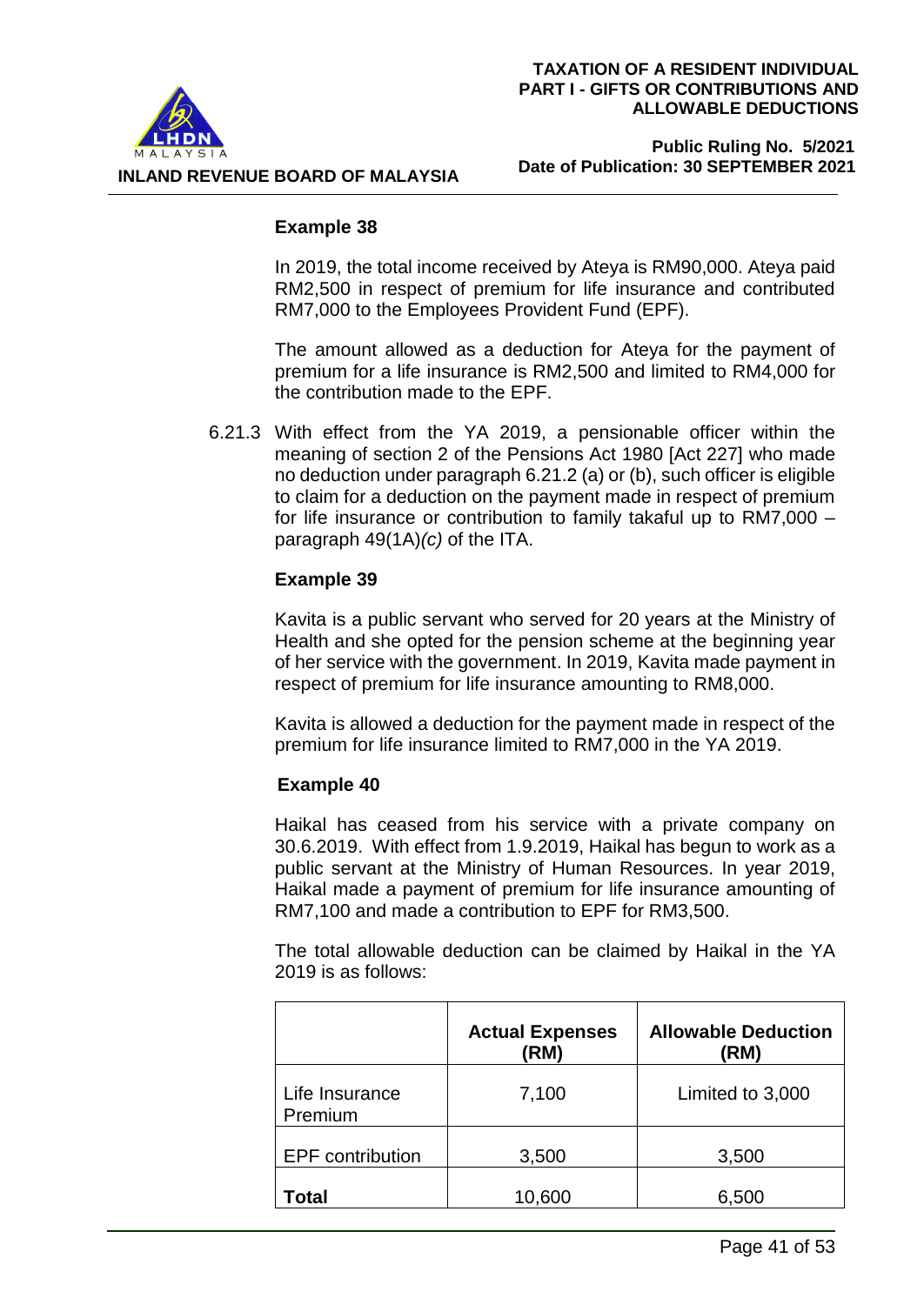

#### **Public Ruling No. 5/2021 Date of Publication: 30 SEPTEMBER 2021**

Haikal is not eligible to claim the maximum amount of RM7,000 for premium life insurance because he has not attained pensionable status and he is not yet confirmed in his appointment in pursuant to Pensions Act 1980.

# **Example 41**

Sabri retired as a public servant at Ministry of Women, Family and Community Development in Mac 2019. After retirement, Sabri decided to continue his service as a counsellor at a private company starting from 1.8.2019. His new employer deducted from his salary a total of RM2,800 for EPF contribution from August to December 2019. Sabri also paid RM7,500 in respect of life insurance premium in 2019.

The total allowable deduction can be claimed by Sabri for the YA 2019 is as follows:

| <b>Actual Expenses</b><br>(RM) |        | <b>Allowable Deduction</b><br>(RM) |
|--------------------------------|--------|------------------------------------|
| Life insurance<br>premium      | 7,500  | Limited to 3,000                   |
| <b>EPF</b> contribution        | 2,800  | 2,800                              |
| Total                          | 10,300 | 5,800                              |

Sabri is only eligible to claim deduction up to RM5,800. After retirement, Sabri is no longer a public servant and he started to make contribution to the EPF when he worked at the private company. Hence, he is only eligible to claim for deduction limited to RM3,000 for life insurance premium and RM2,800 for EPF.

- 6.21.4 Only obligatory contribution to an approved scheme can be allowed as a deduction because of –
	- (a) a contract of employment of the individual claiming a deduction in respect of the contribution; or
	- (b) any provision in the rules, regulations, by-laws or constitution of the scheme.
- 6.21.5 A voluntary contribution made by an individual to an approved scheme is not allowed as a deduction.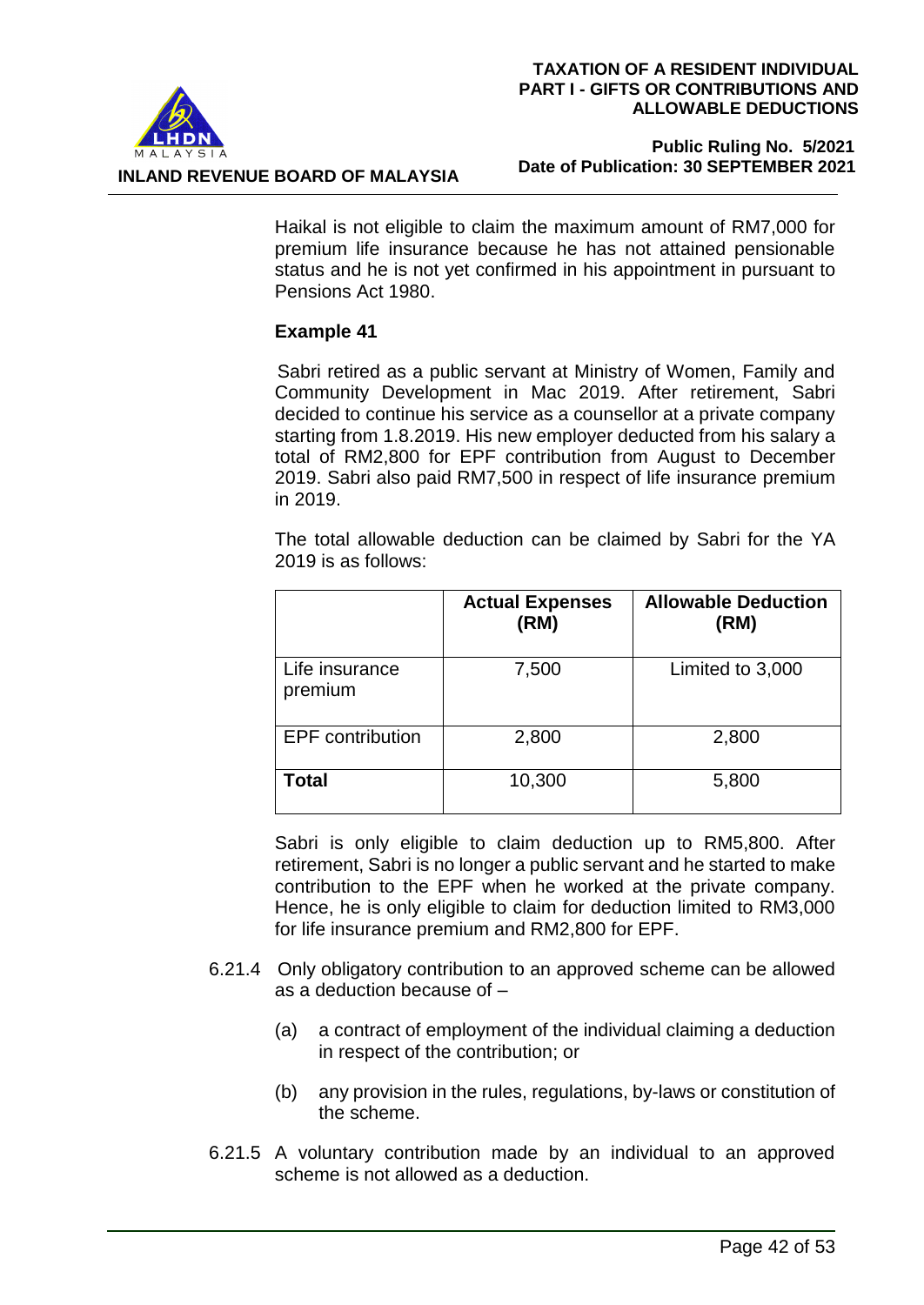

**INLAND REVENUE BOARD OF MALAYSIA**

#### **Public Ruling No. 5/2021 Date of Publication: 30 SEPTEMBER 2021**

However, the 'voluntary contribution' restriction does not apply to a self-employed person who contributed to the EPF.

- 6.21.6 For the purpose of claims under this deduction, 'insurance" means an insurance contracted for by the individual –
	- (a) on the individual's life;
	- (b) on the life of the wife, or where the individual is a female, on the life of her husband; or
	- (c) on the joint lives of the individual and his wife/wives or on the joint lives of two or more wives of his or, where the individual is a female, on the joint lives of –
		- (i) the individual and her husband;
		- (ii) the individual, her husband and any other wife or wives of his; or
		- (iii) the individual and any other wife or wives of her husband; or
		- (iv) her husband and any other wife or wives of his.

The insurance must be contracted for with –

- (a) an insurance company for securing on death either a capital sum or a deferred annuity or both; or
- (b) a government, a public body or the controlling authority of any nationalized insurance business.
- 6.21.7 "Premiums" in relation to insurance, includes contributions or instalment payable under a takaful scheme pursuant to the Takaful Act 1984. Premium on an insurance policy purchased from an overseas company not having a branch in Malaysia is also treated as an allowable premium.

Insurance premiums are not deemed to have been paid unless the actual payment has been made by the taxpayer. Therefore, only insurance premium actually paid are allowable as deduction. However, a deduction is not allowable for –

(a) premiums which are not in fact paid although treated by the insurance company as having been paid because of a nonforfeiture clause in the policy; and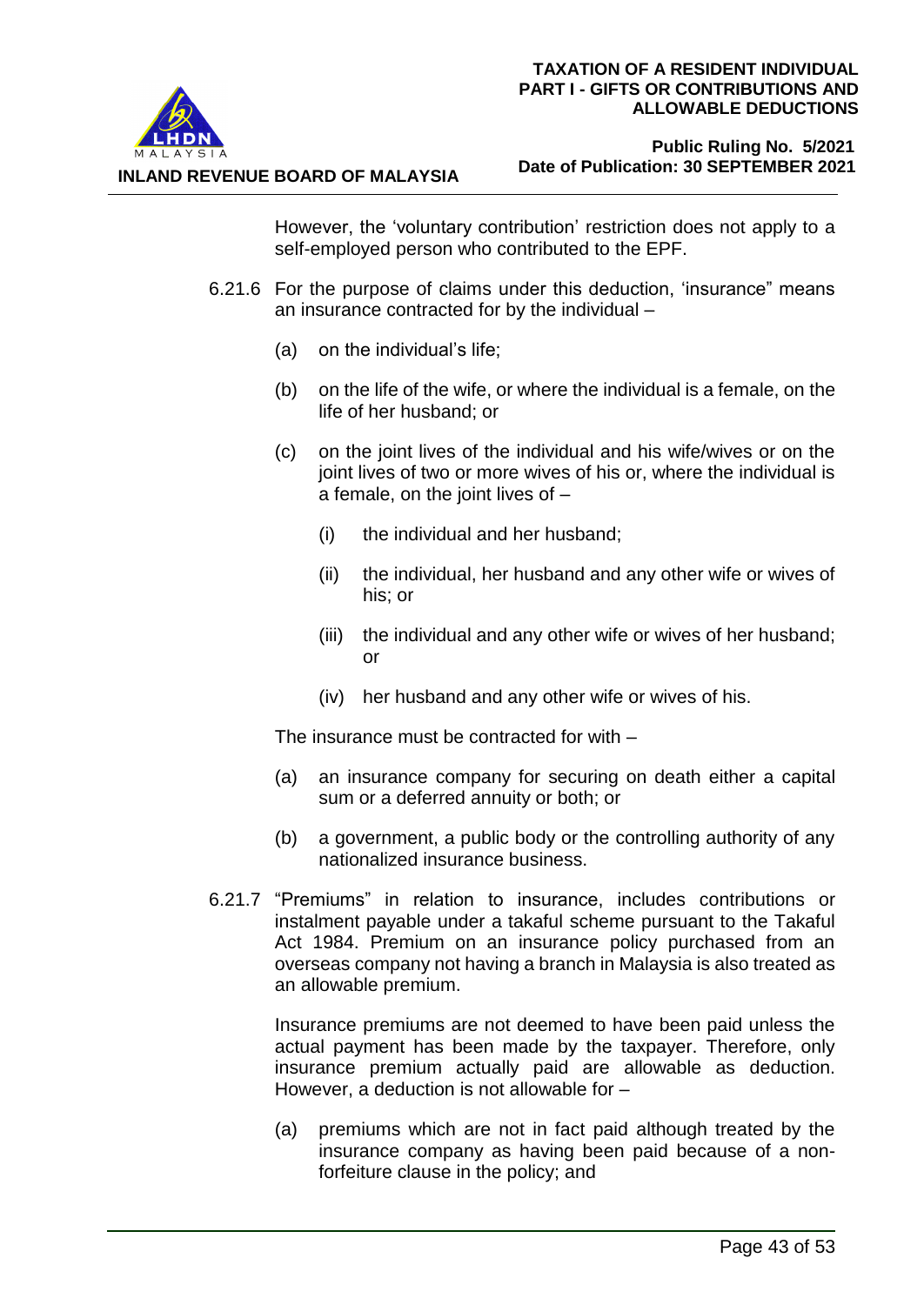

(b) premiums or arrears of premiums which are not in fact paid but carried forward as a debt and deducted from the capital sum due on the maturity or surrender of the policy.

## 6.22 **Premium for deferred annuity and contribution to private retirement scheme**

Effective from the YA 2012 until the YA 2021, subsection 49(1D) of the ITA provides that a deduction not exceeding RM3,000 can be claimed by an individual who has—

- (a) paid premiums for a deferred annuity; or
- (b) made or suffered the making of a contribution to a private retirement scheme approved by the Securities Commission.

Effective from 1.1.2021, the deduction claim period for payments made for private retirement scheme is extended from the YA 2022 to the YA 2025.

For further information, please refer to PR No. 4/2014 titled "Deferred Annuity" and PR No. 9/2014 titled "Private Retirement Scheme".

# 6.23 **Premium for insurance on education or for medical benefits**

6.23.1 Subsection 49(1B) of the ITA provides that a deduction of up to RM3,000 can be allowed to an individual for premiums paid for insurance on education or for medical benefits.

An education policy must satisfy the following criteria:

- (a) the policy must be contracted by the individual for himself or herself, his or her spouse or child;
- (b) the beneficiary should be the child;
- (c) where the insured is the parent, the child must be the nominee;
- (d) where the child is the insured-
	- (i) it is compulsory that the life of the person paying the premium (parent) must be covered (payor benefit rider);
	- (ii) the rider must also have the same duration as the basic policy;
	- (iii) where the rider is packaged together with the basic policy in a single premium, the whole premium paid will qualify for deduction; and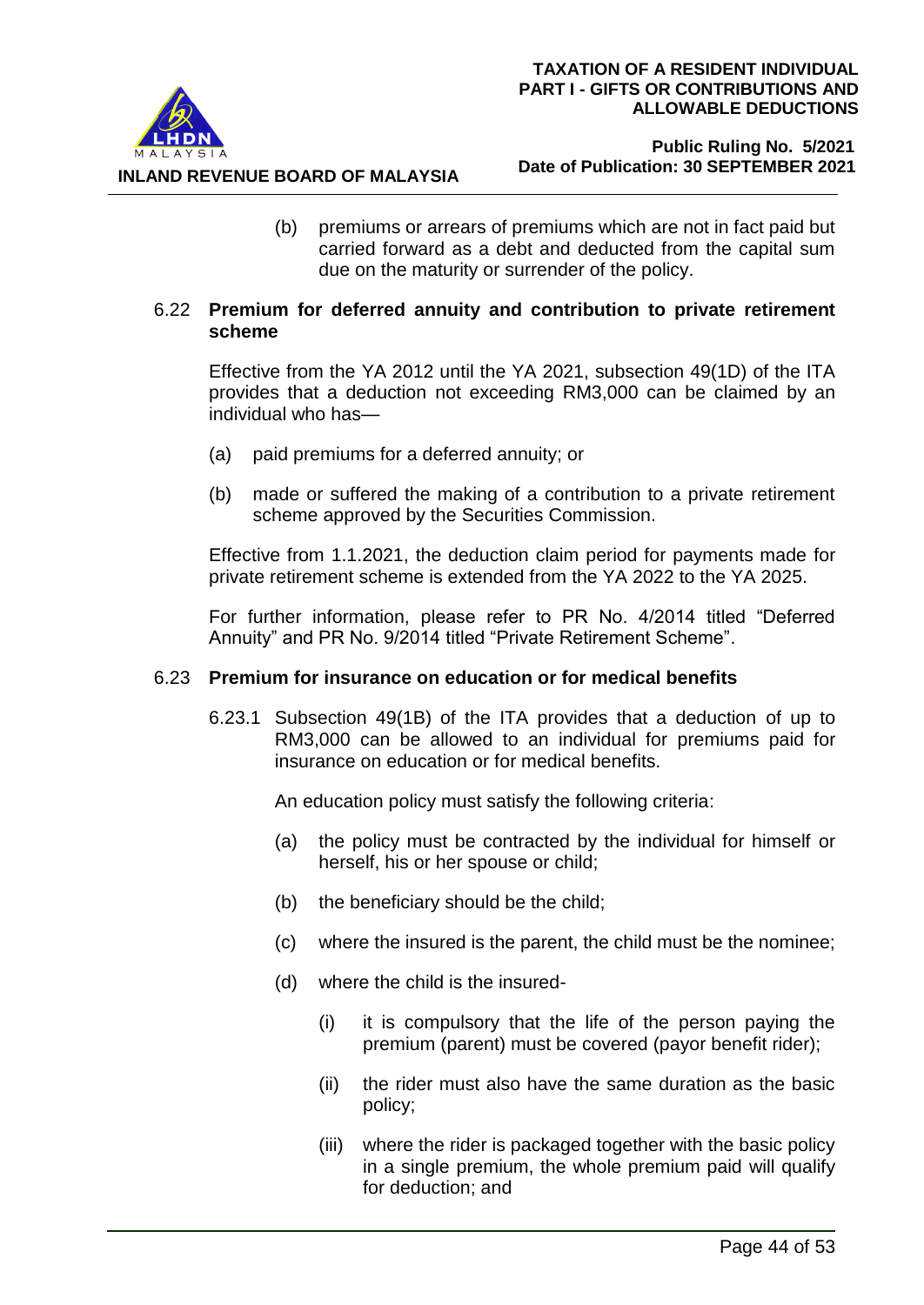

**INLAND REVENUE BOARD OF MALAYSIA**

- (iv) where the parent does not qualify for payor benefit rider, the premium paid for the basic policy will not qualify for deduction;
- (e) in respect of a takaful policy, the participant is the parent and proceeds of the policy must be made "hibah" (*gift*) to the child;
- (f) the maturity amount in respect of both conventional or takaful policy must be scheduled to be payable when the child is between the ages of 13 and 25.
- 6.23.2 A medical policy must satisfy the following criteria:
	- (a) the expenses should be related to the medical treatment resulting from a disease or an accident or a disability;
	- (b) the policy coverage should be for a period of 12 months or more;
	- (c) the policy can be a stand-alone policy or as a rider to a life insurance policy. If it is a rider, only the rider premium can qualify for deduction;
	- (d) where a dreadful disease cover is attached to a basic policy, the whole amount of the rider premium paid is allowed as a deduction;
	- (e) where a dreadful disease cover is packaged together with a term life/personal accident cover, 60% of the package premium is allowed as a deduction;
	- (f) group medical policy where the employee pays the premium for the medical benefit also qualifies for deduction; and
	- (g) premium for waiver benefit rider and travel and medical expenses insurance are not allowable as a deduction.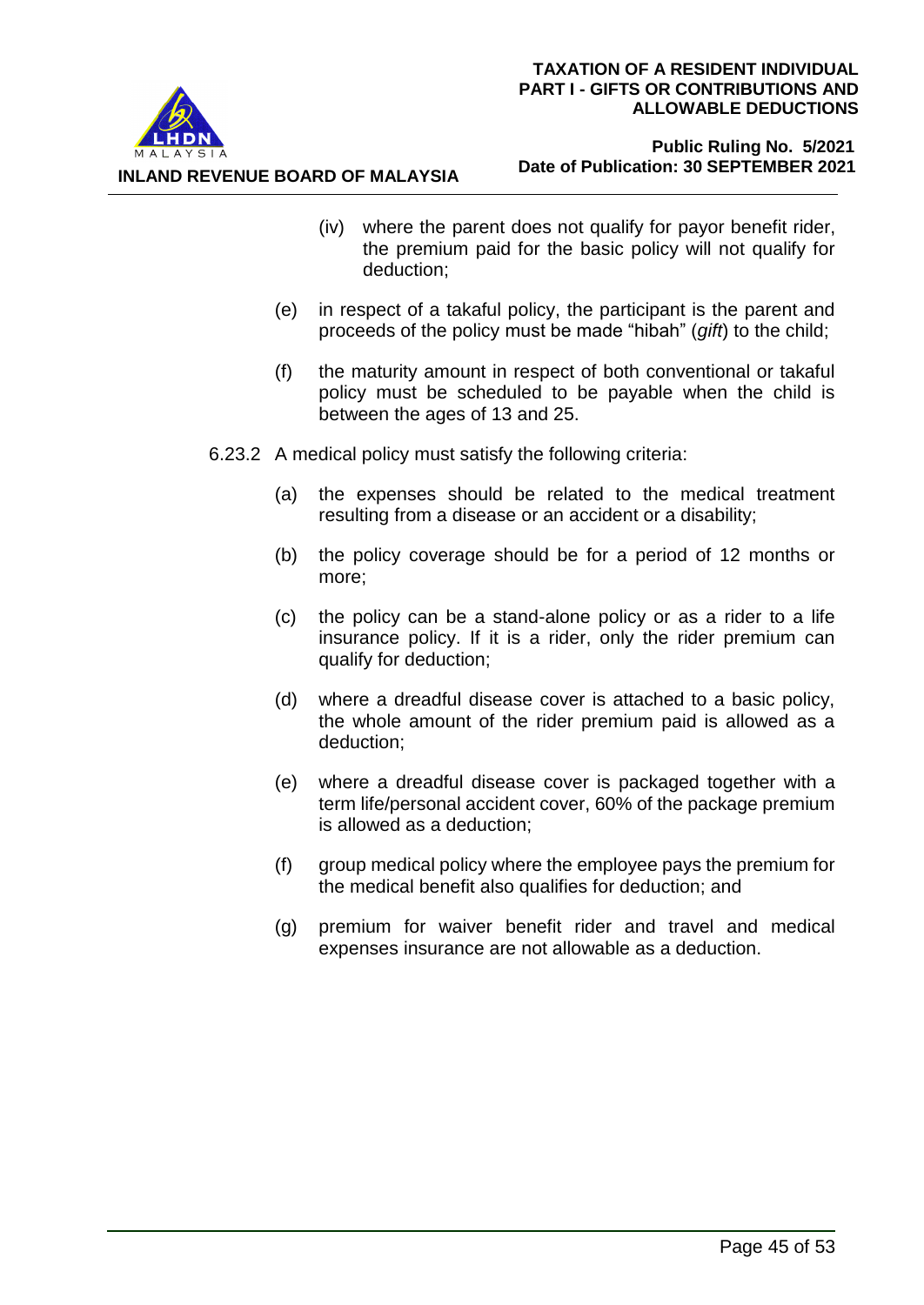

 **Public Ruling No. 5/2021 Date of Publication: 30 SEPTEMBER 2021**

**INLAND REVENUE BOARD OF MALAYSIA**

# 7. **Updates and Amendments**

| This PR replaces<br>the PR No. 8/2020<br>dated 9 October | The content of this PR have been updated and amended in<br>accordance with the Finance Act 2020 [Act 831] as follows: |                                                                                                                                                                                                                                                                 |
|----------------------------------------------------------|-----------------------------------------------------------------------------------------------------------------------|-----------------------------------------------------------------------------------------------------------------------------------------------------------------------------------------------------------------------------------------------------------------|
| 2020                                                     | Paragraph                                                                                                             | Explanation                                                                                                                                                                                                                                                     |
|                                                          | 5                                                                                                                     | Subparagraph $5.2.9$ is updated $-$ two<br>Guidelines on the application procedure for<br>approval for deduction on wakaf and<br>endowment respectively are inserted for<br>notification.                                                                       |
|                                                          | 6                                                                                                                     | Subparagraph 6.2.1 is<br>updated<br>amendment to paragraph $46(1)(c)$ of the<br>ITA is inserted – the maximum amount of<br>deduction is increased to RM8,000 on the<br>expenses for the medical treatment, special<br>needs and carer for parents.              |
|                                                          |                                                                                                                       | Subparagraph 6.5.1 is updated -<br>amendment to paragraph $46(1)(f)$ of the<br>ITA is inserted.                                                                                                                                                                 |
|                                                          |                                                                                                                       | Subparagraph 6.5.3 is amended.                                                                                                                                                                                                                                  |
|                                                          |                                                                                                                       | New subparagraph 6.5.5 is inserted -<br>subparagraph $46(1)(f)(iii)$ of the ITA – the<br>course of study is extended to course<br>undertaken for the purpose of upskilling or<br>self-enhancement and the allowable<br>deduction for fees is limited to RM1,000 |
|                                                          |                                                                                                                       | New subparagraph 6.5.6 is inserted -<br>additional information to subparagraph<br>6.5.5                                                                                                                                                                         |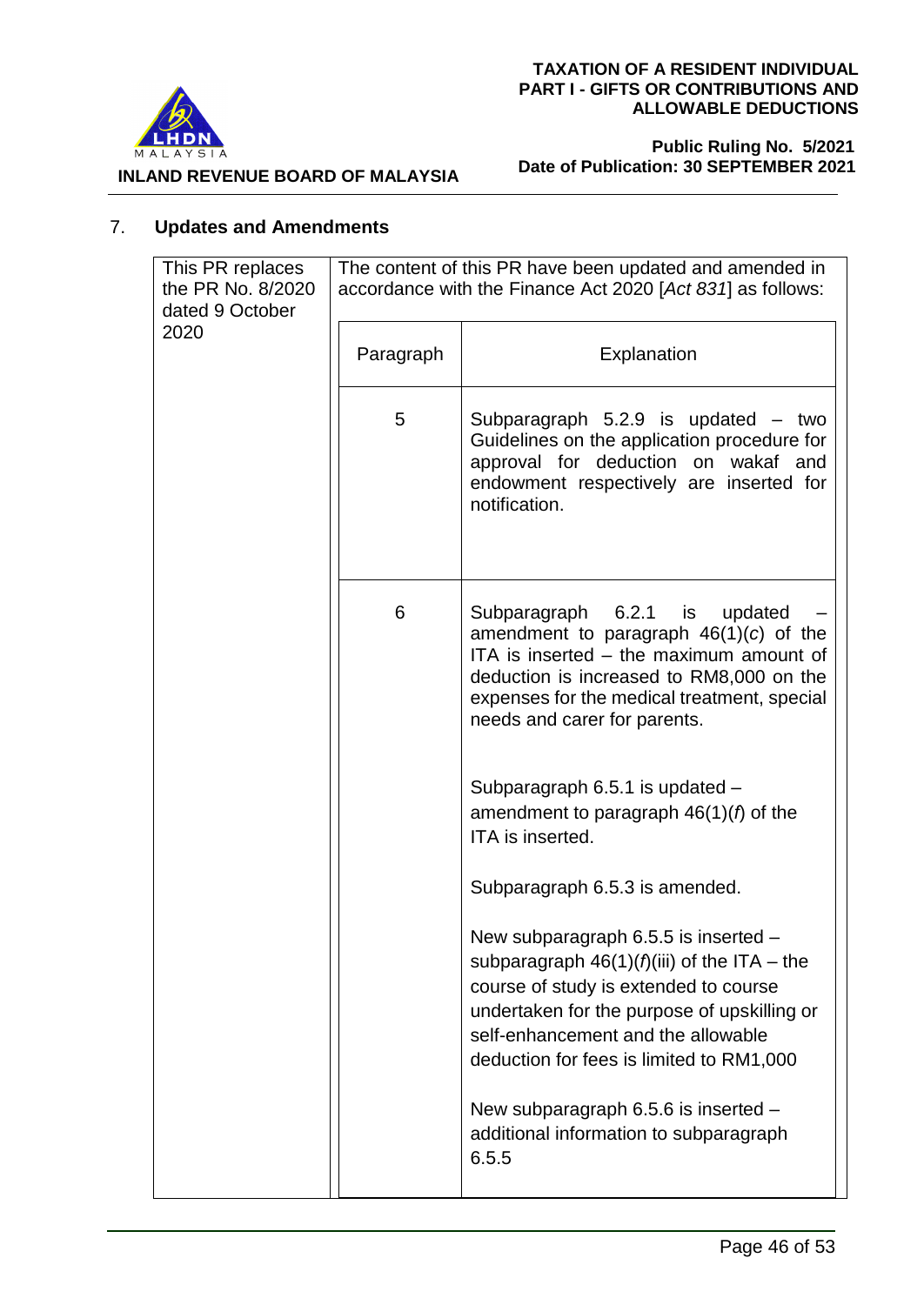

**INLAND REVENUE BOARD OF MALAYSIA**

| New subparagraph $6.6.8$ is inserted $-$<br>paragraph $46(1)(g)(iii)$ of the ITA -<br>expenses on vaccination allowable for<br>deduction limited to RM1,000           |
|-----------------------------------------------------------------------------------------------------------------------------------------------------------------------|
| New subparagraph $6.6.9$ is inserted $-$ the<br>list of vaccinations which qualify for<br>deduction.                                                                  |
| New subparagraph $6.6.10$ is inserted $-$ the<br>maximum limit for medical expenses is<br>increased to RM8,000                                                        |
| New subparagraph 6.7.3 is inserted $-$<br>amendment to paragraph $46(1)(h)$ of the<br>ITA - expenses for complete medical<br>examination is increased to RM1,000      |
| Previous subparagraphs 6.7.3 and 6.7.4<br>are amended and renumbered as<br>subparagraphs 6.7.4 and 6.7.5<br>respectively.                                             |
| New subparagraph 6.7.6 is inserted                                                                                                                                    |
| Subparagraph $6.8.2$ is updated $-$ The<br>deduction claim period for net contribution<br>into SSPN account is extended from the<br>YA 2021 to the YA 2022.           |
| Subparagraph 6.11.1 (a) is updated -<br>amendment to subparagraph $46(1)(p)(i)$ of<br>the $ITA - extended$ to the<br>purchase/subscription of electronic<br>newspaper |
| Subparagraph 6.11.4 on summary for<br>lifestyle relief is updated                                                                                                     |
| Subparagraph 6.13.3 is updated -<br>subparagraph $46(1)(r)(c)$ of the ITA -                                                                                           |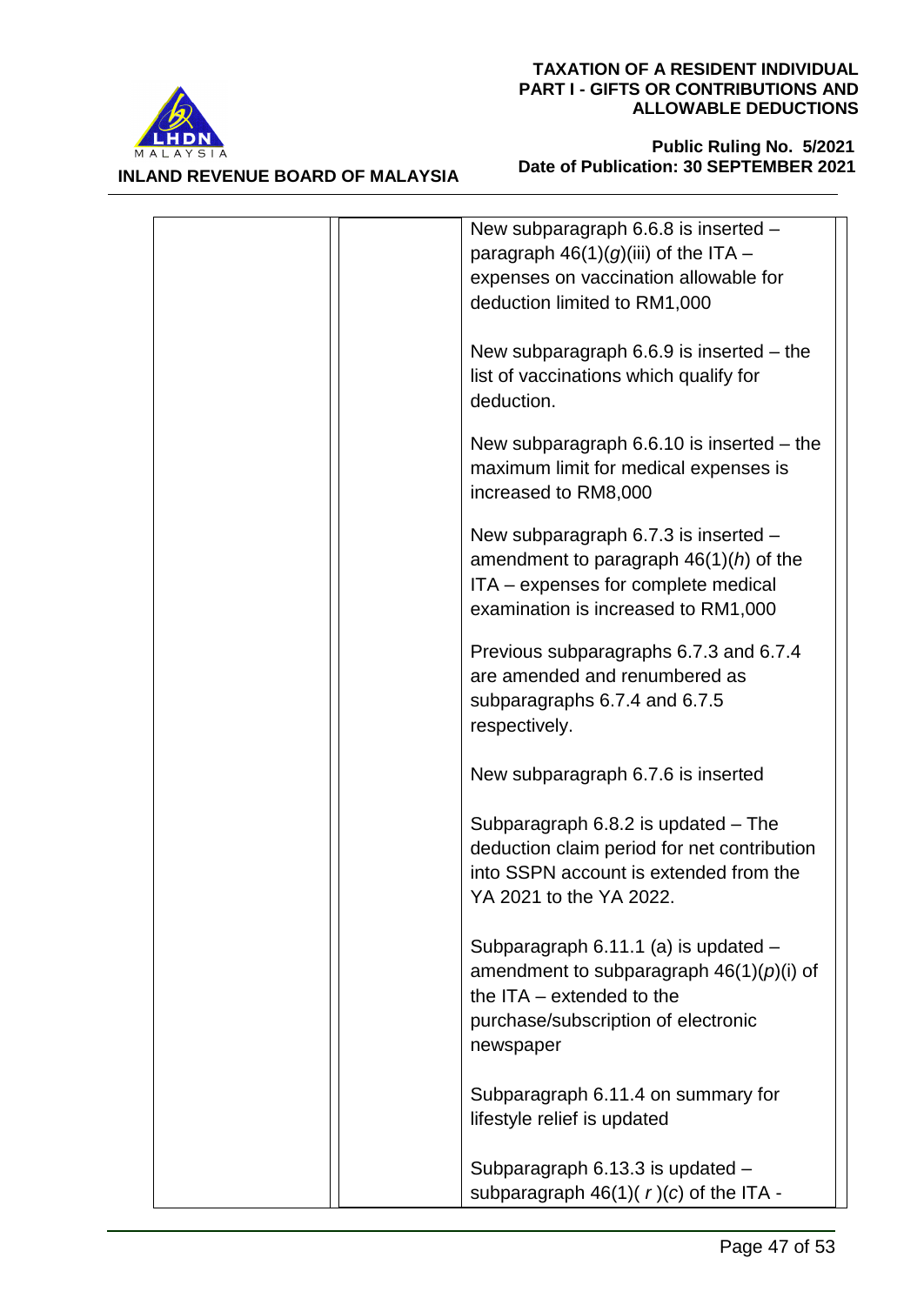



| The amount of deduction allowed is<br>increased to RM3,000 for fees paid to a<br>child care centre or kindergarten for the YA<br>2020 and 2021                                                           |
|----------------------------------------------------------------------------------------------------------------------------------------------------------------------------------------------------------|
| New subparagraphs 6.14, 6.14.1 and<br>6.14.2 are inserted - subparagraph<br>$46(1)(s)$ of the ITA – expenses related to<br>domestic tourism                                                              |
| New Example 23 is inserted                                                                                                                                                                               |
| New subparagraphs 6.15, 6.15.1 and<br>6.15.2 are inserted – paragraph $46(1)(t)$ of<br>the ITA – additional tax relief for lifestyle on<br>the purchase of a personal computer,<br>smartphone or tablet. |
| New Examples 24, 25 and 26 are inserted                                                                                                                                                                  |
| New subparagraphs 6.16, 6.16.1, 6.16.2<br>and $6.16.3$ are inserted $-$ paragraph<br>$46(1)(u)$ of the ITA - Additional tax relief<br>for lifestyle related to sport activity                            |
| New Examples 27 and 28 are inserted                                                                                                                                                                      |
| Previous subparagraph 6.14 is amended<br>and renumbered as 6.17                                                                                                                                          |
| Subparagraph 6.18.1 is updated -<br>amendment to subparagraph 47(1)(b) of<br>the ITA – futher deduction of RM5,000 for<br>disabled wife                                                                  |
| Subparagraph 6.18.2 is updated                                                                                                                                                                           |
| Subparagraph 6.19.2 is updated -<br>amendment to subparagraph 45A(1) of the                                                                                                                              |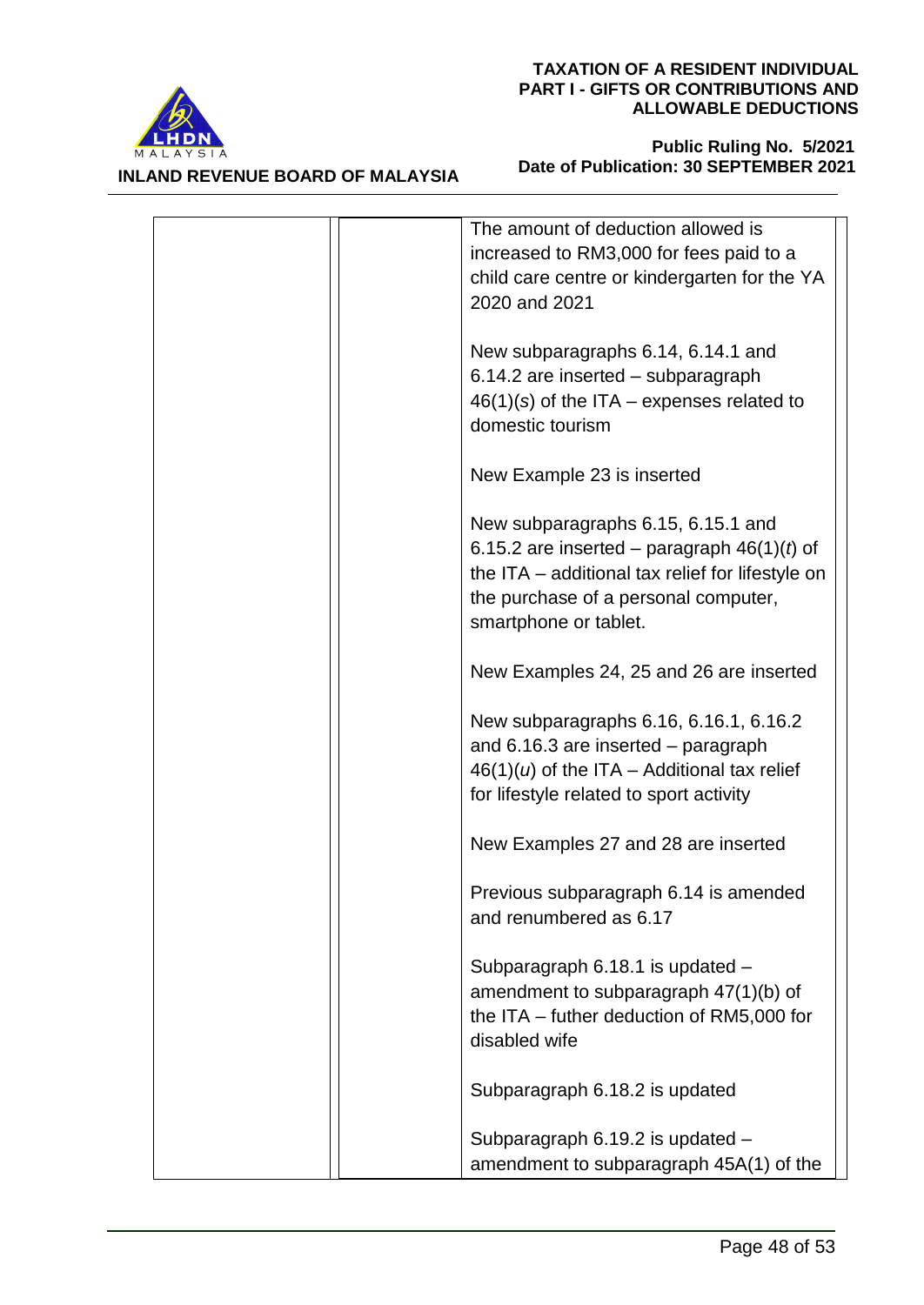



| ITA - futher deduction of RM5,000 for<br>disabled husband                                                                                                                                                              |
|------------------------------------------------------------------------------------------------------------------------------------------------------------------------------------------------------------------------|
| Subparagraph 6.19.4 is updated                                                                                                                                                                                         |
| Previous subparagraphs 6.15, 6.15.1,<br>6.15.2, 6.15.3, 6.15.4, 6.15.5, 6.15.6 and<br>6.15.7 are amended and renumbered as<br>6.18, 6.18.1, 6.18.2, 6.18.3, 6.18.4, 6.18.5,<br>6.18.6 and 6.18.7 respectively.         |
| Previous Examples 23, 24, 25 and 26 are<br>amended and renumbered as Examples<br>29, 30, 31 and 32 respectively.                                                                                                       |
| Previous subparagraphs 6.16, 6.16.1,<br>6.16.2, 6.16.3 and 6.16.4 are amended<br>and renumbered as 6.19, 6.19.1, 6.19.2,<br>6.19.3 and 6.19.4 respectively.                                                            |
| Previous Example 27 is amended and<br>renumbered as Example 33.                                                                                                                                                        |
| Subparagraph 6.17, 6.17.1, 6.17.2, 6.17.3,<br>6.17.4, 6.17.5, 6.17.6 and 6.17.7 are<br>amended and renumbered as<br>subparagraphs 6.20, 6.20.1, 6.20.2,<br>6.20.3, 6.20.4, 6.20.5, 6.20.6 and 6.20.7<br>respectively.  |
| Previous Examples 28, 29, 30 dan 31 are<br>amended and renumbered as Example 34,<br>35, 36 dan 37 respectively.                                                                                                        |
| Subparagraphs 6.18, 6.18.1, 6.18.2,<br>6.18.3, 6.18.4, 6.18.5, 6.18.6 and 6.18.7<br>are amended and renumbered as<br>subparagraphs 6.21, 6.21.1, 6.21.2,<br>6.21.3, 6.21.4, 6.21.5, 6.21.6 and 6.21.7<br>respectively. |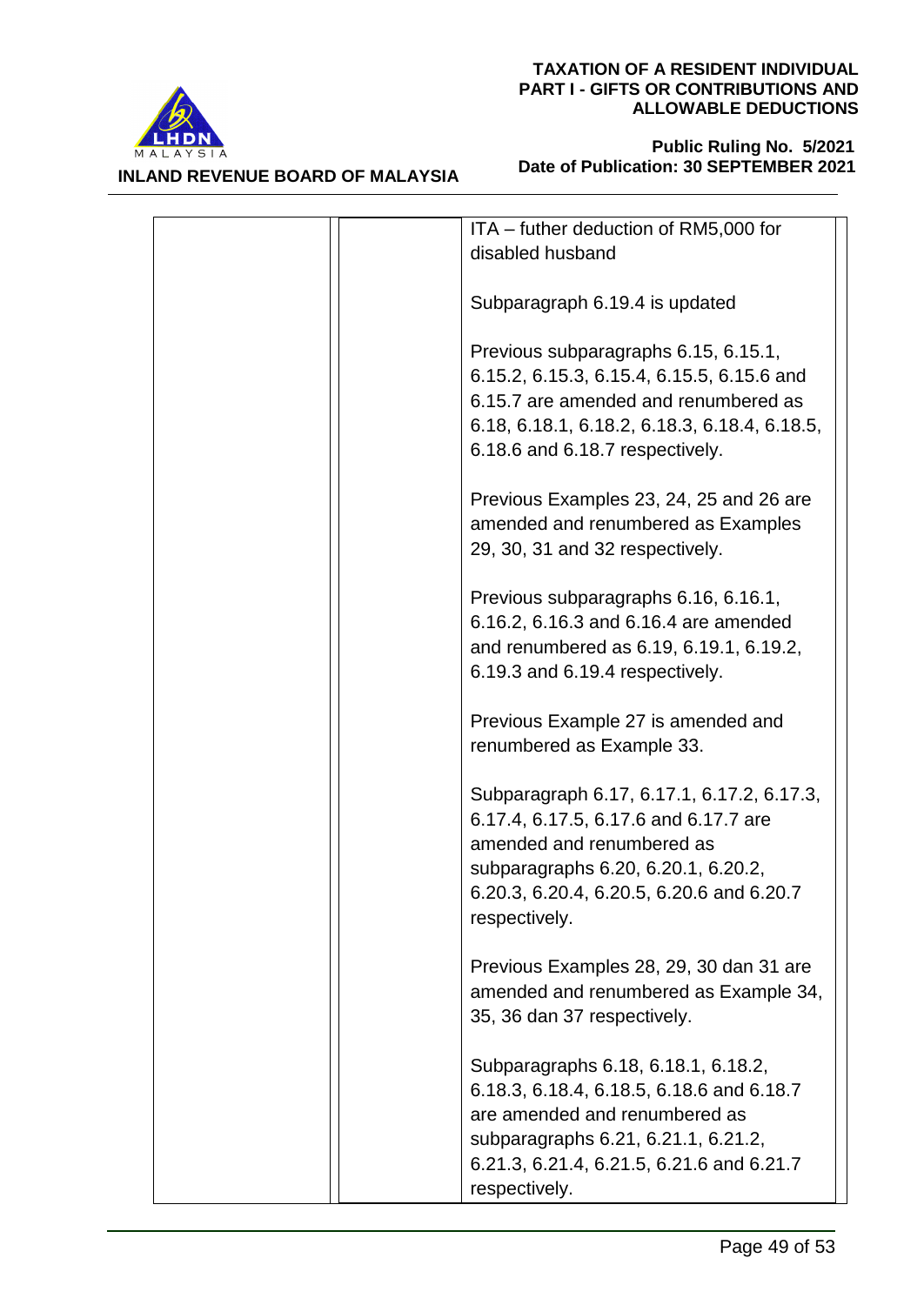

#### **INLAND REVENUE BOARD OF MALAYSIA**

#### **Public Ruling No. 5/2021 Date of Publication: 30 SEPTEMBER 2021**

|  | Previous Examples 32, 33, 34 and 35 are<br>amended and renumbered as Examples<br>38, 39, 40 and 41 respectively.                                                          |
|--|---------------------------------------------------------------------------------------------------------------------------------------------------------------------------|
|  | Subparagraph 6.19 is amended and<br>renumbered as subparagraph 6.22                                                                                                       |
|  | Subparagraph $6.22$ is updated $-$ The<br>deduction claim period for payments made<br>in the private retirement scheme is<br>extended from the YA 2022 to the YA<br>2025. |
|  | Subparagraphs 6.20, 6.20.1 and 6.20.2 are<br>amended and renumbered as<br>subparagraphs 6.23, 6.23.1 and 6.23.2<br>respectively.                                          |

# 8. **Disclaimer**

The examples in this PR are for illustration purposes only and are not exhaustive.

# **Director General of Inland Revenue, Inland Revenue Board of Malaysia.**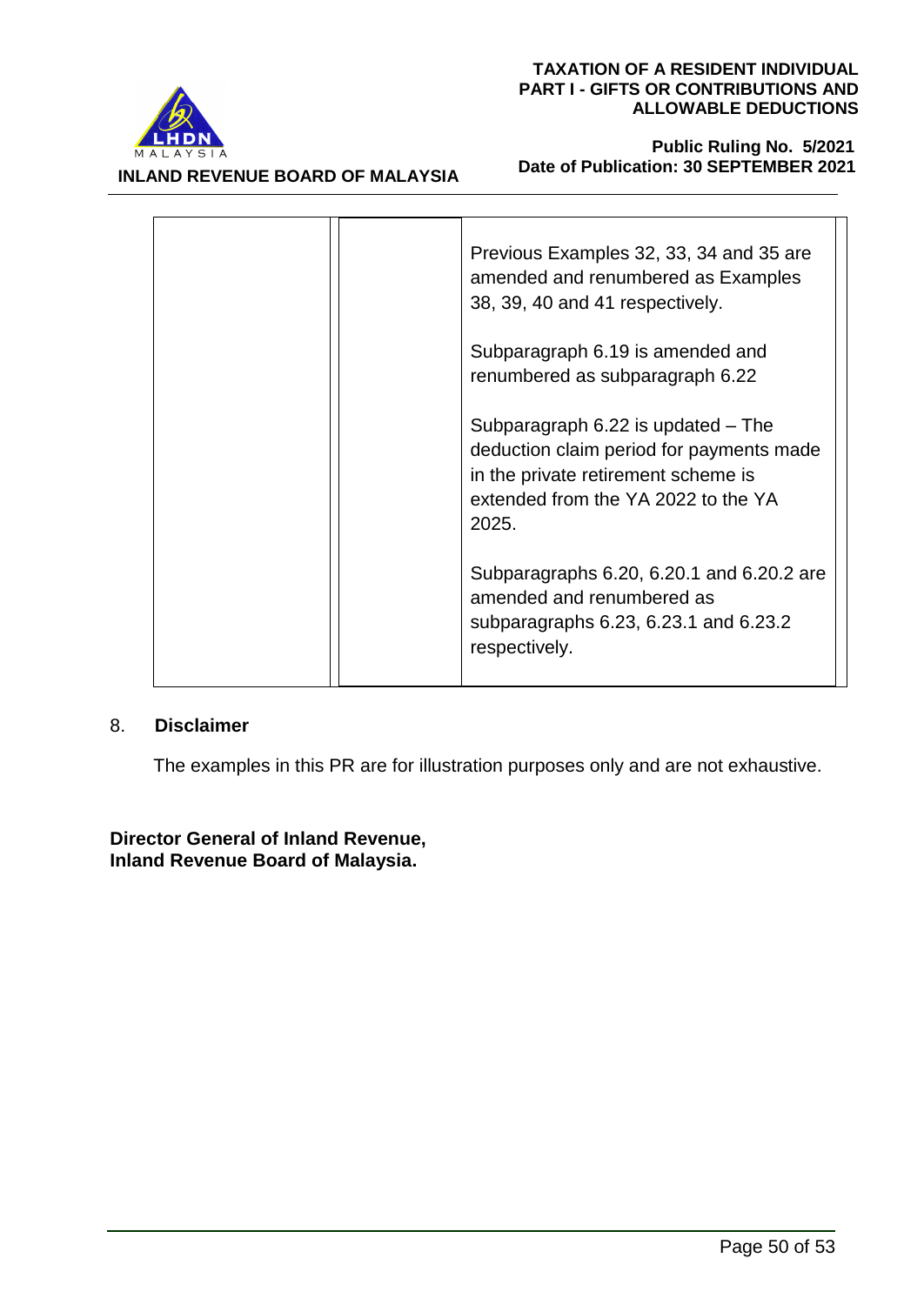**Public Ruling No. 5/2021 Date of Publication: 30 SEPTEMBER 2021**

**APPENDIX 1**

**INLAND REVENUE BOARD OF MALAYSIA**

# **LIST OF EQUIPMENT FOR MEDICAL AND SPECIAL NEEDS**

- 1. Portable automatic blood pressure monitor
- 2. Silicone ryles tube
- 3. Common chair
- 4. Detachable arm rest wheel chair (much easier for patient to transfer position)
- 5. Standard wheel chair
- 6. Walking frame
- 7. Quadripod
- 8. Rollator with 2 wheel and brake
- 9. Roller with elbow support
- 10.Automatic adjustable bed
- 11.Ripple mattress
- 12.J-cushion (relieves pressure for those with risk of pressure sore while sitting)
- 13.Transfer board
- 14.Acapella (for lung physiotherapy)
- 15.Long term oxygen therapy
- 16.Portable suction machine
- 17.Food thickener (for patients with swallowing problems especially post stroke)
- 18.Clean intermittent catheterization
- 19.Moist dressings (examples are Duoederm including hydrocolloids dressing)
- 20.Glucometer
- 21.Diapers
- 22.Urinary condom and bag
- 23.Bedpan
- 24.Nebulizer
- 25.Inhalers
- 26.Insulin pen
- 27.Urinary cathether

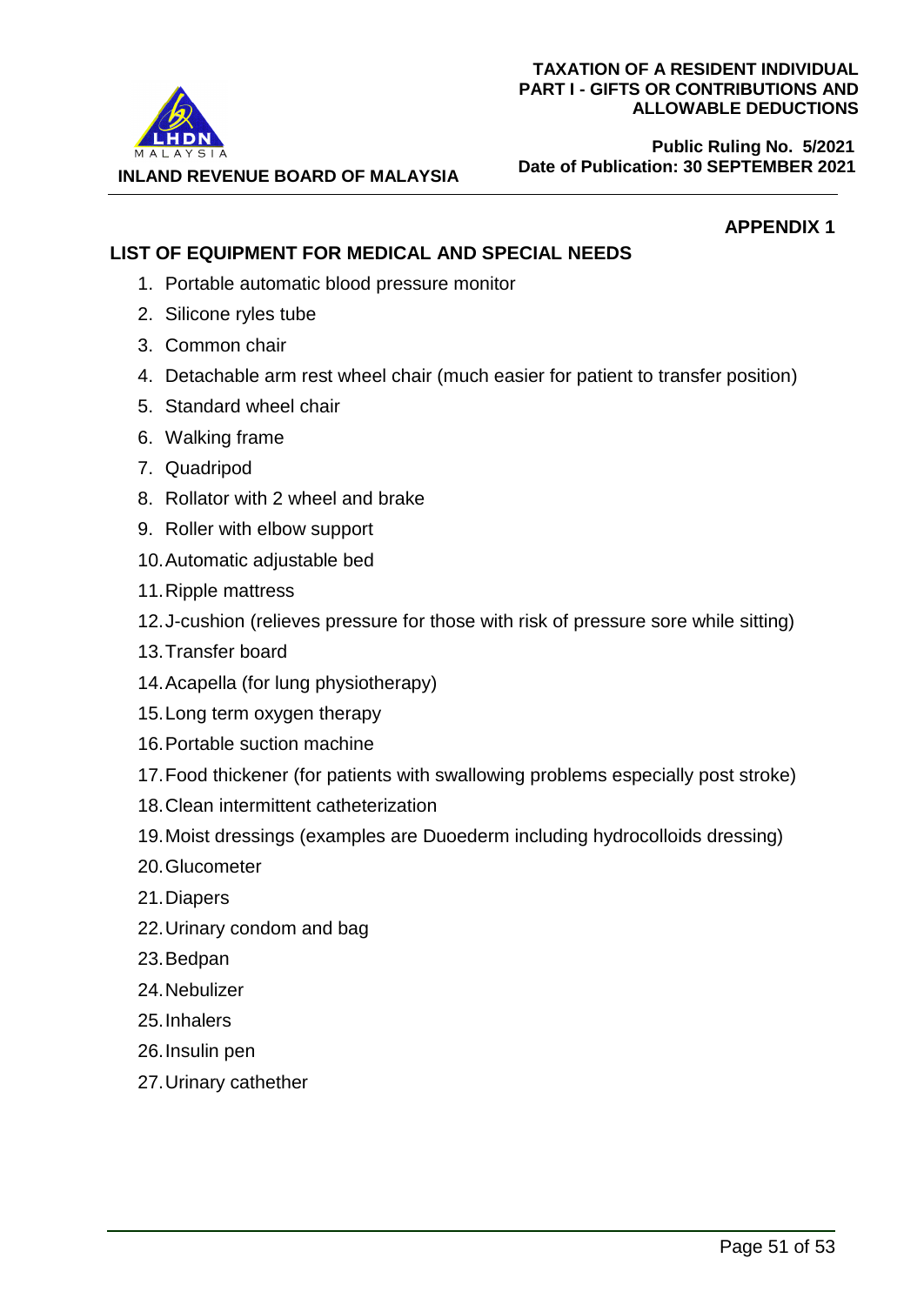



#### **Public Ruling No. 5/2021 Date of Publication: 30 SEPTEMBER 2021**

# **APPENDIX 2**

# **DELETED TAX DEDUCTIONS**

| <b>Item</b> | <b>Tax deduction</b>                        | <b>Provisions of</b><br>the ITA | <b>Effective date</b>                                                                                                                                                                                                                                                                                                                                                                                                                                         |
|-------------|---------------------------------------------|---------------------------------|---------------------------------------------------------------------------------------------------------------------------------------------------------------------------------------------------------------------------------------------------------------------------------------------------------------------------------------------------------------------------------------------------------------------------------------------------------------|
| 1.          | Reading materials                           | Paragraph<br>46(1)(i)           | <b>Deduction</b><br>limited<br>to<br>RM1,000 prior to the YA<br>2017 (this provision was<br>deleted<br>the<br>as<br>new<br>paragraph $46(1)(p)$ of the<br>introduced<br>ITA.<br>was<br>effective from YA 2017)                                                                                                                                                                                                                                                |
| 2.          | Bill for broadband subscription             | Paragraph<br>46(1)(m)           | <b>Deduction</b><br>limited<br>to<br>RM500 for YAs 2010 to<br>2012 (this provision was<br>deleted<br>the<br>as<br>new<br>paragraph $46(1)(p)$ of the<br>introduced<br>ITA.<br>was<br>effective from YA 2017)                                                                                                                                                                                                                                                  |
| 3.          | Deferred annuity                            | Subsection<br>49(1A)            | Further<br>deduction<br><i>in</i><br>respect of payments of<br>premium for any deferred<br>annuity contracted by an<br>individual<br>after<br>on or<br>1.1.2010 provided that the<br>total of the aggregate<br>amount of deduction for<br><b>EPF</b><br>contribution,<br>premium for life insurance<br>and deferred annuity shall<br>not exceed RM7,000 (for<br>YAs 2010 and 2011) and<br>this provision is replaced<br>with subsection 49(1D) of<br>the ITA. |
| 4.          | Insurance policy determined<br>by EPF Board | Subsection<br>49(1C)            | Deduction not exceeding<br>RM1,000 (this provision<br>was deleted effective from<br>YA 2011)                                                                                                                                                                                                                                                                                                                                                                  |